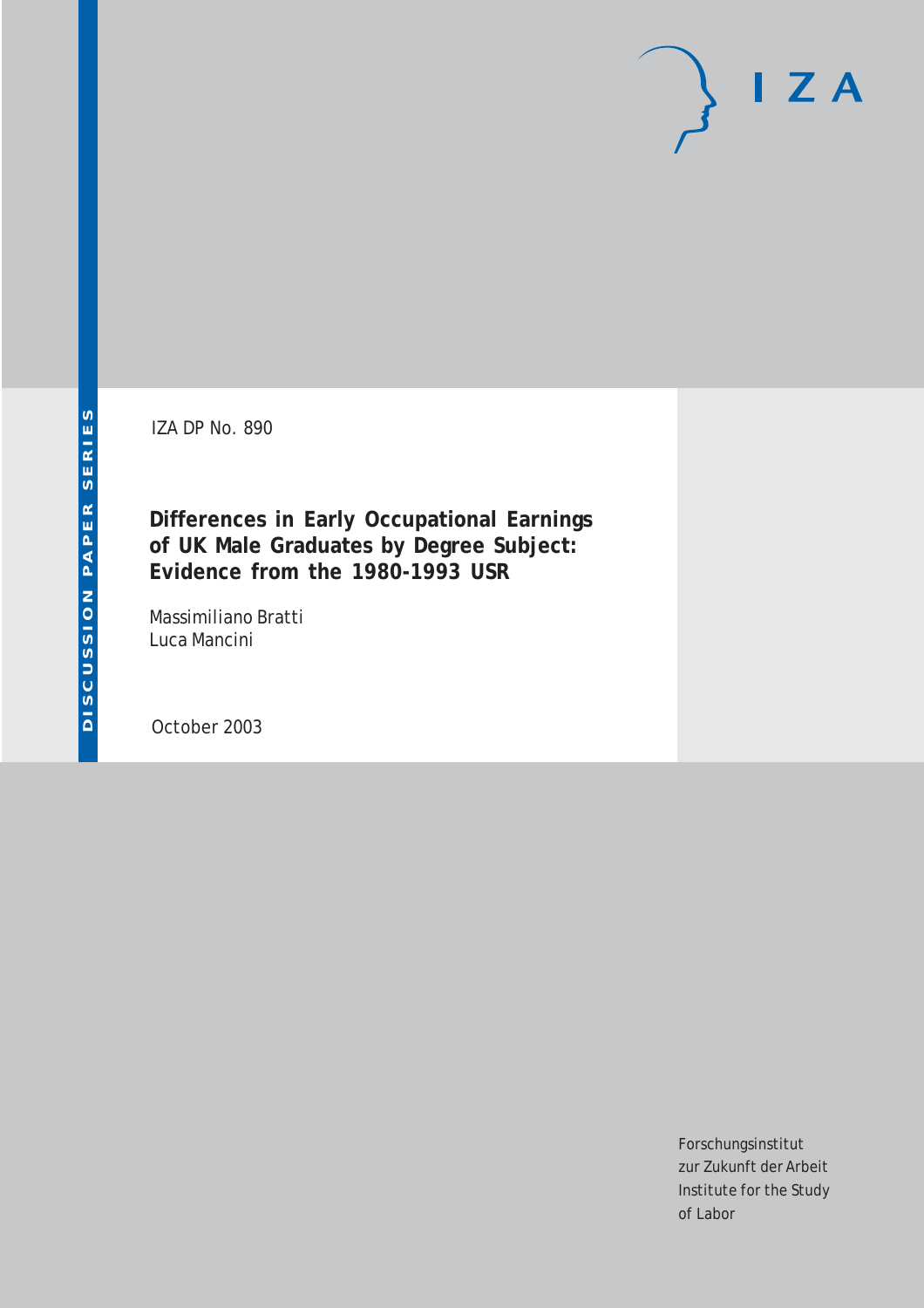# **Differences in Early Occupational Earnings of UK Male Graduates by Degree Subject: Evidence from the 1980-1993 USR**

### **Massimiliano Bratti**

*University of Ancona, University of Warwick and IZA Bonn* 

### **Luca Mancini**

*University of Warwick* 

### Discussion Paper No. 890 October 2003

IZA

P.O. Box 7240 D-53072 Bonn **Germany** 

Tel.: +49-228-3894-0 Fax: +49-228-3894-210 Email: [iza@iza.org](mailto:iza@iza.org)

This Discussion Paper is issued within the framework of IZA's research area *Evaluation of Labor Market Policies and Projects.* Any opinions expressed here are those of the author(s) and not those of the institute. Research disseminated by IZA may include views on policy, but the institute itself takes no institutional policy positions.

The Institute for the Study of Labor (IZA) in Bonn is a local and virtual international research center and a place of communication between science, politics and business. IZA is an independent, nonprofit limited liability company (Gesellschaft mit beschränkter Haftung) supported by Deutsche Post World Net. The center is associated with the University of Bonn and offers a stimulating research environment through its research networks, research support, and visitors and doctoral programs. IZA engages in (i) original and internationally competitive research in all fields of labor economics, (ii) development of policy concepts, and (iii) dissemination of research results and concepts to the interested public. The current research program deals with (1) mobility and flexibility of labor, (2) internationalization of labor markets, (3) welfare state and labor market, (4) labor markets in transition countries, (5) the future of labor, (6) evaluation of labor market policies and projects and (7) general labor economics.

IZA Discussion Papers often represent preliminary work and are circulated to encourage discussion. Citation of such a paper should account for its provisional character. A revised version may be available on the IZA website ([www.iza.org](http://www.iza.org/)) or directly from the author.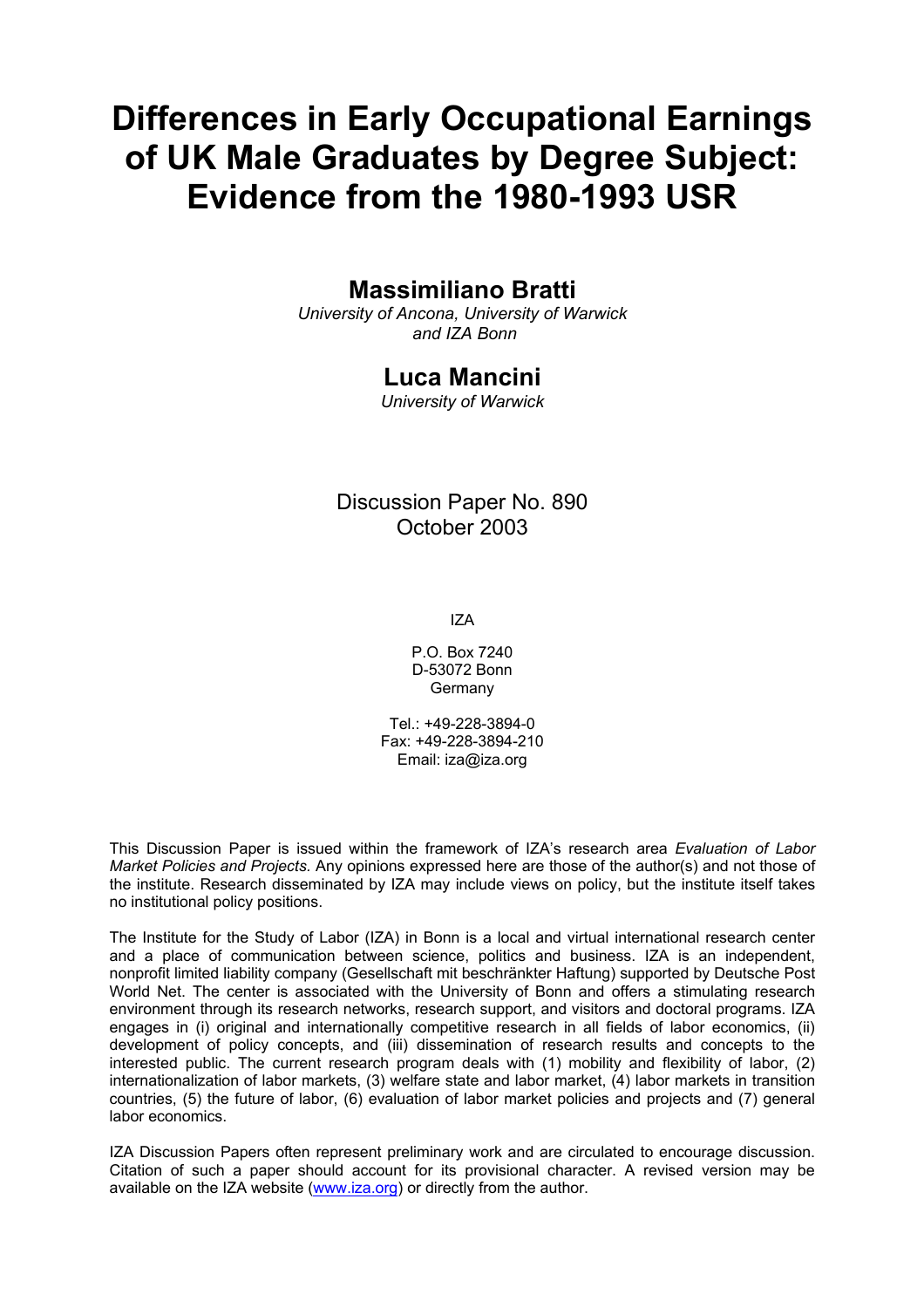IZA Discussion Paper No. 890 October 2003

# **ABSTRACT**

### **Differences in Early Occupational Earnings of UK Male Graduates by Degree Subject: Evidence from the 1980-1993 USR**[∗](#page-2-0)

This paper investigates the differences in early occupational earnings of UK male graduates by degree subject during the period 1980-1993. We match administrative student-level data from the Universities' Statistical Record (USR) and occupational earnings information from the New Earnings Survey (NES). The paper estimates relative earnings premia by degree subject using three alternative modeling approaches to control for student self-selection into university courses: i) a proxying and matching method, ii) a propensity score matching method, and iii) a simultaneous equations model of subject choice and earnings determination. Our analysis shows that there is a substantial amount of sample selection originating from unobservable student characteristics. The ranking of university subjects based on relative earnings premia is sensitive not only to the modelling approach but also to time, showing that analyses focusing on single-year data may not generalise to other periods.

JEL Classification: C34, C35, J21, J31

Keywords: degree subject, earnings, graduates, self-selection, university

Corresponding author:

 $\overline{a}$ 

Massimiliano Bratti Department of Economics Marche Polytechnical University Piazzale Martelli 8 60121 Ancona Italy Email: [massib@deanovell.unian.it](mailto:massib@deanovell.unian.it)

<span id="page-2-0"></span><sup>∗</sup> The paper benefited from presentations at the Westminster Business School, at the Irish Economic Association Conference 2003 and at the European Economic Association Conference 2003. We acknowledge both the USR, as the original depositor, and the UK Data Archive for the use of the data set SN: 3456 Universities' Statistical Record. The authors wish to thank Robin Naylor, Jeremy Smith and Ian Walker for useful comments. The responsibility for the content of the paper is the authors' only.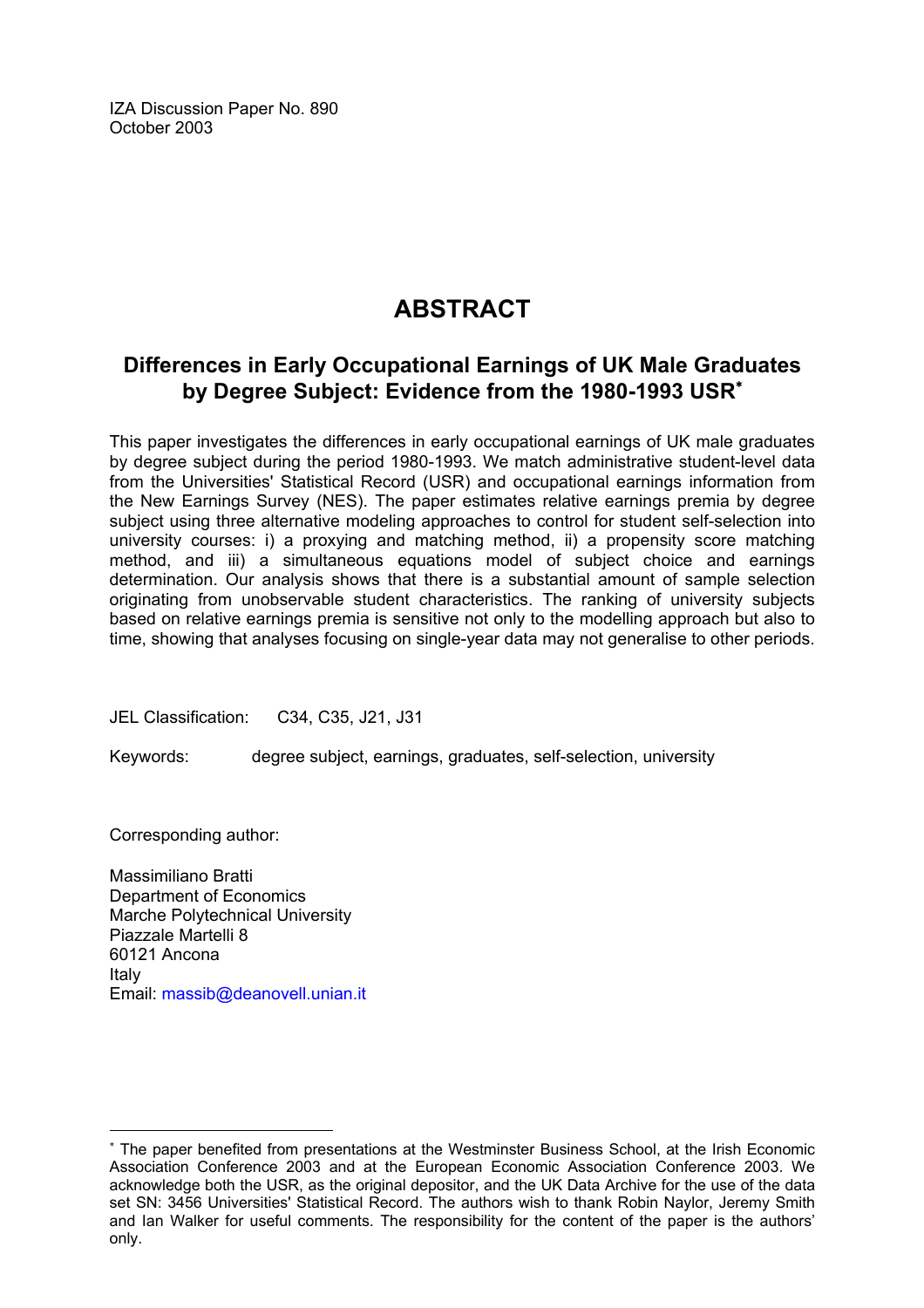### **1. Introduction**

 $\overline{a}$ 

The economic literature has shown that there are substantial positive returns to an undergraduate university degree in the UK. Blundell *et al.* (2000), for instance, using National Child Development Survey (NCDS) data found that the average return to an undergraduate degree, in terms of wages, with respect to individuals aged 33 with two or more A-level passes who did not continue into higher education, was 17% for men and 37% for women in 1991. However, the vast majority of the Mincer-type earnings regressions estimate only an average rate of return to a university degree and do not control for field of study, while in a recent review of the literature Chevalier *et al.* (2002) show that the private rate of return to a university degree is likely to differ substantially by degree subject. Moreover, to the best of our knowledge, we are not aware of any UK studies that also attempt to model directly student self-selection into university subjects, despite acknowledging the importance of the potential endogeneity of subject choice.<sup>1</sup>

This paper aims to contribute to the empirical return-to-education literature by estimating early occupational earnings *premia* by subject studied using alternative methods to control for the potential endogeneity of subject choice. Firstly, we use OLS estimation techniques widely used in related research for the UK. This standard approach is not only interesting for comparison purposes with previous research, but also represents a useful benchmark to assess the existence and size of a potential selection bias. Secondly, this first set of results is contrasted with estimates obtained from the propensity score matching method that has become an increasingly popular technique in the evaluation literature (Rosenbaum and Rubin, 1983). Although substantially different, both methods hinge on the assumption that selection is driven solely by observable factors. Finally, we introduce a third approach estimating a simultaneous model of graduate earnings and subject choice (Lee, 1983), which allows for self-selection through unobservable attributes.

The concept of heterogeneous returns across degree courses is particularly relevant over time. As more individuals experience higher education, just holding a university degree becomes a weaker distinguishing mark for students and a less informative screening device for the talent at the disposal of employers, if not supplemented by information on the graduates' awarding university, field of study, or degree class obtained. On the grounds that the economic return to a degree in a certain subject depends on the demand and supply for that specific university specialisation, our multi-cohort analysis over

<span id="page-3-0"></span><sup>1</sup> Blundell *et al.* (2000) acknowledge the issue and use a 'proxying and matching' method to reduce the impact of self-selection. However, this methodology relies on rather restrictive assumptions, namely that the wealth of information available is sufficient to control for sample selectiviction.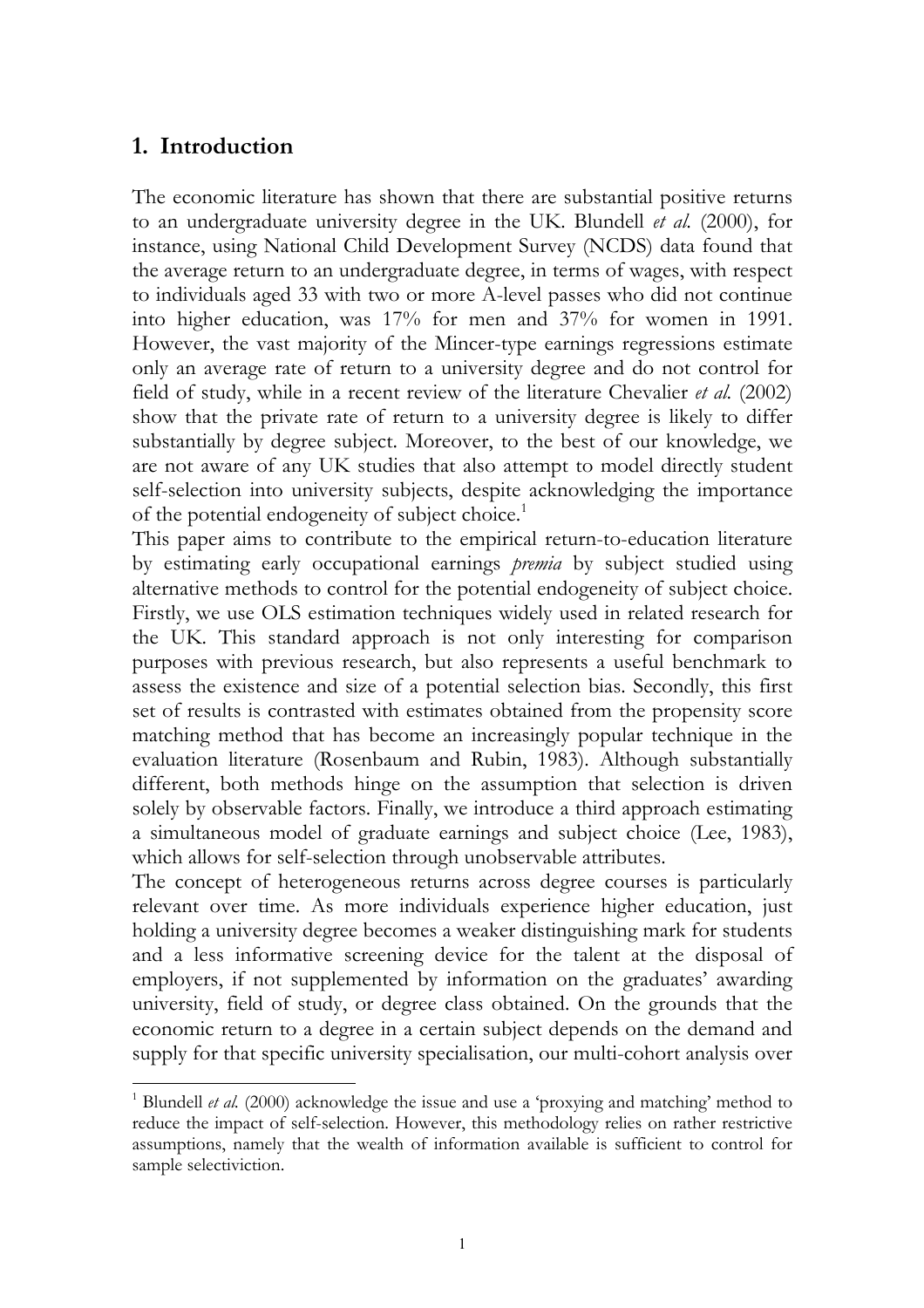the period 1980-1993 is also expected to provide useful information on the past trends of the graduate labour market in the UK.

The outline of the paper is as follows. In section 2 we report the findings of previous studies on the differences in graduate earnings by degree subject in the UK. Section 3 illustrates three alternative modelling strategies. Section 4 discusses some issues regarding occupational earnings data, while section 5 describes the salient features of the sample. Section 6 presents the three sets of results for male graduates obtained from OLS, propensity score matching, and the simultaneous equation model, respectively. Section 7 concludes summarising the main results.

## **2. Previous literature**

In comparison to the rich literature investigating the return to education in the UK (see for instance Harmon and Walker 1995, 1999, 2000 and Blundell *et al.,* 2000), there are only few studies which analyse differences in graduate earnings by degree course.

Dolton and Makepeace (1990) using data from the Survey on 1980 Graduates and Diplomates conducted by the Department for Employment in the UK find that the average earnings of Commerce graduates (including Accounting, Business & Management, Economics and Law) were higher than the earnings of graduates in other disciplines.

Belfield *et al.* (1997) use survey data on the 1985 and 1990 graduate cohorts to investigate differences in 1996 average salaries by subject of degree. The authors find that the relative ranking of degree subjects based on average male salaries remained unchanged for the two cohorts, with Social Sciences ranked first followed in order by Science, Humanities and Education.

Chevalier (2000) estimates *premia* by degree subject using pooled survey data on the 1985 and 1990 graduate cohorts and finds that graduates from Mathematics and Social Science earned respectively 6% and 2% more than graduates in Education, while Humanities graduates earned 12% less.

Chevalier *et al.* (2002) use a similar specification on the 1980 graduate cohort and find earnings differences with respect to Education of  $+8.4\%$ ,  $+11.6\%$ and +6.8% for Science, Social Science and Humanities, respectively. The corresponding figures for the 1995 cohort (using average salaries in 1999) were  $+17.9\%$ ,  $+16.8\%$  and  $+5.4\%$ , showing a further advancement of Science and Social Sciences with respect to Education.

Naylor *et al.* (2002) use USR individualised data on the 1993 graduate cohort and find significant differences in inter-occupational earnings across degree subjects. The most economically rewarding subjects were Law, Computer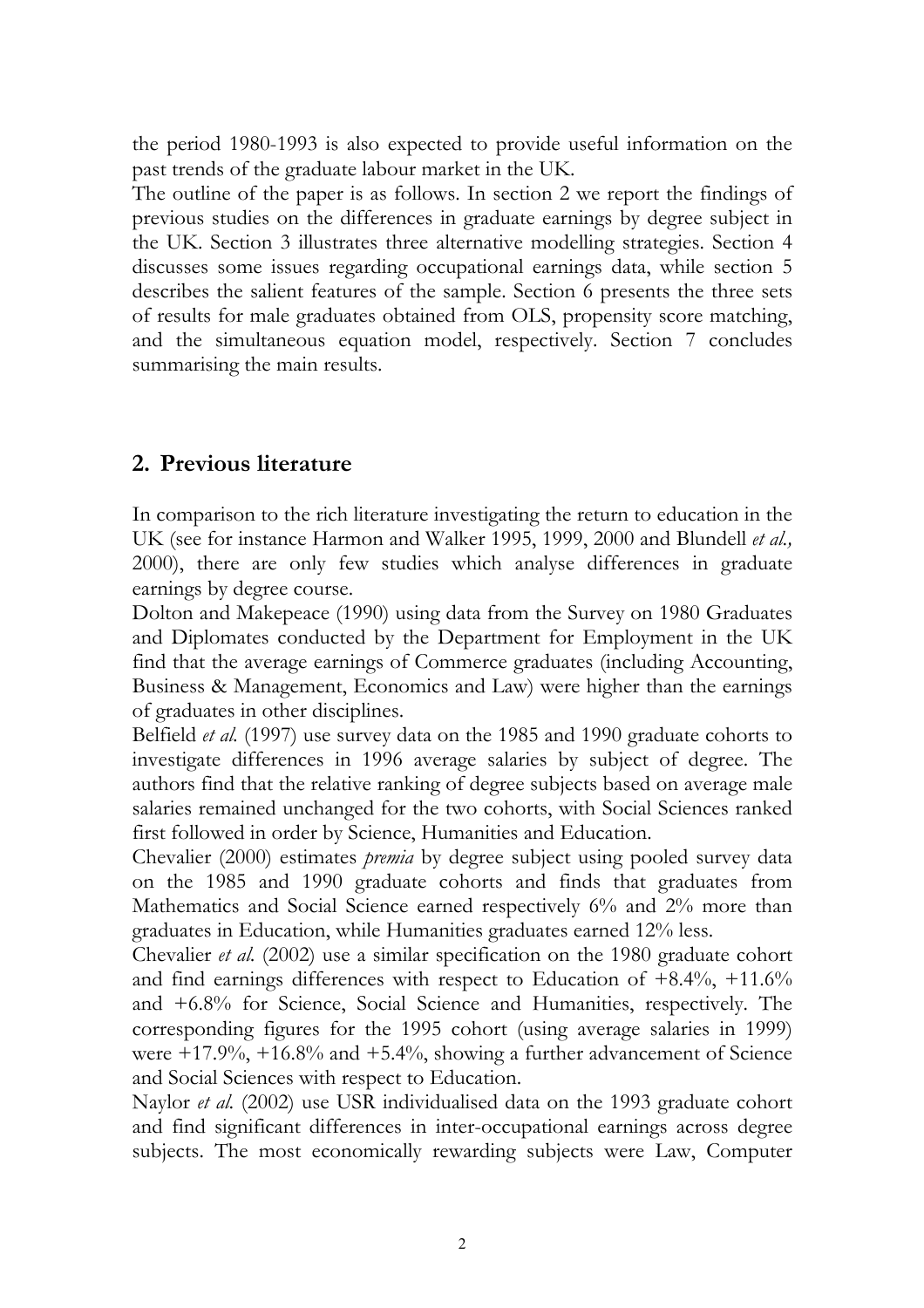Science, Medical Related and Economics and Business, while the least economically rewarding were Agriculture, Humanities, and Classics & Literature.

Lissenburgh and Bryson (1996) use data from the 4<sup>th</sup> wave of the Youth Cohort Study 3 (YCS) and find that graduates from Science, Mathematics and Engineering earned 9% more than other graduates.

Blundell *et al.* (2000) using UK data from the National Child Development Study (NCDS) find that graduates in Economics, Accountancy and Law performed significantly better in terms of hourly wages (at age 33) than those with undergraduate degrees in other subjects (such as Arts, Chemistry & Biology and Other, the residual category).

Harkness and Machin (1999) use data from the General Household Survey (GHS) between 1980 and 1995 focusing on the return to degree subject for full-time workers. They consider four broad subject groups (Arts, Science, Social Science and Other) and find, *inter alia*, that the return to a degree in Arts for males was about 10% lower than in the other fields.

Blackaby et al. (1999) using UK data from the 1993-1995 Labour Force Surveys (LFS) find that male graduates' earnings vary significantly across degree subjects. In particular, after controlling for a number of personal, job and demographic characteristics, the authors find that graduates from Economics, Accountancy, Law and Management did better than their peers in other subjects, especially compared to Other Social Sciences and Arts.

Walker and Zhu (2001) using LFS data for the period 1993-1999 find that "there are no systematic trends in returns by subject nor is there any tendency for them to converge" (p. 37). Their study shows marked differences in the return to an undergraduate degree across subjects. Graduates in Economics, Law, "Health" (i.e. medical related) and Mathematics ranked at the top of the earnings scale while graduates in Arts performed substantially worse (with a negative mark-up with respect to students with at least two A-level passes who did not continue in higher education).

# **3. Methodology**

This section describes three alternative models used to estimate graduate occupational earnings premia<sup>2</sup> by subject of degree: i) the 'proxying and matching' method (OLS); ii) the propensity score matching-average treatment on the treated method (PSM-ATT); iii) a simultaneous equations model of earnings determination and subject choice (MNL-OLS).

<span id="page-5-0"></span> $\overline{a}$ <sup>2</sup> In the paper, by 'earnings premia' we refer to 'log-earnings premia'.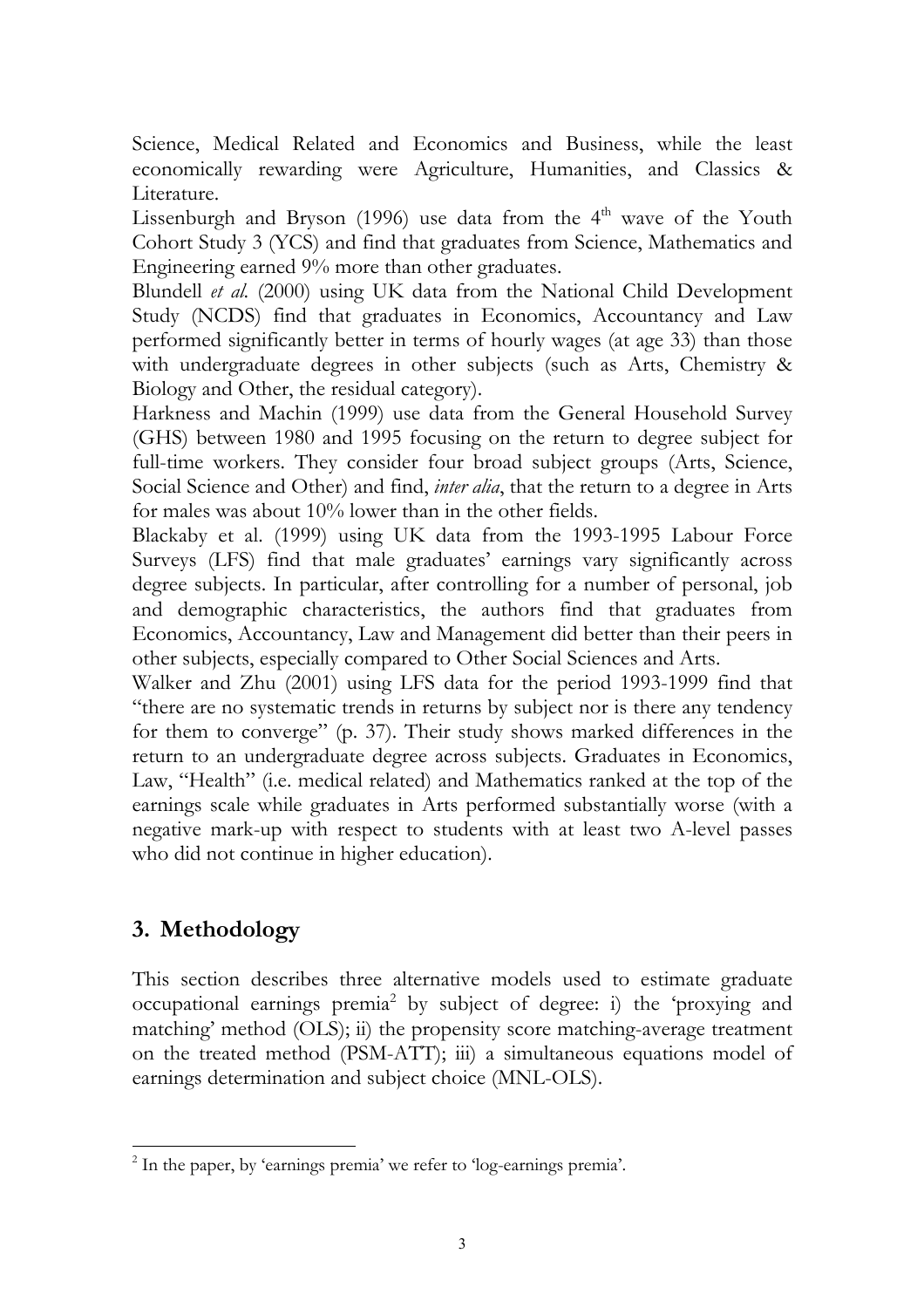A common method to ascertain earnings differences by degree subject is to estimate by OLS an earnings function specified as:<sup>3</sup>

$$
y_{ij} = \sum_{j=1}^{J} S_{ij} \theta_j + X_i \beta + \varepsilon_i \tag{1}
$$

where  $y_{ij}$  is the natural logarithm of the earnings of individual *i* who studied subject  $j$ ,  $X_i$  is a vector of individual attributes which may affect both subject choice and occupational earnings,  $S_{ij}$  is a dummy variable which takes value one if the individual *i* graduated in the subject *j* and zero otherwise, and  $\theta$  is the earnings premium of graduating from subject *j* relative to the default case. As observed by Blundell *et al.* (2000), this is tantamount to matching individuals on the basis of the index  $X_i\beta$  and to assuming equality of  $\theta_i$ 's across individuals. The OLS model does not require any distributional assumption on  $\varepsilon_i$ , but it does require orthogonality between  $\varepsilon_i$  and  $X_i$ .

#### b. *Selection on observable factors: PSM-ATT method*

An alternative method to estimate subject *premia* is to compare occupational earnings for individuals who graduated in one subject with 'matched' individuals who studied for a different degree course. This framework considers the subject of study as the treatment that the individual receives and aims to assess the causal effect of this treatment on the outcome variable, namely occupational earnings. The direct comparison between individuals in different treatment groups may be misleading because they may differ systematically in their observable and unobservable characteristics. In their seminal paper, Rosenbaum and Rubin (1983) suggested the use of propensity scores matching procedures to solve the issue of sorting due to observable factors. The propensity score is defined as the conditional probability of receiving the treatment given an individual's characteristics:

$$
p(X_i) = \Pr\{S_{ij} = 1 \mid X_i\} \tag{2}
$$

<span id="page-6-0"></span><sup>3</sup> This is the method used in all the studies reviewed in section 2.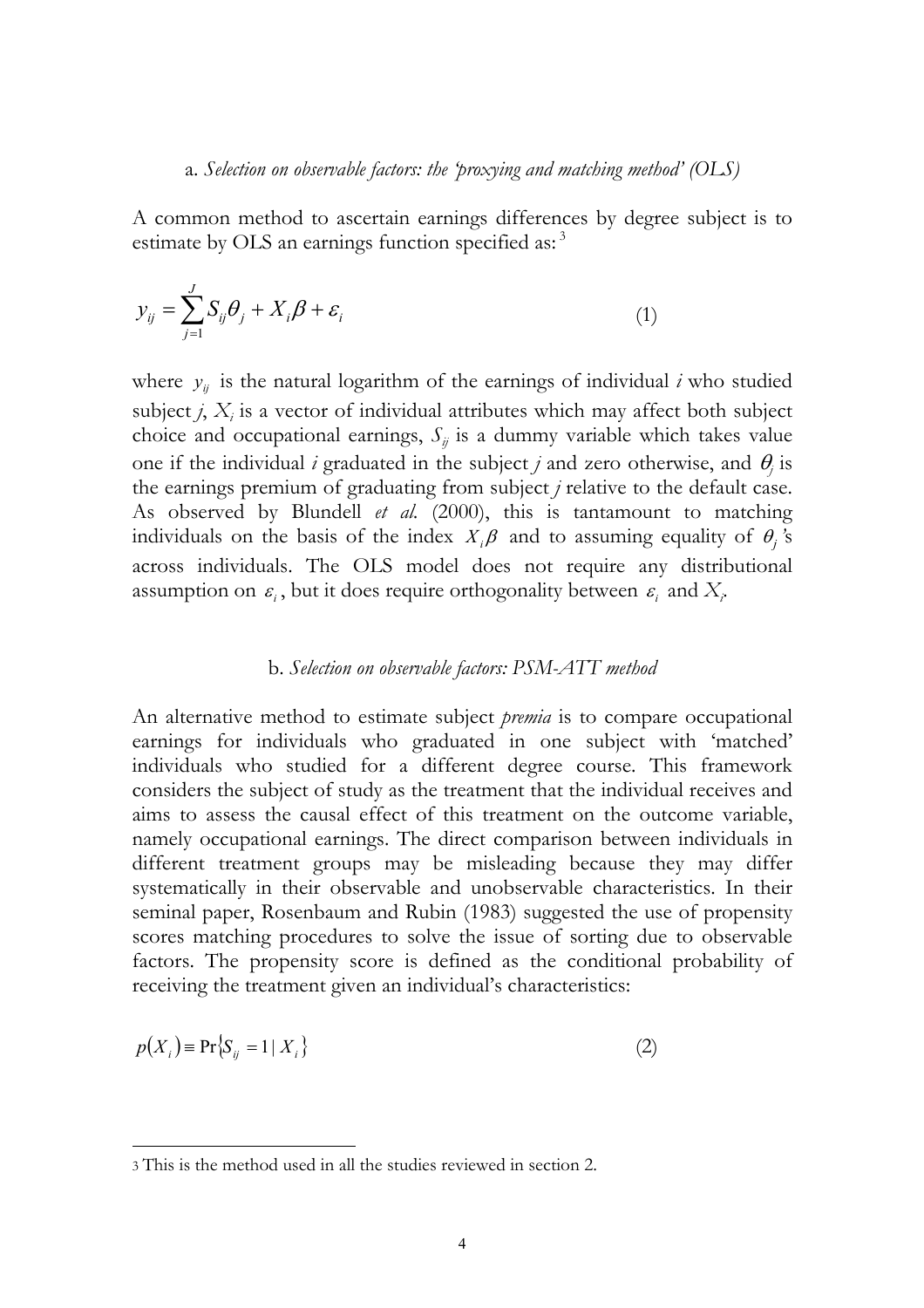where  $S_{ij}$  are dummy variables which take value one if individuals graduated in the subject  $j$  and zero otherwise, and  $X_i$  is the vector of conditioning factors that we observe. In our case, the propensity scores are computed by estimating binary logit models of subject choice for each of the broad course categories defined in Section 4 using Economics and Business graduates as the reference group[.4](#page-7-0)

Under the assumption that differences between individuals affecting the outcome are entirely captured by their observed characteristics  $X<sub>i</sub>$ <sup>5</sup> the average treatment effect on the treated (ATT) can be estimated as follows:

$$
ATT = E\{y_{i1} | P(X_i), S_{ij} = 1\} - E\{y_{i0} | P(X_i), S_{ij} = 1\}
$$
\n(3)

where  $y_{i1}$  and  $y_{i0}$  are the occupational earnings of graduates in subjects 1 and 0, respectively. In words, individuals with the same value of the propensity score  $P(X_i)$  but different treatments  $S_{ij}$ , act as controls for each other and the average difference between their earnings equals the ATT.

Compared to the *proxying and matching* method (OLS), the assumption of equality of the subject *premia* <sup>θ</sup>*<sup>j</sup> '*s across individuals is relaxed. In fact, here the earnings *premia* are computed as the average of the earnings differences between 'matched' pairs of treated-untreated individuals. This method is nonparametric and does not require any distributional assumption on the unobservables.

#### c. *Selection on observable and unobservable factors: a simultaneous equations model of earnings determination and subject choice*

The two methods illustrated in sections 3.*a* and 3.*b* rely on the assumption that treated and untreated individuals differ only with respect to observable attributes. Hence, these approaches neglect the possibility of *self-selection* with

<span id="page-7-0"></span><sup>4</sup> This implies the breakdown of our sample into *J-1* sub-samples of graduates in each year. Each sub-sample includes the 'treated' individuals, that is the individuals who graduated in a specific subject and the 'untreated' individuals, i.e. the individuals who graduated in the reference subject (Economics and Business) and, therefore, received a different 'treatment'. Strictly speaking, we are evaluating the differential impact of alternative treatments.

<span id="page-7-1"></span><sup>5</sup> This is known as the Conditional Independence Assumption (CIA), formally:  $y_{0i} \perp S_{ii}$   $|P(X_i)|$ . The other necessary assumption is the so-called 'common support' assumption: '[All treated agents have a counterpart on the non-treated population and anyone constitutes a possible participant:  $0 < P(S<sub>i</sub> = 1 | X<sub>i</sub>) < 1$ <sup>'</sup> (Blundell and Costa Dias, 2002, p. 22).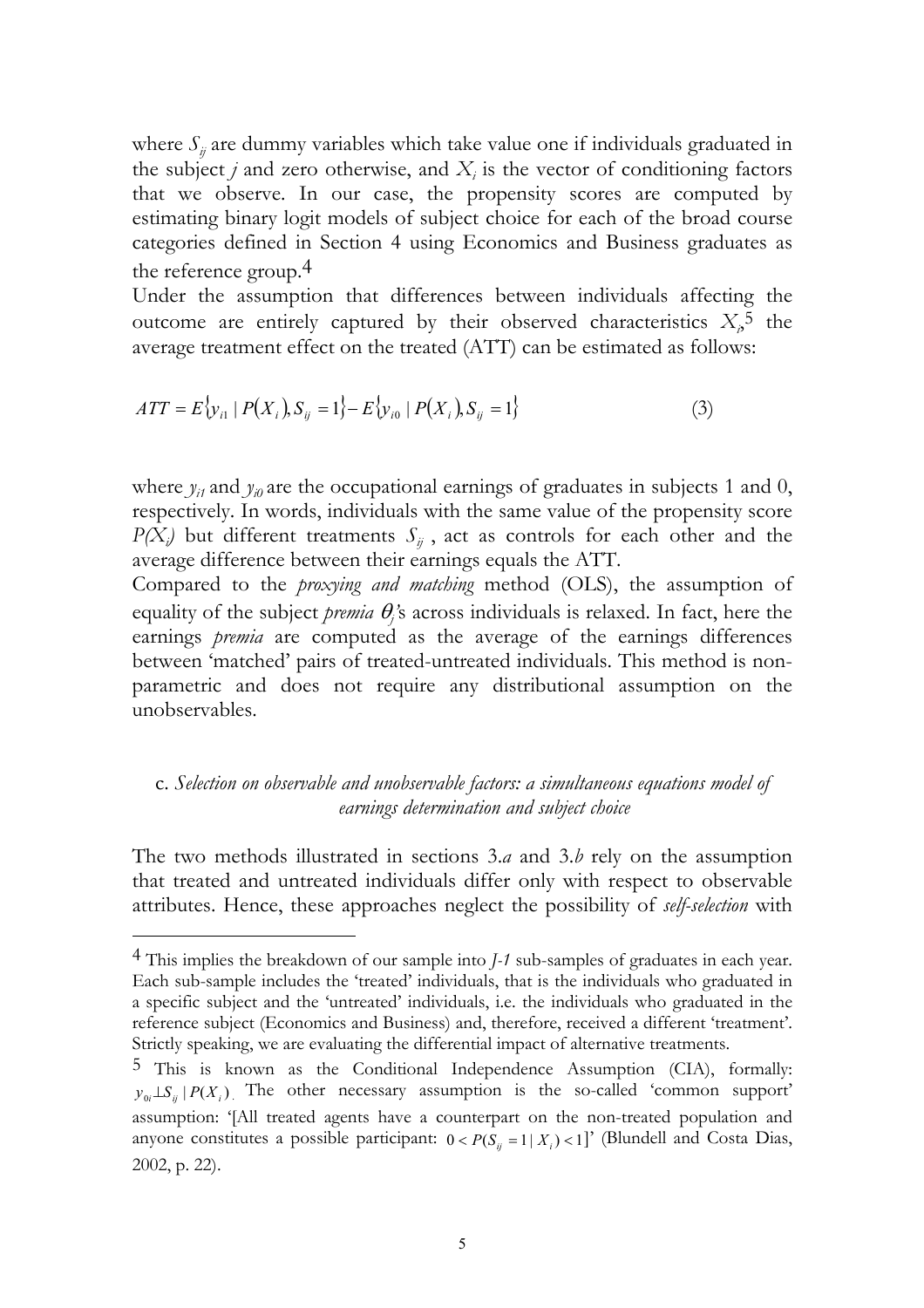respect to unobservable characteristics. If individuals choose the degree subject by maximising their individual utility, the students enrolled in the different subjects are those for whom the choice turns out to be optimal. If this sorting effect is not fully accounted for by observable attributes, both the OLS and the PSM-ATT estimates of the earnings *premia* by subject are likely to be biased.

The econometric framework we use to address the self-selection on unobservables in a polycotomous choice model was originally developed by Lee (1983). Below, we report the main features of the model.

Let us assume that the utility of the student *i* in the subject *j*  $(V_{ii})$ , with *j=*1,…J, depends on individual's characteristics (*Zi* ) and an idionsyncratic unobservable term  $u_{ij}$ , reflecting for instance individual's preferences over degree subjects, in the following way:

$$
V_{ij} = Z_i \delta_j + u_{ij} \qquad j=1,...,J. \qquad (4)
$$

Occupational earnings are generated according to the following process:

$$
y_{ij} = \sum_{j=1}^{J} S_{ij} \theta_j + X_i \beta + \varepsilon_i \tag{5}
$$

where  $y_{ij}$  are the log-earnings of individual *i* who read subject *j*,  $X_i$  is a vector of individual attributes,  $S_{ij}$  is a dummy variable which takes value one if the individual *i* graduated in the subject *j* and zero otherwise, and  $\theta_j$ 's are the subjects earnings *premia*, which are the primary focus of our analysis. The *selection bias* arises from the correlation  $(\rho_j)$  between the stochastic components  $u_{ij}$ 's and  $\varepsilon$ <sub>i</sub>, that is, between the unobserved individual's characteristics affecting subject choice and those affecting occupational earnings. If the model does not account for this correlation, the subject dummies may simply pick up the effect of the individual's unobserved characteristics rather than the 'true' earnings *premium* associated with the subject studied. For instance, because the type of occupation is typically related to the subject studied at university, individuals with a preference for certain jobs will be more likely to choose those subjects more related to their preferred occupation. After graduation, an individual will be more likely to be observed in his/her preferred occupation, which in turn will affect his/her earnings.<sup>6</sup> Therefore, the earnings *premia* by subject studied may also capture the effect of

<span id="page-8-0"></span> $6$  Arcidiacono (2002), for instance, shows that ability sorting observed across majors is mainly determined by the different preferences for certain jobs and certain subjects rather than by expected performance or expected earnings.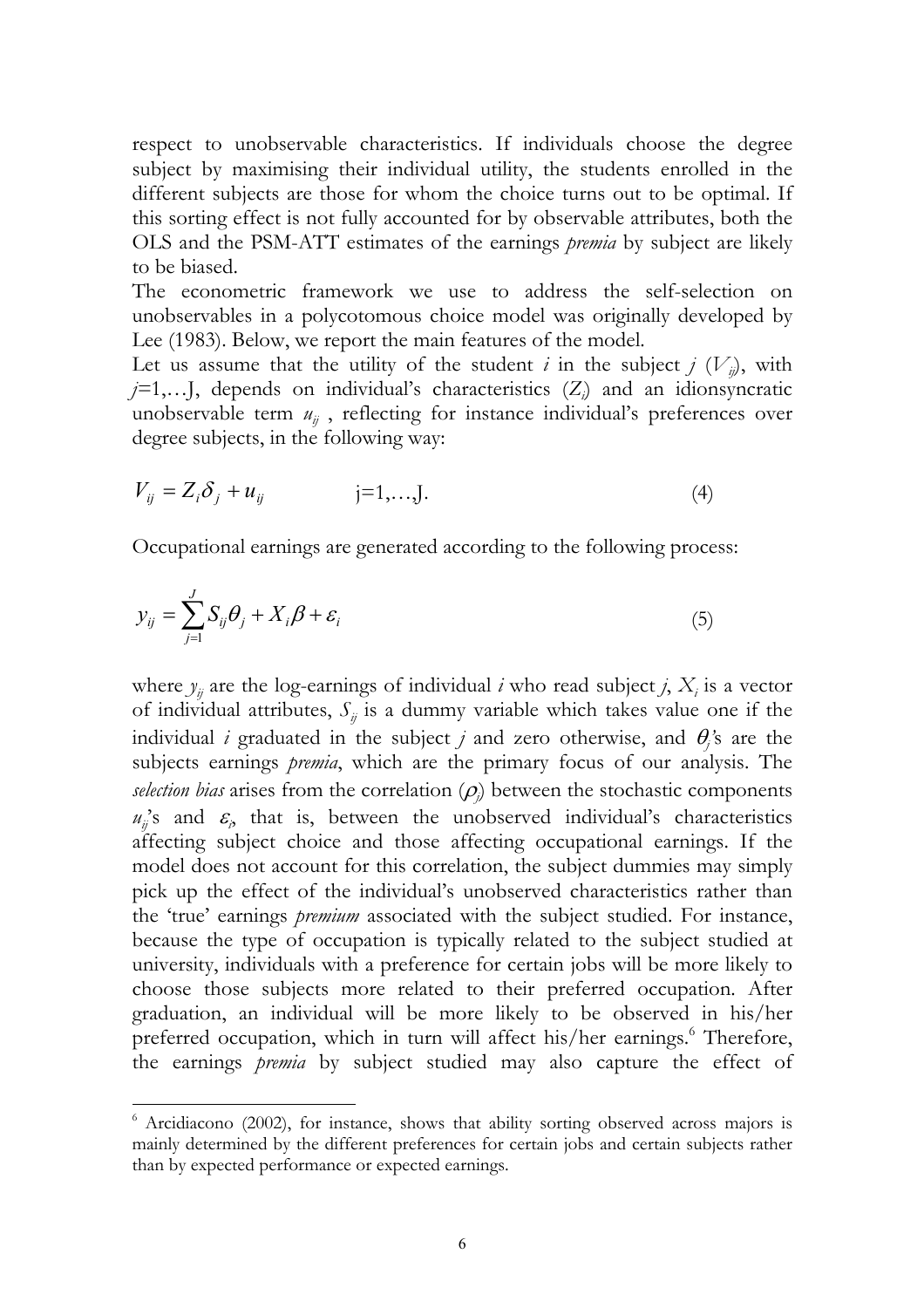idiosyncratic occupational preferences. Another possible source of selection bias could be the higher preference for some non-pecuniary characteristics of the job by graduates in certain subjects. This may explain, for instance, why graduates in Humanities are at the bottom of the earnings scale.<sup>7</sup>

Lee (1983) suggests that the model above can be estimated using maximum likelihood methods, under some specific assumptions on the distributions of the stochastic terms  $u_j$ 's and  $\varepsilon_j$ . Here we follow Lee (1983) and assume that the  $u_{ij}$ 's are independent and identically Gumbel-distributed, while  $\varepsilon_i \sim N(0, \sigma^2)$ . The form of the log likelihood function in this specific case is shown in the Appendix B. The attractiveness of estimating simultaneously a Multinomial Logit-OLS model (MNL-OLS hereafter) is that the model does not impose restrictions on the correlations between the unobservables affecting the subject choice and the individual's earnings, which are jointly estimated along with the other parameters of the model.<sup>[8](#page-9-1)</sup>

In brief, we estimate simultaneously a MNL model for the subject choice and an earnings regression in which the degree subject appears as one of the explanatory variables. In this way, we aim to estimate the differences in graduate earnings by degree subject corrected for *self-selection bias*.

*Model identification*. Even when the vectors  $Z_i$  and  $X_i$  coincide, the different functional forms of Equations (4) and (5) (non-linear *vs* linear) are sufficient to identify the simultaneous equations model. To ensure that identification does not rely exclusively on the specific functional forms adopted, it is necessary to find variables that affect subject choice but do not influence earnings (i.e. we look for an 'economic' identification). We restricted our focus on A-level curriculum and age.<sup>9</sup> From a theoretical point of view, the type of secondary school curriculum is a pre-requisite (in terms of type of preuniversity knowledge or entry requirements) for some university courses, and should therefore affect subject choice (for instance, see Altonji, 1993). Van de Werfhorst *et al.* (2002) provide some empirical evidence for the UK. By

<span id="page-9-0"></span><sup>7</sup> Daymont and Andrisani (1984), for instance, find that students in Humanities have weaker preferences for pecuniary job characteristics (earnings).

<span id="page-9-1"></span><sup>&</sup>lt;sup>8</sup> Therefore, we do not impose the independence of  $u_{ij}$ 's and  $\varepsilon$ <sub>i</sub>, which would allow the separate estimation of the earnings equation and the subject choice model.

<span id="page-9-2"></span><sup>&</sup>lt;sup>9</sup> We did not focus on social class since it might affect earnings through family networks or other effects (see for instance Hansen, 2001), residence prior to entry university since it might pick up school quality effects, type of school since there is evidence showing that it affects earnings (see Naylor *et al.* 2002), marital status as there are studies providing evidence of the existence of an earning premium for married workers (see Ginther and Zavodny 2001) and A-level score because it is often considered as a proxy for individual ability.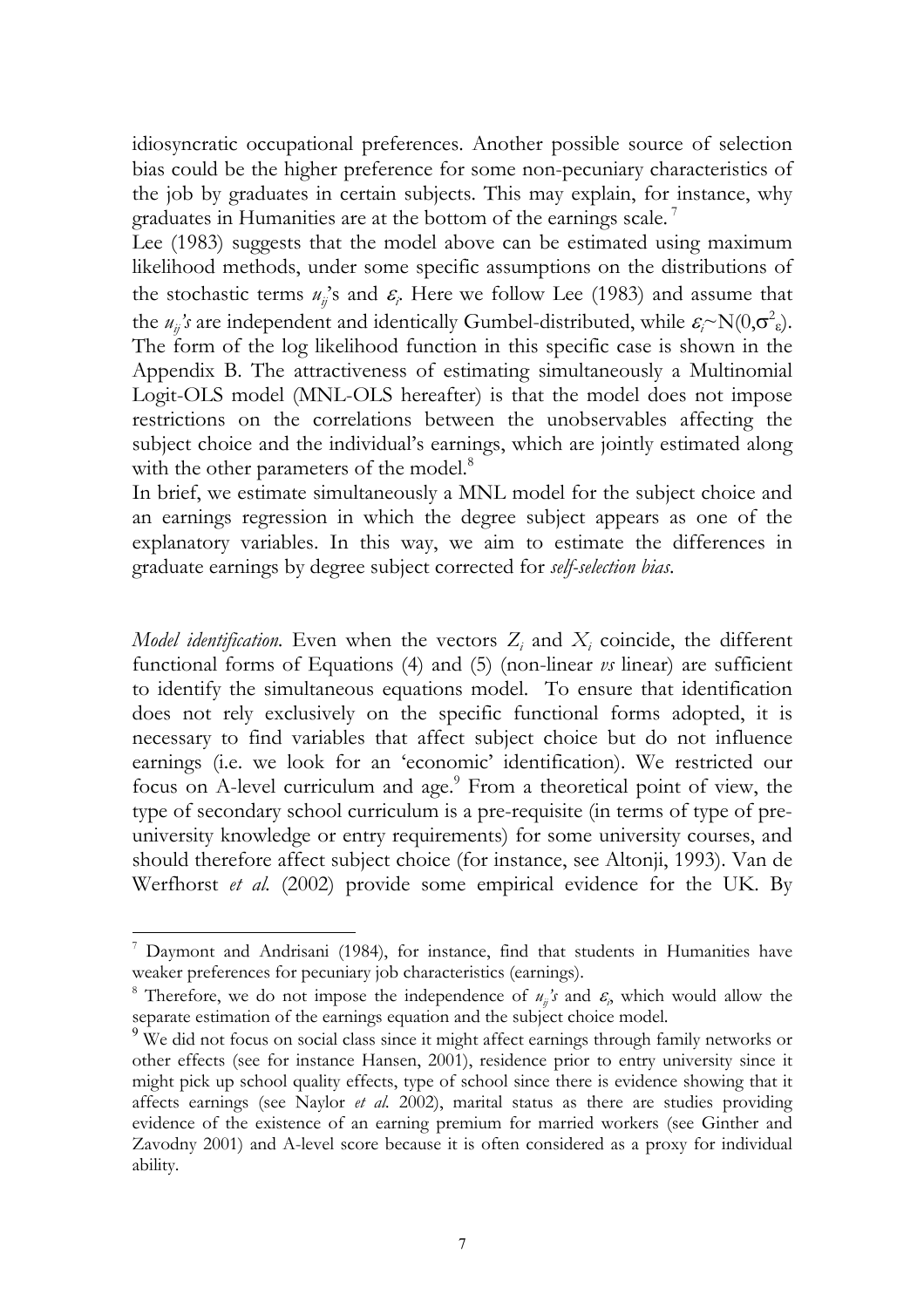contrast, we do not have a strong *a priori* about its importance for graduates' earnings, once controlled for the degree subject.<sup>10</sup>As for student's age, Becker's (1993) human capital theory predicts that younger individuals, who have a longer expected working life, have higher returns to education and also to more selective and lucrative subjects requiring higher effort. Davies and Guppy (1997), for instance, found that older students were less likely to enter more lucrative fields. Therefore, we considered age as a potential candidate for the identification of our simultaneous equation model. Although we acknowledge that age may affect earnings through work experience accumulated prior to university enrolment and, therefore, may be a weak identifying variable, we expect this problem to be less severe when occupational earnings (rather than actual salaries) are used.

Once potential 'candidates' were identified, we tested whether the chosen variables actually affect subject choice but not earnings determination. OLS earnings regressions were run separately by year of graduation. In any year, the set of identifying variables (ID.Vs henceforth) were selected from the set of 'candidates' by excluding the least significant (the one with the highest p-value above the threshold of 0.10), and performing a likelihood ratio (LR hereafter) test for the validity of the restriction. If the test passed, the second least significant variable (with p-value greater than 0.10) was excluded and a new cumulative LR test performed. This procedure was reiterated until the cumulative LR test for the joint omission was rejected. We investigated the sensitivity of the estimated *premia* to alternative identification strategies (functional form *vs* functional form and ID.Vs). The results are reported in Appendix C.

### **4. Earnings data and control variables**

 $\overline{a}$ 

The analysis presented in this paper is based on USR data on individual university students who graduated from 'pre-1992' UK universities between 1980 and 1993. Unfortunately, the USR does not include information on employed graduates' individual salaries. However, the First Destination Record does contain detailed information on the (self-reported) type of occupation held by graduates six months after graduation. [11](#page-10-1) As in Naylor *et al.* (2002), we were able to match the individual's reported occupation with the corresponding (gender-specific) 3-digit SOC of the New Earnings Survey

<span id="page-10-0"></span> $10$  A-level Mathematics is an exception and, therefore, is not included among the potential identifying variables.

<span id="page-10-1"></span> $11$  In the First Destination Record of the USR, occupations are classified into more than 120 categories contained into 6 "major" groups and 28 "minor" groups.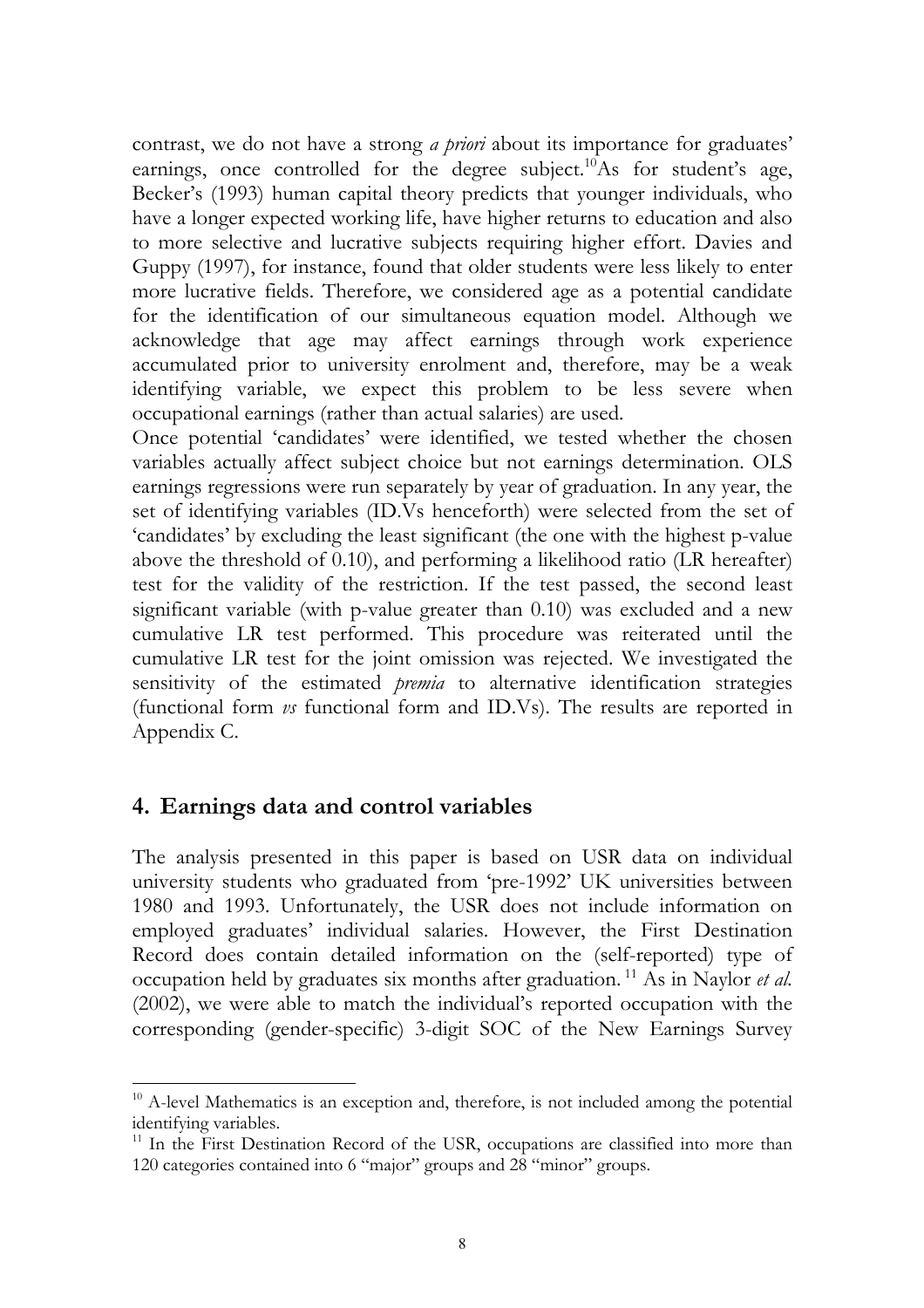(NES). <sup>12</sup> Occupational earnings were then computed as the average gross weekly pay of individuals employed full-time (in the same occupation) in the year following graduation.<sup>13</sup>

The length of time since it was first conducted in 1975 makes the NES an ideal source to study long-term trends in pay. However, the change in the NES occupational classifications that took place in 1990 has required a significant coding effort to ensure consistency/continuity over time.<sup>14</sup> Prior to 1990, the coding scheme used was the Key List of Occupations for Statistical Purposes (KOS), which consisted of 404 occupations arranged into 18 main groups. From 1990 onwards occupational data were coded to the Standard Occupational Classification (SOC), consisting of 371 unit groups contained into 77 "minor", 22 "sub-major", and 9 "major" groups. To help bridge these two coding schemes, individuals were classified under both schemes in 1990. However, the match was fairly imprecise. Some KOS occupations were scattered across a number of SOC occupations and vice versa. This, in turn, meant that for some occupations there was a jump in the average earnings series in 1990 due to this reclassification process (Bell and Elias, 2000).

Notwithstanding the reclassification, the existence of a dual coding in 1990 and the fact that the USR classification remained substantially unchanged over the period 1980-1993, enabled us to achieve a satisfactory level of consistency in the earnings series before and after 1990. However, the quality of the match was significantly higher for males. For female graduates, the repercussions of the 1990 change in the NES coding schemes on the coherence of the SOC-to-USR mapping of occupations over time, and ultimately on the calculation of average earnings, have been more serious. This was largely due to the generally smaller sample size of occupational groups for females both in the NES and in the USR, which caused average earnings to be more volatile over time. <sup>15</sup> To some extent, changes in occupational segregation by gender and in women's participation over time may have contributed to exacerbating the

<span id="page-11-0"></span> $\overline{a}$ <sup>12</sup> The NES is an annual survey of pay and hours of work, by far the largest of its kind in the UK, producing 2 million observations between 1975 and 1998 (Bell and Elias, 2000). Unlike most surveys of earnings, the information is collected from employers rather than from employees. This is generally accepted as producing more accurate estimates of earnings, since employers are perhaps less inclined to misrepresent employees' earnings than employees themselves.

<span id="page-11-1"></span> $13$  The age range considered in the computation of average earnings is 18-63 for men and 18-59 for women.

<span id="page-11-2"></span><sup>&</sup>lt;sup>14</sup> The SOC-to-USR and the KOS-to-SOC mappings and the calculation of average occupational earnings were kindly provided by Abigail McKnight. We are grateful to her for making the data available to us.

<span id="page-11-3"></span><sup>&</sup>lt;sup>15</sup> A smoothing of the break in the female earnings in 1990 would have required aggregating occupational groups up to a level which did not guarantee enough interoccupation variation to estimate our earnings equations efficiently.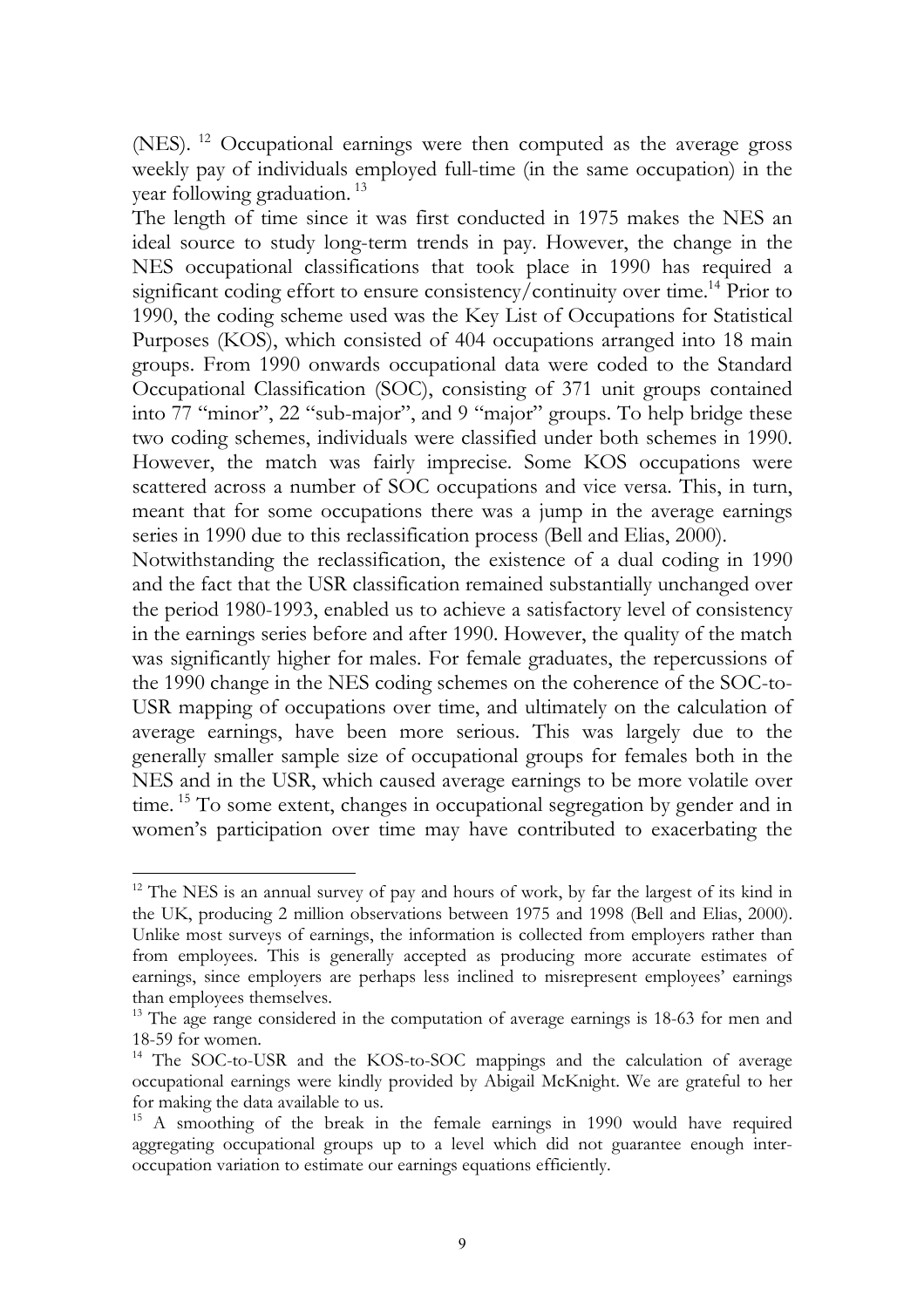breaks in the female occupational earnings series. For these reasons, in what follows we will restrict our empirical analysis to male graduates only.

The use of occupational earnings has advantages and disadvantages compared to individual starting salaries. A clear disadvantage is the loss of any intraoccupational variation in pay. On the other hand, occupational earnings have the advantage of being a better proxy for career earnings and, therefore, a better measure of the lifetime rate of return to a university degree, compared to starting salaries. We are aware that occupational earnings based on graduates' first destination information collected six months after graduation may be only weakly correlated to later career earnings. However, there is some evidence suggesting that this is not necessarily the case. Dolton and Makepeace (1992) find that there is little career mobility between graduates' occupations six months and six years after leaving university. Purcell and Pitcher (1996) report that nearly 60% of students had already started seeking employment by the last term of their final year, and more than half planned to embark upon career-related job. Moreover, as a more recent study by McKnight (1999) suggests, unemployment 6 months after graduation is a surprisingly good predictor of longer-term difficulties in the labour market. We focus on five broadly defined subject areas: <sup>16</sup>

- 1. *Science* (including Life Sciences, Physical Sciences and Mathematical Sciences);
- 2. *Hi-Tech* (including Computer Science, Engineering and Technology);
- 3. *Eco-Bus* (Economics and Business);

 $\overline{a}$ 

- 4. *HSS* (Humanities and Other Social Sciences);
- 5. Other (a residual and rather heterogeneous category).<sup>[17](#page-12-1)</sup>

The purpose of this paper is to estimate relative earnings *premia* by subject studied over time. Therefore, it is crucial to control for a number of individual factors, which are also expected to affect graduate earnings. They are:

(i) *Family background*. Graduates were grouped into six social classes: SC I (Professionals), SC II (intermediate), SC IIINM (skilled non manual), SC IIIM (skilled manual), SC IV-V (partly skilled and unskilled), SC OTH (other);

<span id="page-12-0"></span><sup>&</sup>lt;sup>16</sup> See Appendix A for a detailed definition of the five subject groups and the complete list of the variables used in the regressions. Due to the complexity of the model and the number of parameters to be estimated we were not able to consider a finer definition of academic subjects. A similar level of aggregation is used both in the articles reviewed in section 2, and in international studies on college major's choice correcting for sample selection (see for instance Berger, 1988, and Rochat and Demeulemeester, 2001).

<span id="page-12-1"></span> $17$  For the pooled 1980-1993 sample the composition of this category is as follows: Law (27.45%), Arts (8.49%), Subjects Allied to Medicine (15.80%), Education (5.92%), Combined (16.90%), Other (25.44%).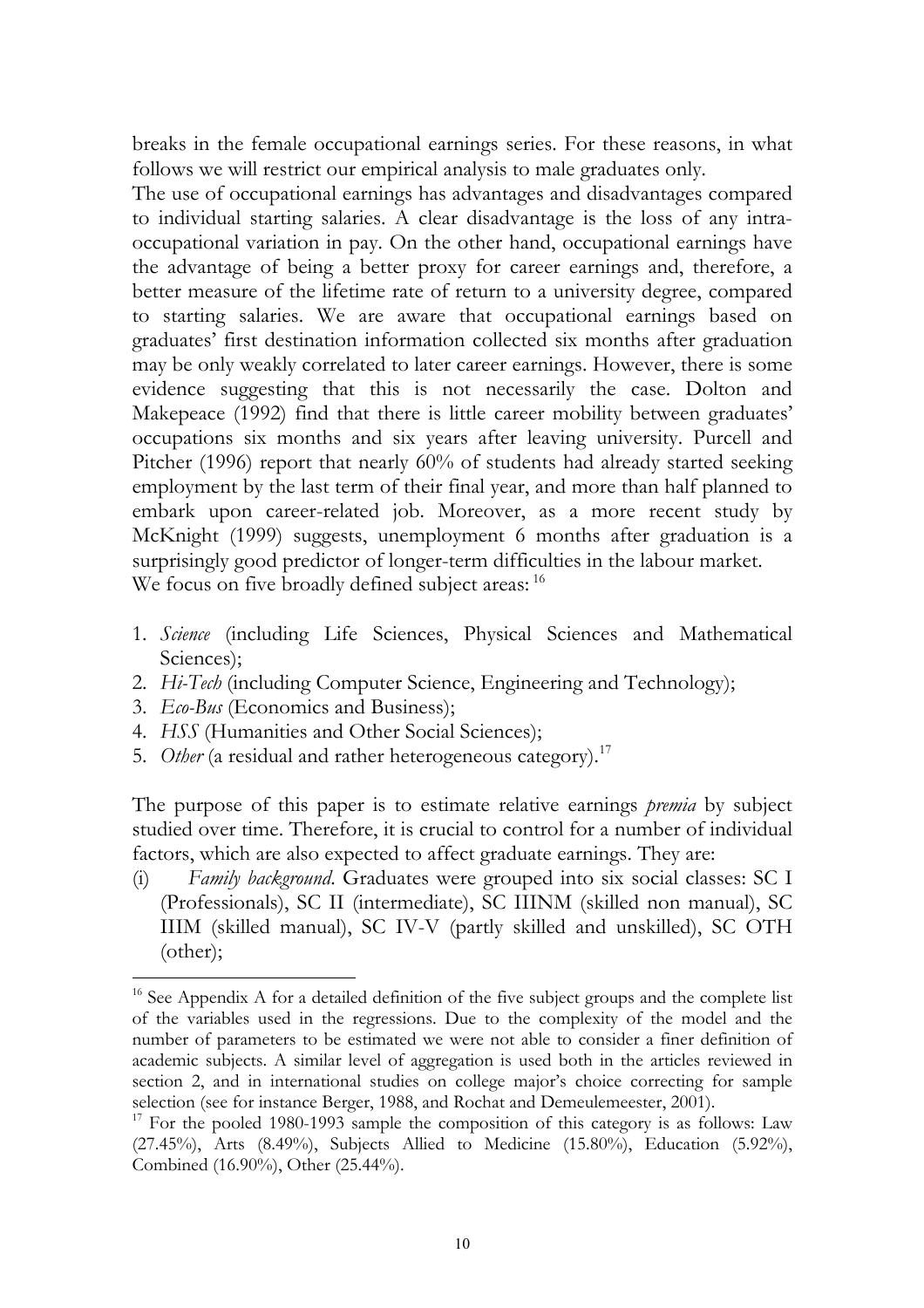- (ii) *Schooling background*. This includes controls for A-level grades, number of A-level passes by broad subject field, curriculum breadth, and the type of school attended (LEA comprehensive, LEA selective, independent, other);
- (iii) *Personal characteristics*. These include age (mature student status), marital status, and residence prior to university.

Our dependent variable is the natural logarithm of average nominal gross weekly occupational earnings. In the next section we present the main features of the sample.

# **5. Sample and summary statistics**

 $\overline{a}$ 

Given the focus of the paper, we only consider those graduates who reported an occupation six months after graduation.<sup>18</sup> Amongst the employed, we excluded non-UK students, medical students, and individuals from nontraditional (outside A-level) entry routes to higher education. We further excluded part-time graduates.<sup>19</sup> After selection, cohort size ranges between 17,100 and 21,300 for males in the period considered. We focus in the present analysis only on male graduates, because of the superior quality of earnings data.

Figure 1 shows the pattern of average occupational earnings by broad subject over time for male graduates.

It is also interesting to look at the variability of occupational earnings in each subject. Table 1 shows that during the entire sample period, Hi-Tech graduates were those with the lowest variance in occupational earnings, generally followed by Science graduates. This may be simply due to the fact that Hi-Tech graduates find employment in occupations with similar pay levels. However, it can also be the case that Hi-Tech degrees are more 'specialistic', in the sense that graduates with this specialisation are observed in a relatively narrow range of occupations. Consequently, there might be little variation in occupational earnings across individuals. As a crude test for the latter hypothesis, Table 2 shows for each subject the distribution of graduates

<span id="page-13-0"></span> $18$  Like all the studies reviewed in section 2, in this paper we do not address the issue of the potential biases due to self-selection into employment and survey non-response.

<span id="page-13-1"></span><sup>&</sup>lt;sup>19</sup> The reasons for their exclusion are, respectively: non-UK students since they may represent a very self-selected population, medical students since there is not enough variation in their occupations and non-A level students, since we use A levels information to model the degree subject choice. Part-time students are also excluded from the analysis, since they have previous working experience and probably different early career outcomes with respect to full-time students. They generally represent less than 2% of the annual samples.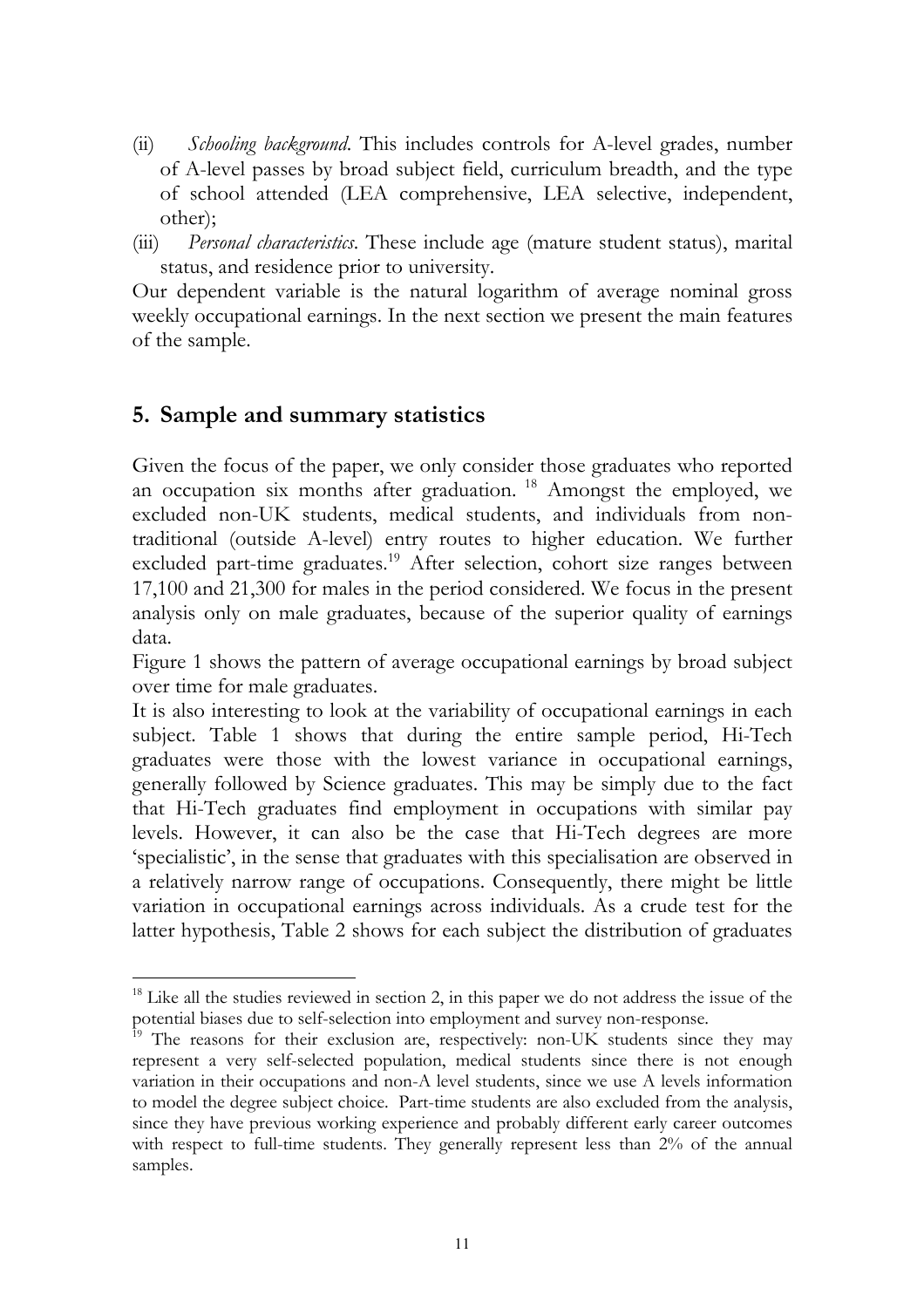across broad occupation and sector categories. According to this criterion, Eco-Bus subjects are the most 'specialistic' because 40.8% of male graduates go into Accounting occupations. The corresponding proportions in the modal occupations for Science, Hi-Tech, and HSS graduates are 10.2%, 26.3%, and 12.5%, respectively. These results are in line with the findings reported in Dolton and Makepeace (1990). <sup>[20](#page-14-0)</sup>

With respect to the sector of employment, the ranking of subjects varies considerably by gender. Hi-Tech graduates are the most 'specialistic', with the Engineering & Construction (EC) sector attracting over 50% of the employed. In the other subject groups, the modal sector attracts 15%, 37% and 21% of Science, Eco-Bus, and HSS graduates, respectively.

The evidence presented in Table 2 seems to confirm the intuition that the degree of specialisation of university subjects is negatively correlated with the dispersion of occupational earnings.

Figure 2 shows the proportion of graduates by broad degree subject and year. For males, the proportion of graduates in Hi-Tech degrees increased steadily in the first half of the 1980s, and remained rather stable until 1990, when numbers started to decline. The proportion of HSS graduates fell in the early 1980s but has since increased, especially in the 1990s. After a decline in the period 1980-1982, the proportion of Science graduates has generally increased during the 1980s. In 1989 figures started to fall but during the 1990s trends remained stable. Finally, the proportion of Eco-Bus graduates had slightly increased throughout the sample period.

The next section presents and compares the estimation results from the three alternative methods discussed in section 3.

### **6. Results**

Table 3 reports, for each cohort, three sets of relative subject *premia* (with standard errors) estimated from equations (1), (2)-(3), and (6), in Appendix B, respectively. To aid interpretation, and particularly to help understand the dynamics of relative earnings *premia*, the results are also shown graphically in Figures 3 (OLS), 4 (PSM-ATT), and 5 (MNL-OLS). The discussion that follows examines the results obtained using each method in turn and is largely based on the graphical analysis.

<span id="page-14-0"></span> $\overline{a}$  $20$  Dolton and Makepeace (1990) construct an 'entropy' index measuring the degree of specialisation of academic subjects in terms of first-job destinations. The most 'specialistic' degrees were found to be, in decreasing order, Education, Law, Health, Engineering, Economics & Accounting.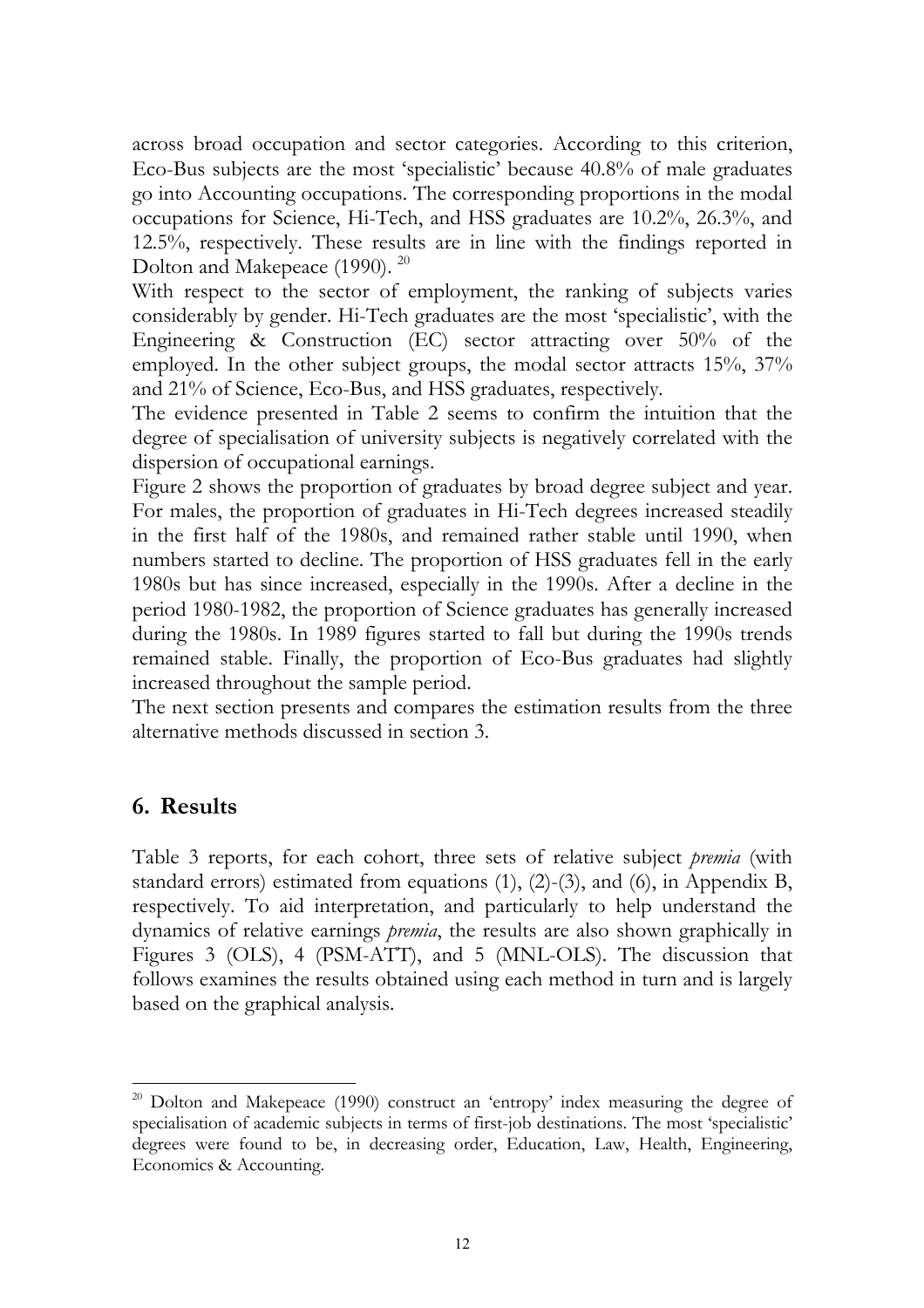A first important result is that in all years the differences in occupational earnings by degree subject are highly statistically significant (Table 3, part I).<sup>[21](#page-15-0)</sup>

Consequently, the return to a university education estimated by standard Mincerian earnings regressions, which typically do not control for subject of study, is only an average measure and it fails to capture the marked differences in returns that exist across broadly defined subjects.

Second, Figure 3 shows that the relative rank of degree subjects is stable over time, except for Science and Hi-Tech whose ranks swap position in 1980 and 1990.

Third, it is clear that over the whole period Eco-Bus graduates (the reference category) had positive earnings *premia* with respect to graduates in other disciplines.<sup>22</sup> This result is in line with the findings of most of the UK literature reviewed in section 2. [23](#page-15-2)

Fourth, it is also evident that the average return to a university degree was much more similar across subjects in 1980. Relative to Eco-Bus, the (negative) *premium* of graduating in Science, Hi-tech or HSS was -2.4%, -3.1% and -3.4%, respectively. The size of these *premia* widened between 1981 and 1987 when the gaps reached  $-8.3\%$ ,  $-8\%$  and  $-9.7\%$  (for Science, Hi-tech and HSS). <sup>[24](#page-15-3)</sup> Whilst Science and Hi-Tech gained ground on Eco-Bus between 1987 and 1991, in the last two years the gap widened again. By contrast, the relative rank of graduates in HSS worsened in the first half of the 1980s when the negative *premium* stabilised at about -10% with respect to Eco-Bus.

<span id="page-15-0"></span><sup>21</sup> Only in 1982, 1983, and 1989 are the relative subject *premia* of *Other* subjects not statistically significant.

<span id="page-15-1"></span><sup>&</sup>lt;sup>22</sup> The only exception is represented by the category labeled as "other", whose relative *premia* are positive from 1989 onwards. Given the high level of heterogeneity of this group (see footnote 17), we do not comment this result.

<span id="page-15-2"></span> $23$  Our estimates are not directly comparable with the findings of most of the literature reviewed in section 2, since we use a different definition of earnings and only observe university students. However, the qualitative results, and especially the relative ranking of degree subjects, closely replicate the findings of those studies.

<span id="page-15-3"></span><sup>&</sup>lt;sup>24</sup> Here, we are mainly concerned with the description of the trend in earnings mark-ups due to degree subjects and do not have the ambition to explain their causes. We do not comment on the relative premium to "Other" subjects as this category is highly heterogeneous and must be interpreted as a residual group, including subjects that do not fit into the other four categories considered in the analysis.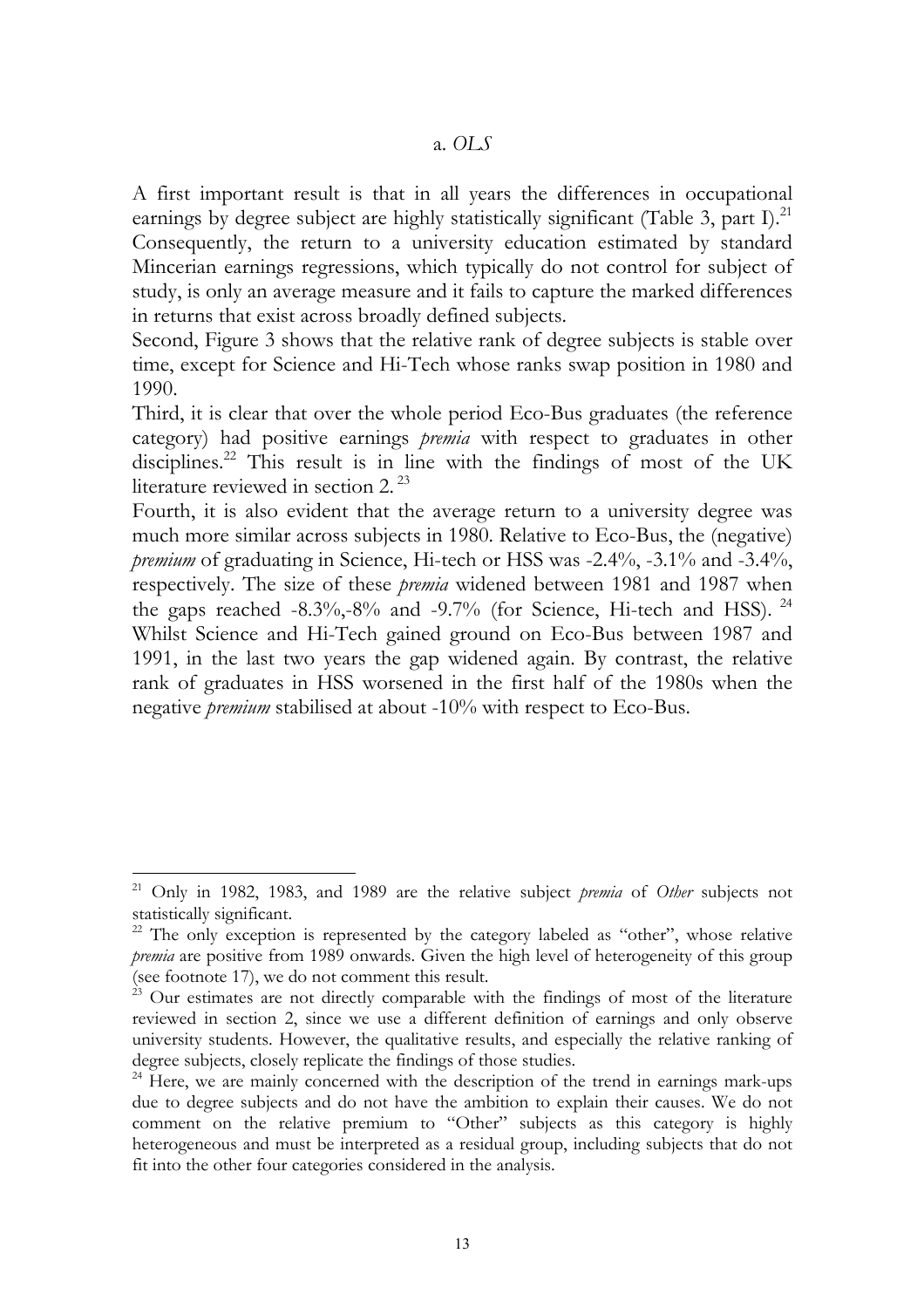#### b. *PSM-ATT*

Table 3 (part II) shows the average treatment effects on the treated (with standard errors).<sup>25</sup> In the matching procedure, we used the single nearest neighbours matching[.26](#page-16-1) The relative (to Eco-Bus) earnings *premia* of Science, Hi-Tech and HSS are all statistically significant and negative, in line with the OLS results. Figure 4 shows that the subject *premia* for Science and Hi-Tech run parallel to, but are systematically lower than, their OLS counterparts. Therefore, relative to OLS, PSM-ATT yields higher (in absolute value) negative earnings *premia* for Science and Hi-Tech graduates. On the contrary, with the exception of 1984 and 1987, the negative relative earnings *premium* associated to HSS graduates is lower (in absolute value) when PSM-ATT techniques are used. These trends have a bearing on the dynamics of the relative ranking of subjects over time. The most striking result is the change in the relative position of HSS, which is no longer always at the bottom of the earnings scale. In some years, HSS graduates have enjoyed earnings *premia* with respect to both Science and Hi-Tech.

#### c. *MNL-OLS model*

The selected ID.Vs by year, selected following the procedure indicated in section 3.*c*, are reported in Table 4, which shows the results of the LR test for their exclusion from the MNL model and the earnings equations (estimated with OLS). <sup>27</sup> It is worth noting that the set of ID. Vs is rather stable over time. Furthermore, the high significance in the MNL model and the lack of statistical significance in the earnings equations, suggests that they are potentially good instruments. [28](#page-16-3)

The relative subject *premia* estimated by MNL-OLS are shown in Table 3 (part III) and in Figure 5. The results look very different from those obtained from the OLS and the PSM-ATT methods. For instance, there is a high and statistically significant correlation between the unobservables  $u_{ij}$  affecting subject choice and the  $\varepsilon$ <sub>i</sub> influencing occupational earnings for Hi-Tech

<span id="page-16-0"></span><sup>&</sup>lt;sup>25</sup> Standard errors are bootstrapped using 500 replications.

<span id="page-16-1"></span><sup>&</sup>lt;sup>26</sup> Diagnostics on the matching procedure for each year are available upon request from the authors. The average percentage of observations out of the common support for the full period is 0.53%.

<span id="page-16-2"></span><sup>27</sup> See Bound *et al.* (1995).

<span id="page-16-3"></span><sup>&</sup>lt;sup>28</sup> In Appendix C we investigate the sensitivity of the estimated *premia* to alternative identifying strategies (functional form *vs* functional form and exclusion restrictions). Our results show that the estimated earnings *premia* are generally robust to changes in the identifying strategy.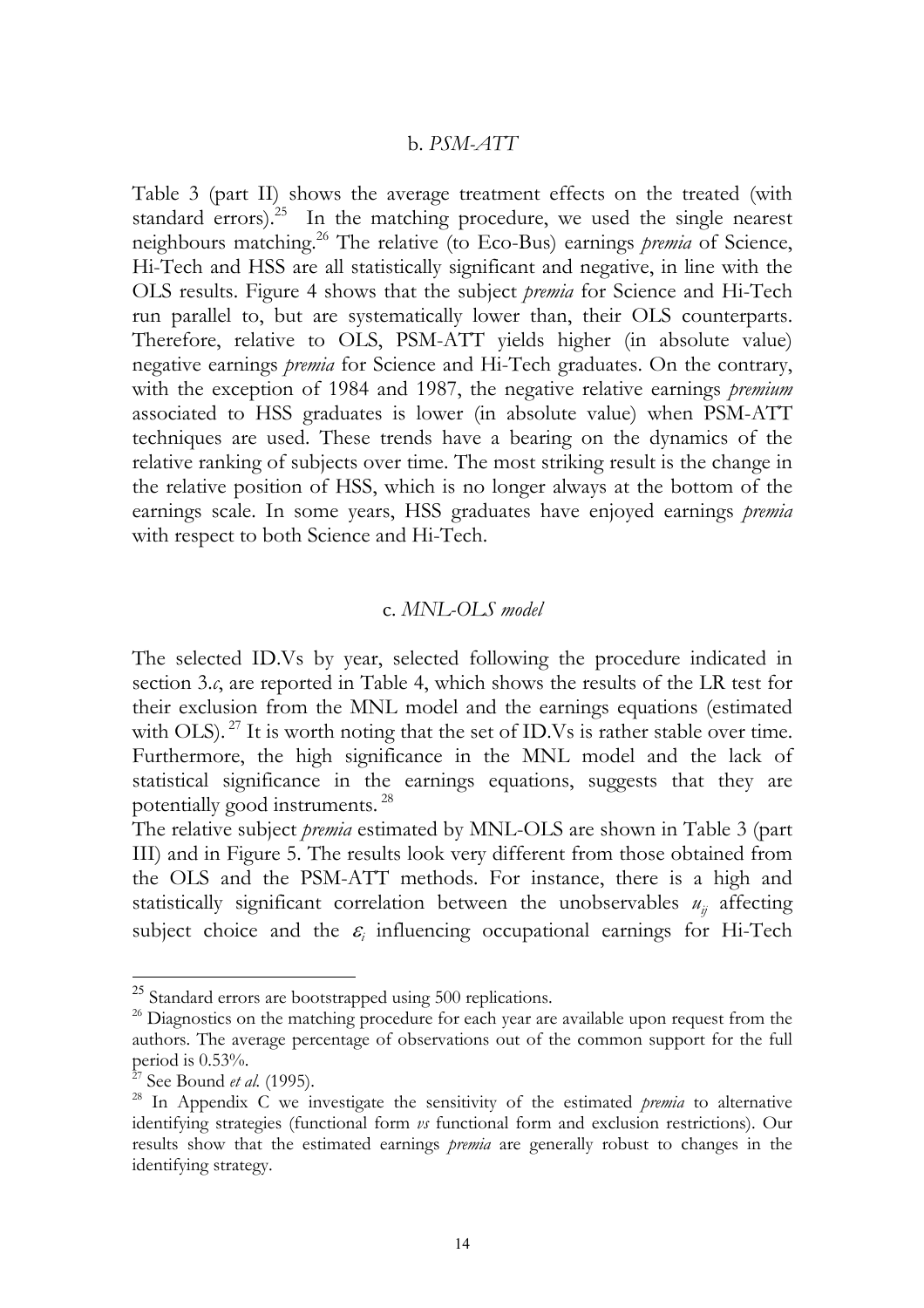graduates (Table 5 shows that  $\rho$  is always greater than 0.74 in absolute value). With the noticeable exceptions of the 1981, 1988, and 1991-93 cohorts, the correlation is generally positive suggesting that those factors inducing enrolment into Hi-Tech courses also tend to command higher earnings in the labour market. As a consequence, the OLS and the PSM-ATT estimates of the Hi-Tech earnings *premium* are biased upwards ('positive selection' bias). However, as noted above, in 1981, 1988, and 1991-93 the direction of the bias is reversed (i.e. 'negative selection'). Since  $\rho$  is the correlation between two sets of unobservables, it is difficult to offer an economic interpretation of the direction and magnitude of the bias.<sup>29</sup> A tentative explanation for the 1981 and 1991-93 peaks is the 'specialistic' nature of Hi-Tech courses. In fact, in these two periods the UK manufacturing sector, which employs the bulk of Hi-Tech graduates, suffered from a severe crisis. In 1981 the sector experienced its worst crisis since the start of the economic recession in the late 1970s, also contributing, to an extent, to accelerate the secular expansion of the service sector. Similarly, in the period 1990-92, the engineering industry experienced a 10% contraction.<sup>30</sup> These negative sector trends may have had the effect of magnifying the negative OLS *premia* of Hi-Tech relative to Eco-Bus, because the negative sector effect is wrongly ascribed to the subject studied. Clearly, the other 'outlier' found in 1988 is more difficult to justify under this line of reasoning, since the late 1980s were a period of steady expansion for the manufacturing sector. A second explanation is linked to evidence produced by Nicholson and Souleles (2002) in a study of physicians' income. They find that income prediction errors might be very different according to the speciality undertaken. These errors may depend on unanticipated market and practice changes. For instance physicians practising in a market where the demand for their services or the payments from health insurers increased, each earned about \$29,000 more than expected. This shows how market factors can change the actual realisations of income, and individuals who expected a substantially lower (higher) income might turn out to receive big unexpected gains (losses) from a specific occupation. This might also explain why the sign of  $\rho$  changes dramatically year-on-year. Finally, the use of occupational earnings based on first occupation could magnify the size of subject's *premia* and exacerbate their volatility over time. In fact, on one hand, the distribution of new graduates across occupations and jobs is likely to be more sensitive to economic fluctuations or to sector-

<span id="page-17-0"></span><sup>&</sup>lt;sup>29</sup> We tried to explain these peaks using business cycle indicators both at an aggregate and sectoral level. However, the results were inconclusive, in the sense that we found no correlation between the estimated *premia* and the cyclical components of the real GDP and employment obtained using Hodrick-Prescott filtering techniques.

<span id="page-17-1"></span><sup>&</sup>lt;sup>30</sup> D. Grow, 'Recession in Engineering worse than 1990' The Guardian, Wednesday, 3 October 2001.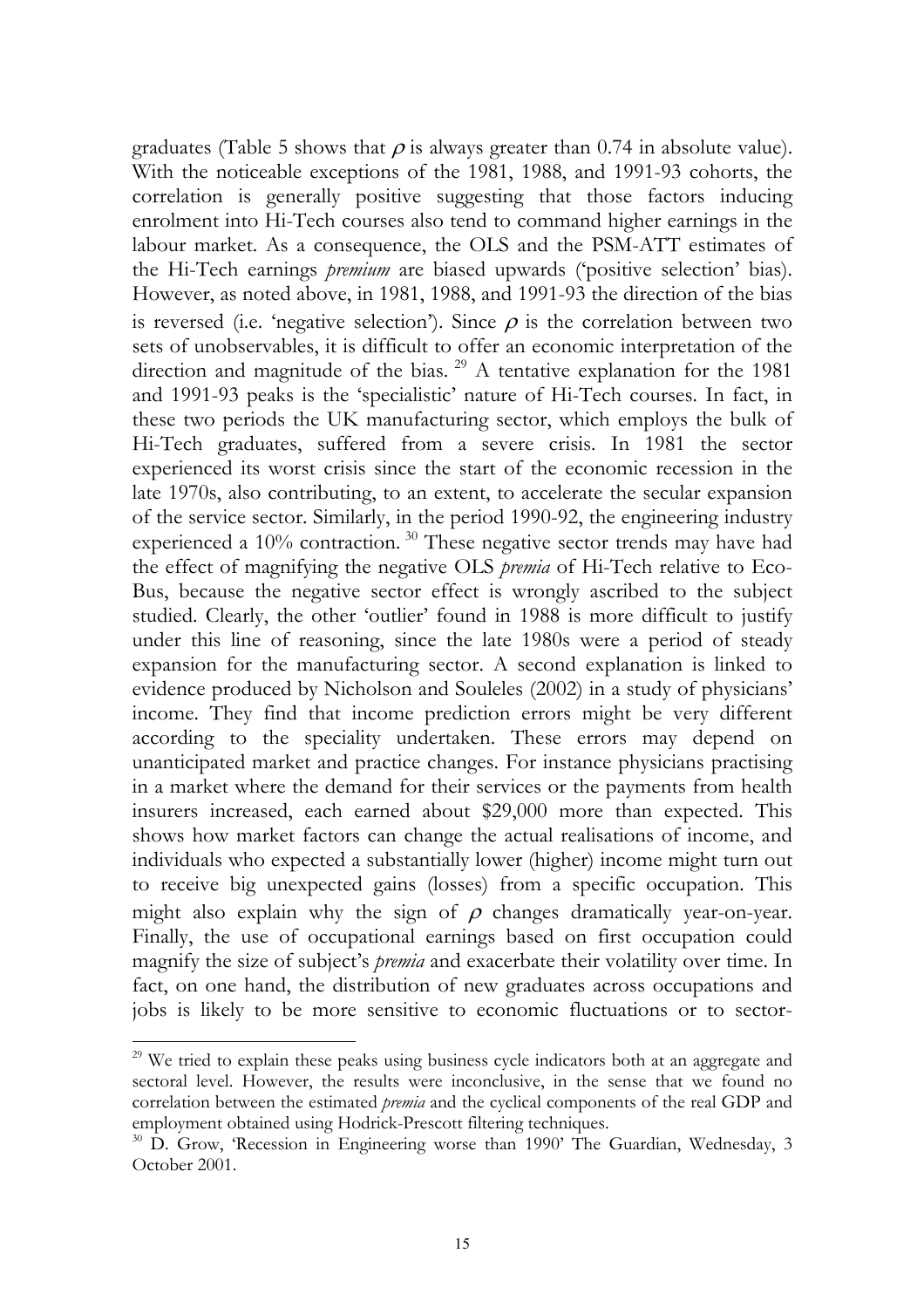specific shocks compared to the whole stock of graduates in the labour market. On the other hand, occupational earnings do not account for intraoccupational differences in pay by level of experience. This aspect of the data is expected to magnify inter-occupational differences vis-à-vis starting salaries, because the gradient of pay levels to work experience can be very different across occupations (e.g. teaching and engineering).

To a certain extent, the time profile of the Science *premium* mimics the pattern of Hi-Tech. The smoother time profile of the earnings *premium* for the former may be explained by the fact that Science graduates generally find employment in both the service and manufacturing sectors $31$  and the service sector has been less sensitive to economic fluctuations than the manufacturing sector. Consequently, Science graduates were less exposed to the effects of economic fluctuations than Hi-Tech graduates. Unlike OLS, MNL-OLS results suggest that Science graduates earned on average more than Eco-Bus graduates in some years. Table 5 shows the existence of 'negative selection' for Science graduates (i.e.  $\rho$  < 0).

We observe a negative *premium* associated to HSS relative to Eco-Bus throughout the sample period, except for the 1980. However, the magnitude of the *premium* is smaller (the average for the whole period falls from –8.8% to –3.7%). This is due to the existence of a 'positive selection' bias for Eco-Bus courses and the absence of a significant selection effect for HSS graduates (see Table 5). It is also interesting to note that HSS graduates are not systematically at the bottom of the earnings distribution, as generally indicated by the OLS results.

Finally,  $\rho$  is always positive and generally significant for Eco-Bus degrees. In addition, the magnitude of the correlation is particularly high in 1980-81, 1988, and 1991. Again, the concomitant 'positive selection' bias for Eco-Bus and the 'negative selection' bias for Hi-Tech commented above, may explain the widening of the relative earnings *premium* associated with the latter degrees in these periods.

Given the volatility of the MNL-OLS *premia*<sup>[32](#page-18-1)</sup> in Figure 5 we no longer observe any systematic ranking of subjects over time[.33](#page-18-2) This result is in line with the evidence found for a more recent period by Walker and Zhu (2001).

<span id="page-18-0"></span> $31$ <sup>31</sup> This is due to the more 'generalistic' nature of Science degrees (see Table 3).

<span id="page-18-1"></span><sup>&</sup>lt;sup>32</sup> In Appendix D we show a graphical analysis comparing OLS, PSM-ATT and MNL-OLS earnings *premia* for each subject over time.

<span id="page-18-2"></span><sup>33</sup> In Appendix E we performed likelihood ratio tests for the equality of earnings *premia* by subject between consecutive years. The results reject at the 1% statistical level the null hypothesis of equality for every pair of consecutive years.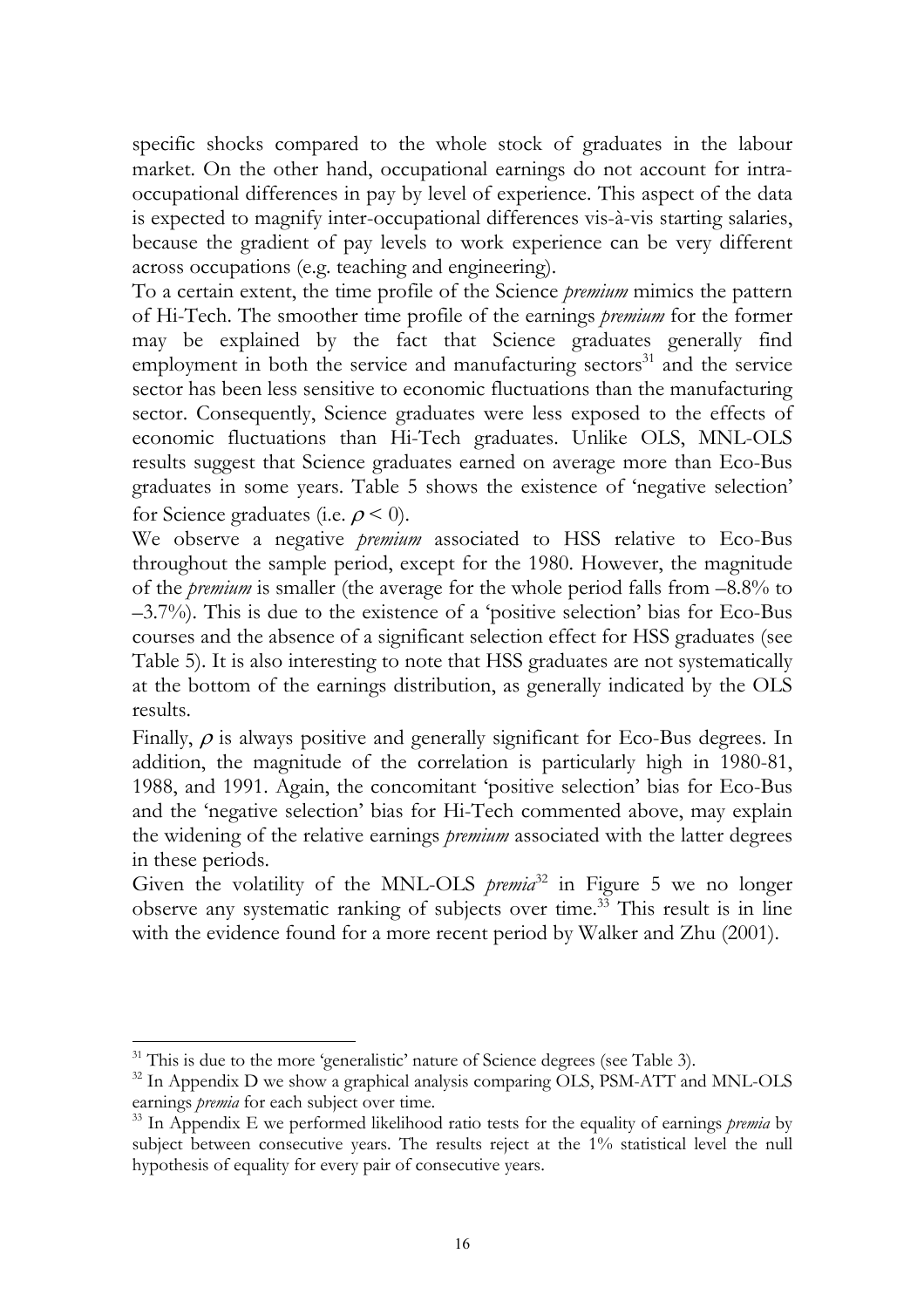## **7. Concluding remarks**

This paper has presented alternative estimates of the occupational earnings of UK university graduates by degree subject using USR and NES data from 1980 to 1993. The analysis is innovative because it does not limit itself to recognize that subject choice may be endogenous to the determination of earnings *premia*, but attempts to correct directly for student self-selection into degree courses. The results obtained from a standard OLS approach are contrasted with estimates from propensity score matching techniques, which correct for selectivity through observable characteristics only, and simultaneous equation models of earnings determination and subject choice, which also account for selectivity through unobservables. We find that, irrespective of the estimation technique used, the differences in occupational earnings by degree subject are in general statistically significant. This confirms that the return to a university degree estimated by standard earnings regressions controlling only for the level of educational attainment, and not for the subject studied, has to be considered only as the average return to a university degree, with marked differences even across broadly defined subjects. Our main findings from the three approaches are:

- (a) OLS: graduates in Economics and Business subjects had positive earnings *premia* with respect to graduates in other subjects for the whole period. This result is consistent with the existing literature for the UK. The relative ranking of subjects remained unchanged between 1980 and 1993, with Economics & Business followed by Hi-Tech (including Engineering, Technology, and Computer Science), Science, and Humanities & other Social Sciences.
- (b) Propensity score matching: using a semi-parametric matching approach to compare the earnings of individuals from different subjects we still find that Eco-Bus graduates rank first in the earnings scale. However, we observe that the relative penalty associated with graduating in Science and Hi-Tech is higher throughout the sample period compared to OLS. By contrast, HSS graduates are no longer ranked last.
- (c) Maximum likelihood: when taking into account the potential self-selection of students into field of study based also on unobservable individual characteristics, no stable ranking of subjects by relative earnings *premia* emerges over time. Furthermore, we generally observe 'positive selection' for graduates in Economics & Business and Hi-Tech (except for periods of economic downturn for the latter group), 'negative selection' for Science graduates, while no selection was generally found for graduates in Humanities & other Social Sciences. This last result of nonzero correlation between unobservable factors driving subject choice and occupational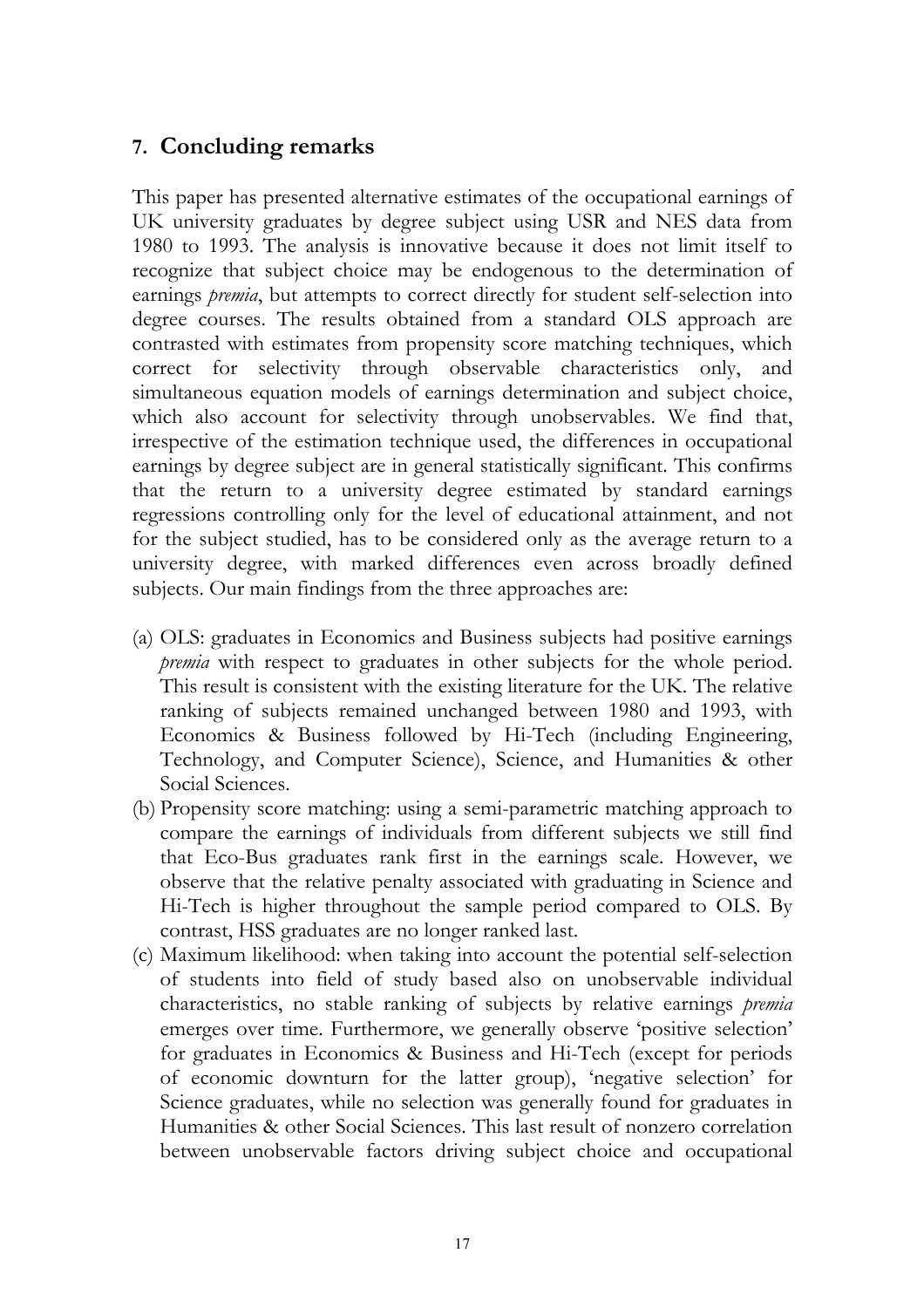earnings cast serious doubts on the reliability of estimates based on methods where selectivity runs only through observable characteristics. In fact, earnings differences due to individual unobserved characteristics may be wrongly ascribed to the subject of degree. Moreover, earnings *premia* are likely to change over time, thus affecting the relative ranking of subjects even between consecutive years. As a consequence, studies focusing on specific cohorts of graduates may give only a very short-term account of the relative economic return to different degree subjects.

### **References**

Altonji, J. G. (1993). "The Demand for and the Return to Education when Education Outcomes are Uncertain." Journal of Labour Economics **11**(1): 48- 83.

Arcidiacono, P. (2002). "Ability Sorting and the Returns to College Major". Forthcoming in Journal of Econometrics.

Becker, G. S. (1993). *Human Capital: A Theoretical and Empirical Analysis, with Special Reference to Education*. Chicago and London: Chicago University Press.

Bell, D., and Elias, P. (2000). *Analysis of Pay Trends. A Teaching Profession for the 21st Century. A Report for the McCrone Inquiry*. Edinburgh: McCrone Commision.

Berger, M. C. (1988). "Predicted Future Earnings and Choice of College Major". Industrial and Labour Relations Review **41**(3): 418-429.

Blackaby, D. H., Murphy, P. D., and O'Leary, N. C. (1999). "Graduate Earnings in Britain: A Matter of Degree?". Applied Economic Letters **6**(5): 311-315.

Blundell, R. and Costa Dias, M. (2002). Alternative Approaches to Evaluation in Empirical Microeconomics. Cemmap Working Paper n. 10/02. Center for Microdata Methods and Practice, UCL, London.

Blundell., R., Dearden, L., Goodman, A. and Reed, H. (2000). "The Returns to Higher Education in Britain: Evidence from a British Cohort". Economic Journal **110**(464): F82-F89.

Bound, J., Jaeger, D. A. and Backer, R. M. (1995). "Problems with Instrumental Variables Estimation when the Correlation between the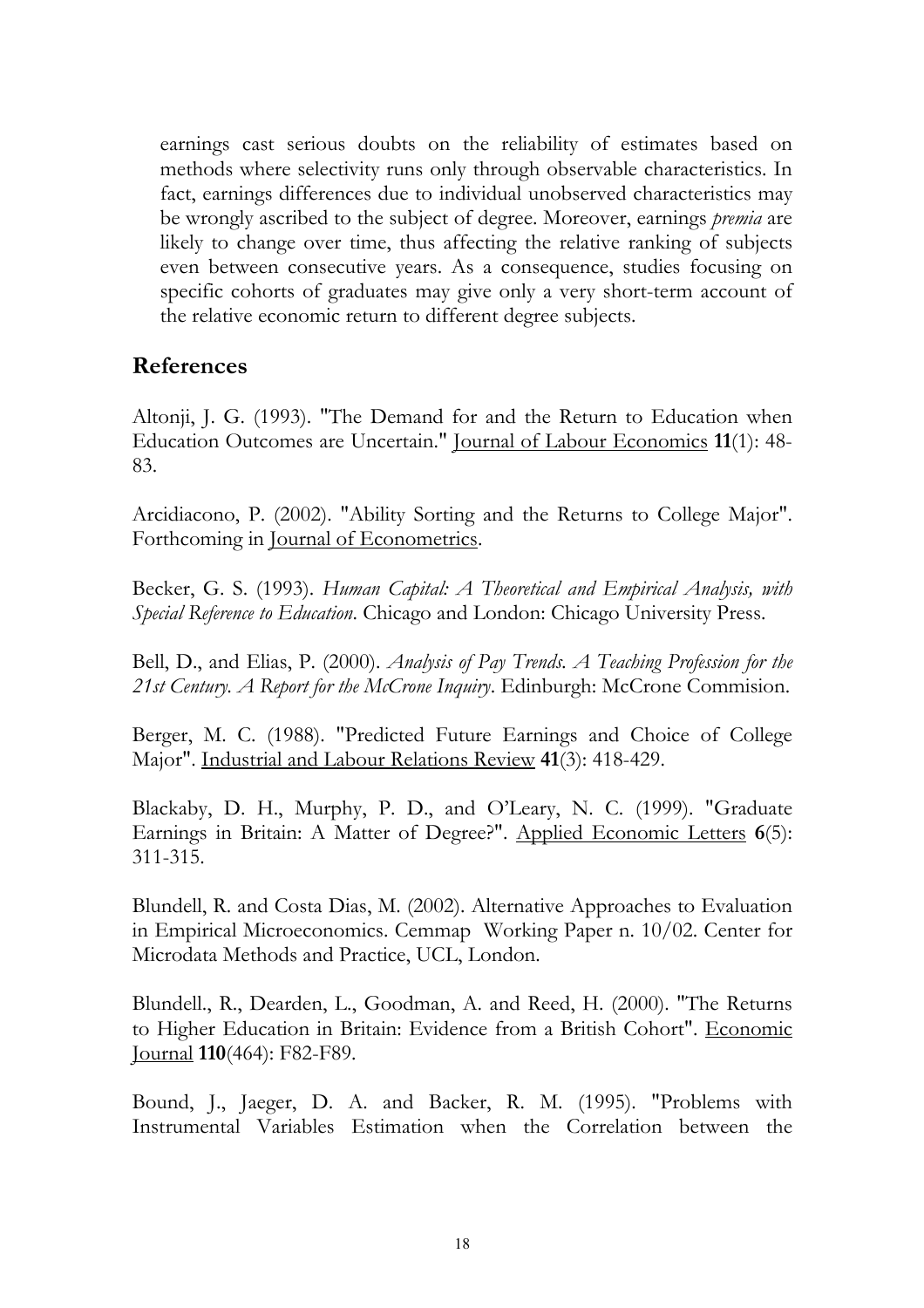Instruments and the Endogeneous Explanatory Variable Is Weak". Journal of the American Statistical Association **90**(430): 443-450.

Chevalier, A. (2000). Graduate Over-Education in the UK. CEE Discussion Papers no. 8. Centre for the Economics of Education, LSE, London.

Chevalier, A., Conlon, G., Galindo-Rueda. F. and Mcnally, S. (2002). *The Returns to Higher Education Teaching*. Research Report to the Department of Education and Skills. London: Centre for the Economics of Education, LSE.

Davies, S. and Guppy, N. (1997). "Fields of Study, College Selectivity, and Student Inequalities in Higher Education". Social Forces **75**(4): 1417-1438.

Daymont, T. N. and Andrisani, P. J. (1984). "Job Preferences, College Major, and the Gender Gap in Earnings". Journal of Human Resources **19**(3): 408- 428.

Dolton, P. J. and Makepeace, G. H. (1990). "The Earnings of Economic Graduates". Economic Journal **100**(399): 237-250.

Dolton, P. J. and Makepeace, G. H. (1992). "The Early Careers of 1980 Graduates. Work Histories, Occupational Choice and Job Tenure", The Department of Employment Research Paper no. 79. Department of Employment, London.

Ginther, D. K. and Zavodny, M. (2001). "Is the Male Marriage Premium Due to Selection? The Effect of Shotgun Weddings on the Return to Marriage". Journal of Population Economics, 14(2): 313-328.

Hansen, M. N. (2001). "Education and Economic Rewards. Variations by Social Class Origin and Income Measures". European Sociological Review, 17(3): 209-231.

Harkness, S. and Machin, S. (1999). *Graduate Earnings in Britain, 1974-1995*. Department for Education and Employment Research Report. Nottingham: Department for Education and Employment.

Harmon, C. and Walker, I. (1995). "Estimates of the Economic Return to Schooling for the United Kingdom". American Economic Review **85**(5): 1278-1286.

Harmon, C. and Walker, I. (1999). "The Marginal and Average Return to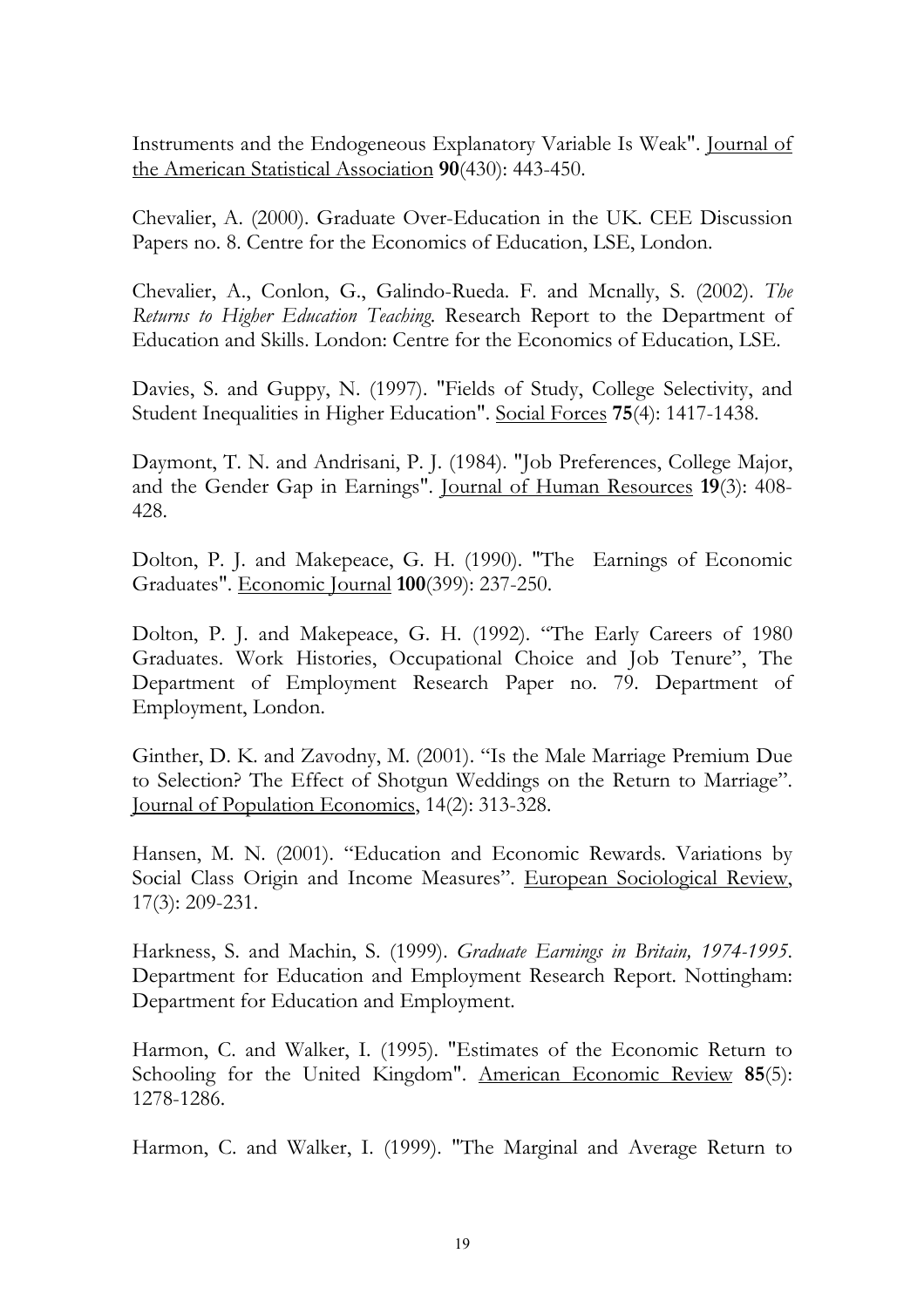Schooling in the UK". European Economic Review **43**(4-6): 879-887.

Harmon, C. and Walker, I. (2000). "The Returns to the Quantity and Quality of Education: Evidence for Men in England and Wales". Economica **67**(265): 19-35.

Lee, L. F. (1983). "Generalized Econometric Models with Selectivity". Econometrica **51**(2): 507-512.

Lissenburgh, S. and Bryson, A. (1996). *The Returns to Graduation*. London: Department for Education and Employment.

McKnight, A. (1999). "Graduate Employability and Performance Indicators: First Destination and Beyond" in P. Elias and A. McKnight (eds) *Moving On - Graduate Careers Three Years after Graduation*, 24-50. Manchester: Higher Education Careers Services Unit (CSU).

Naylor, R., Smith, J. and McKnight, A. (2002). "Why is There a Graduate Earnings Premium for Students from Independent Schools". Bulletin of Economic Research **54**(4): 315-339.

Nicholson, S. and Souleles, N. S. (2001). "Physician Income Expectations and Specialty Choice". NBER Working paper n. 8536. Chicago: NBER.

Purcell, K. and Pitcher, J. (1996*). Great Expectations: The New Diversity of Graduate Skills and Aspirations*. Manchester: Careers Services Unit.

Rochat, D. and Demeulemeester, J. L. (2001). "Rational Choice under Unequal Constraints: the Example of Belgian Higher Education". Economics of Education Review **20**(1): 15-26.

Rosenbaum, P. R. and Rubin, D. B. (1983). "The Central Role of the Propensity Score in Observational Studies for Causal Effects". Biometrika **70**(1): 41-55.

Sianesi, B. (2001). "Implementing Propensity Score Matching Estimators with STATA". Presented at the UK Stata Users Group, VII Meeting, London.

Van de Werfhorst, H. G., Sullivan, A., and Cheung, S. Y. (2002). "Social Class, Ability, and Choice of Subject in Secondary and Tertiary Education in Britain". Forthcoming in British Educational Research Journal.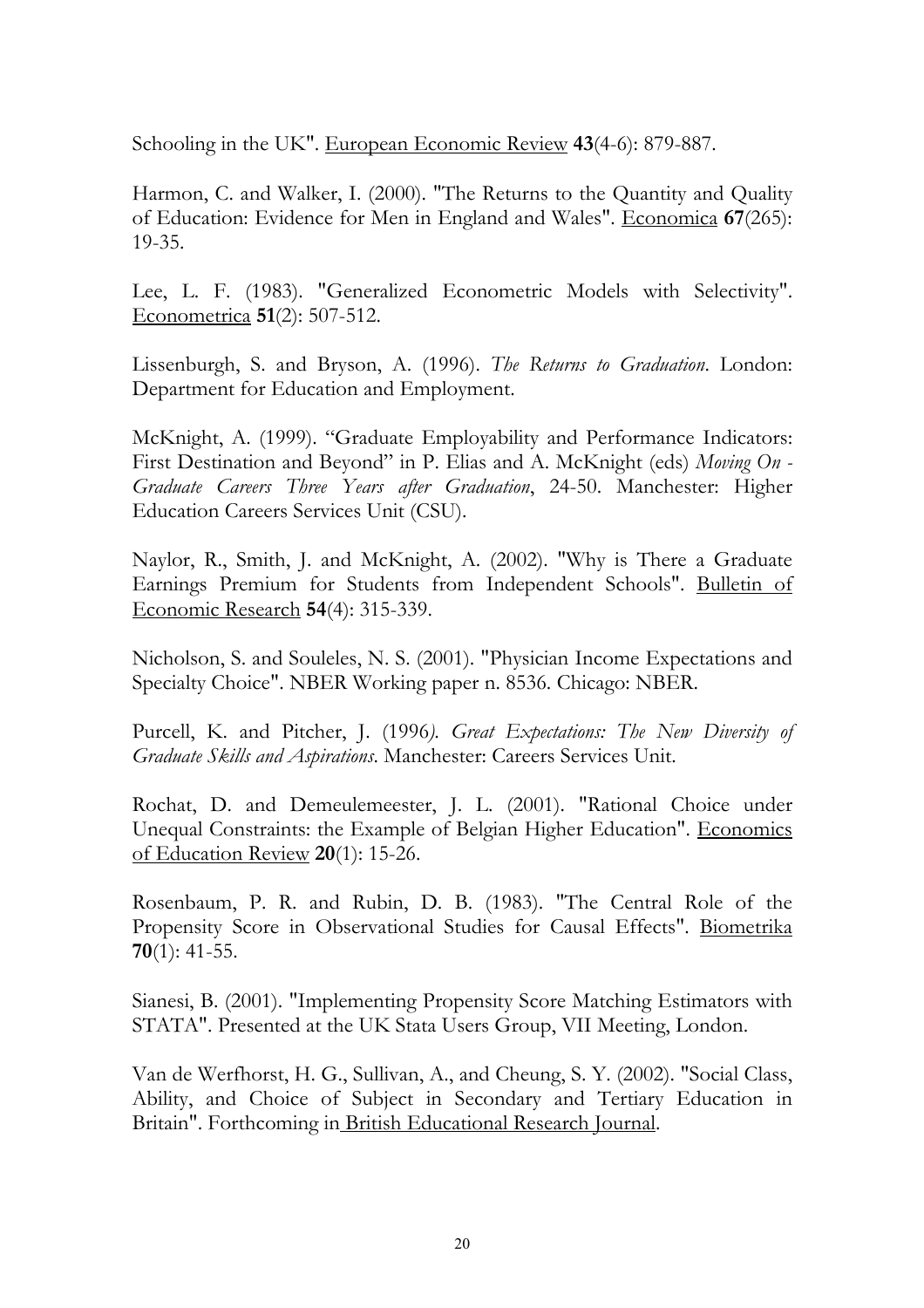Walker, I. and Zhu, Y. (2001). *The Returns to Education: Evidence from the Labour Force Surveys*. London: Department of Education and Skills.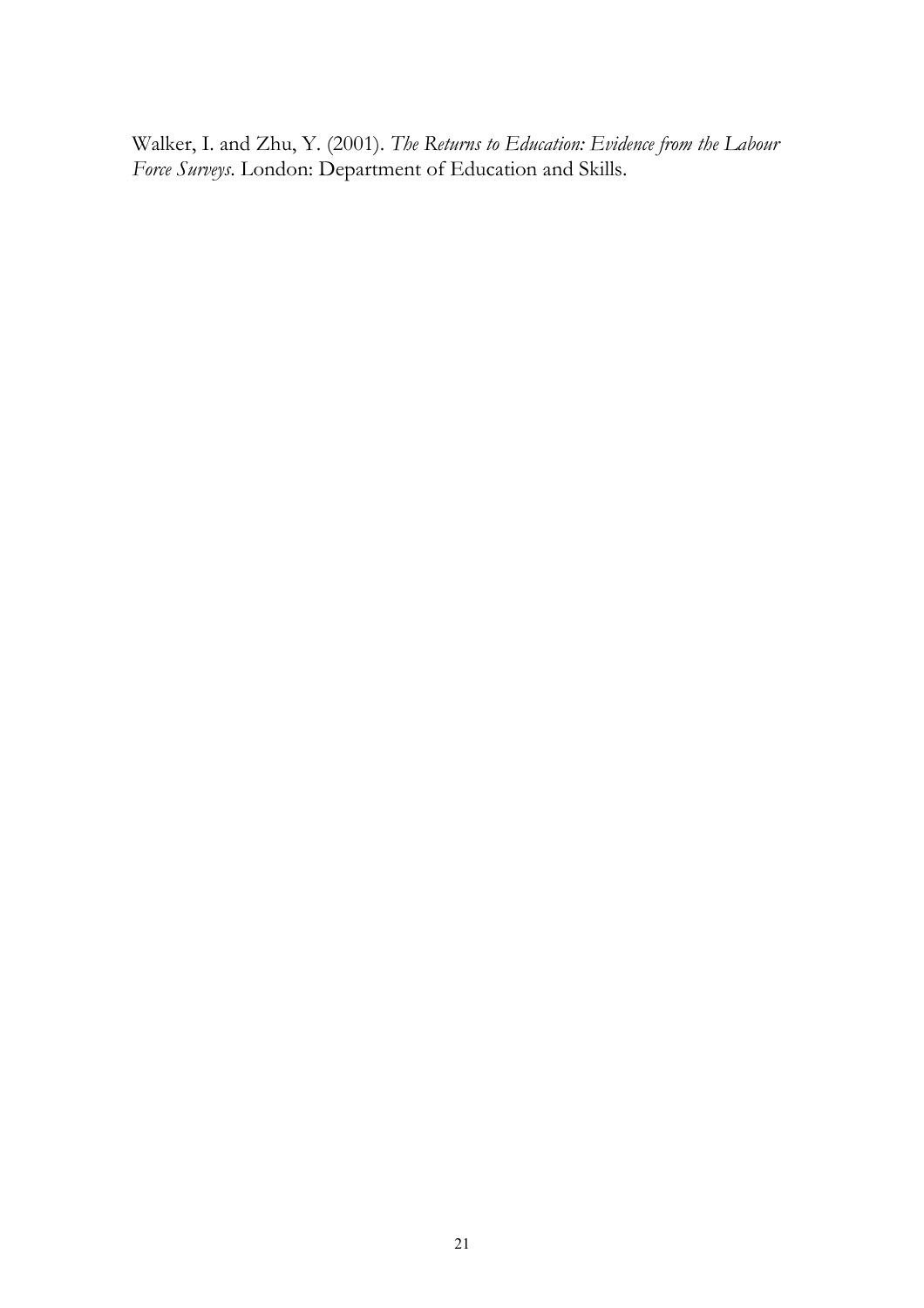Figure 1. Male gross weekly average occupational earnings (pounds sterling) by subject and year

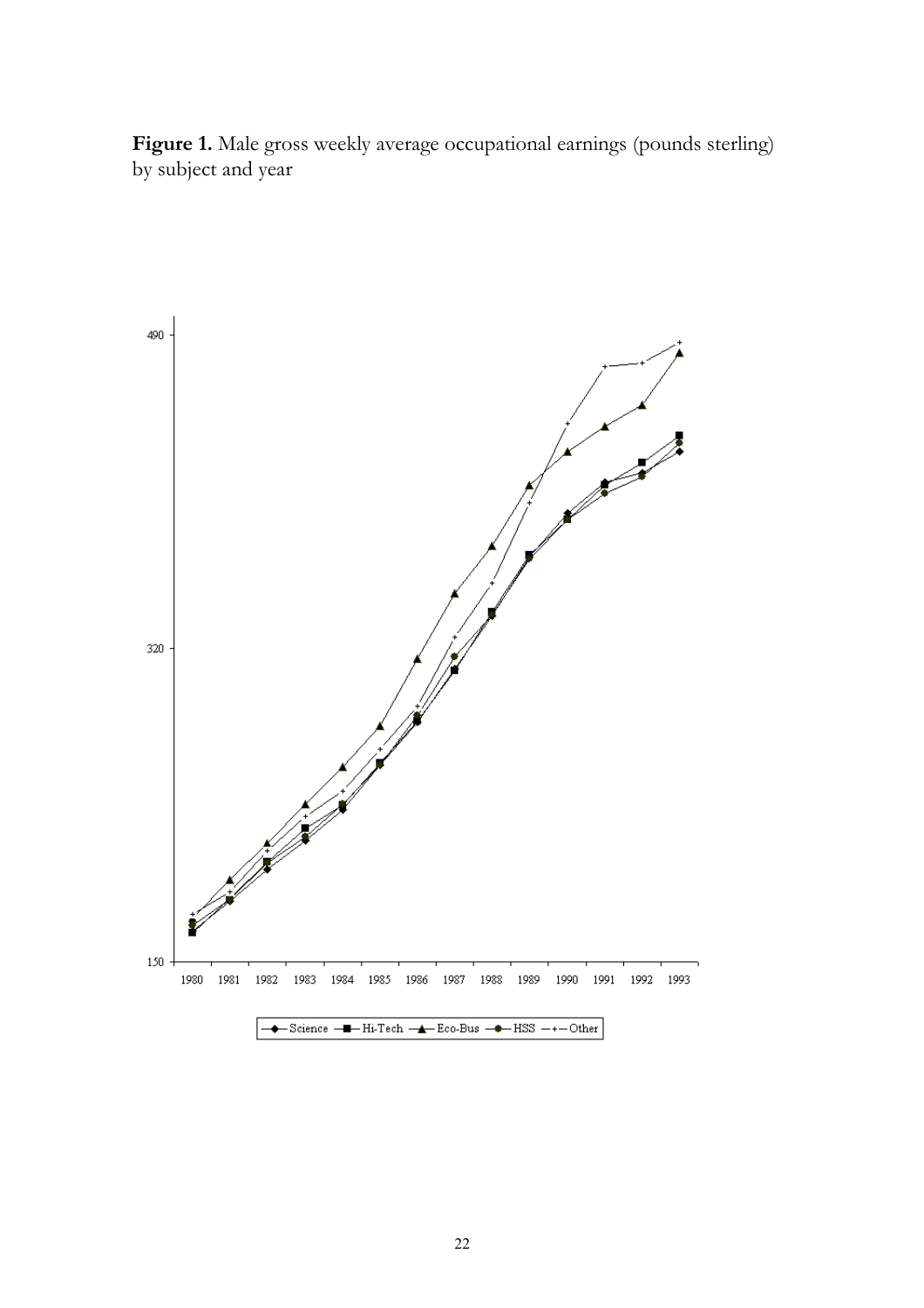Figure 2. Proportion (%) of male graduates by 'broad' degree subject and year

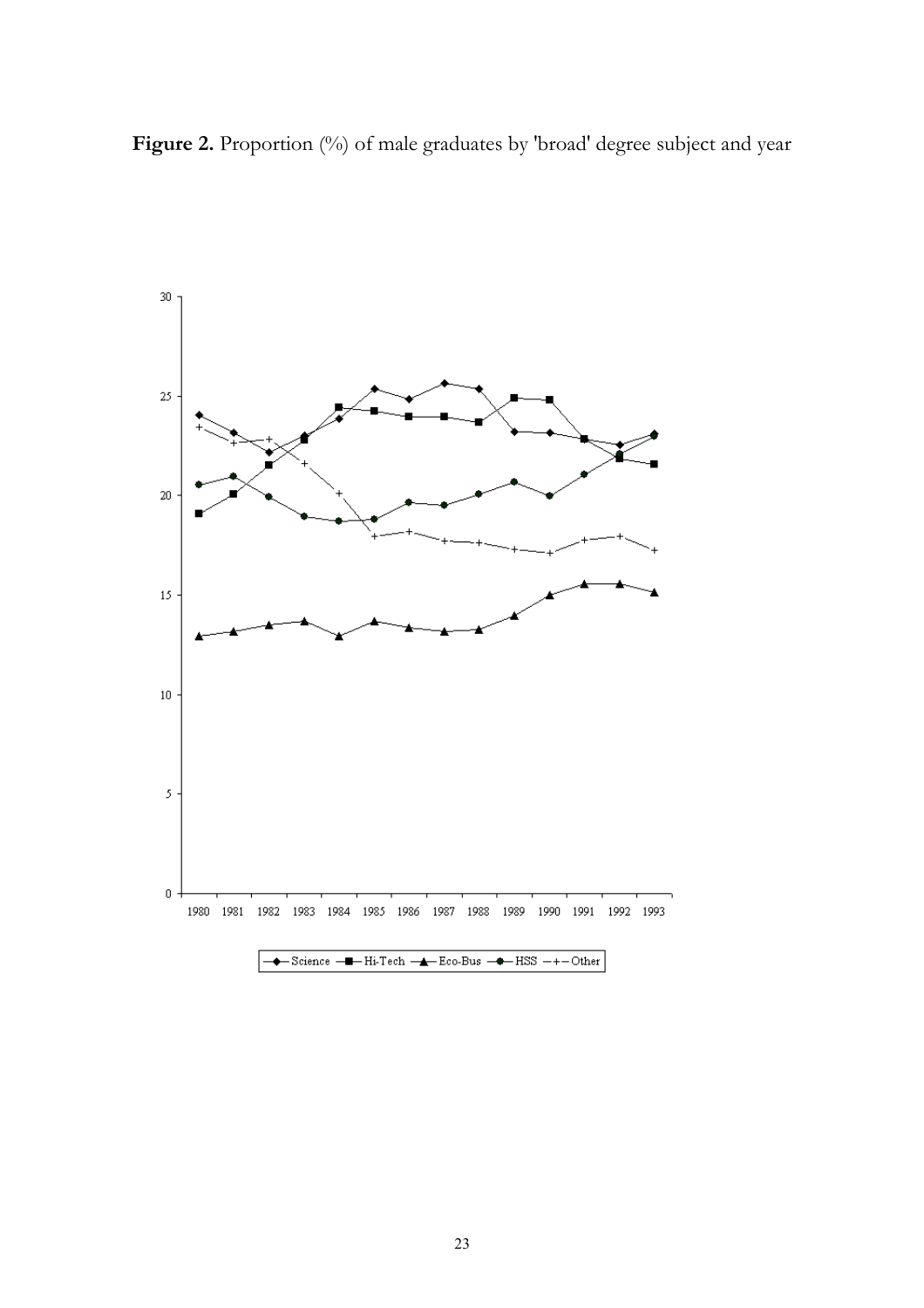Figure 3. Relative male graduates earnings premia by degree subject and year: OLS

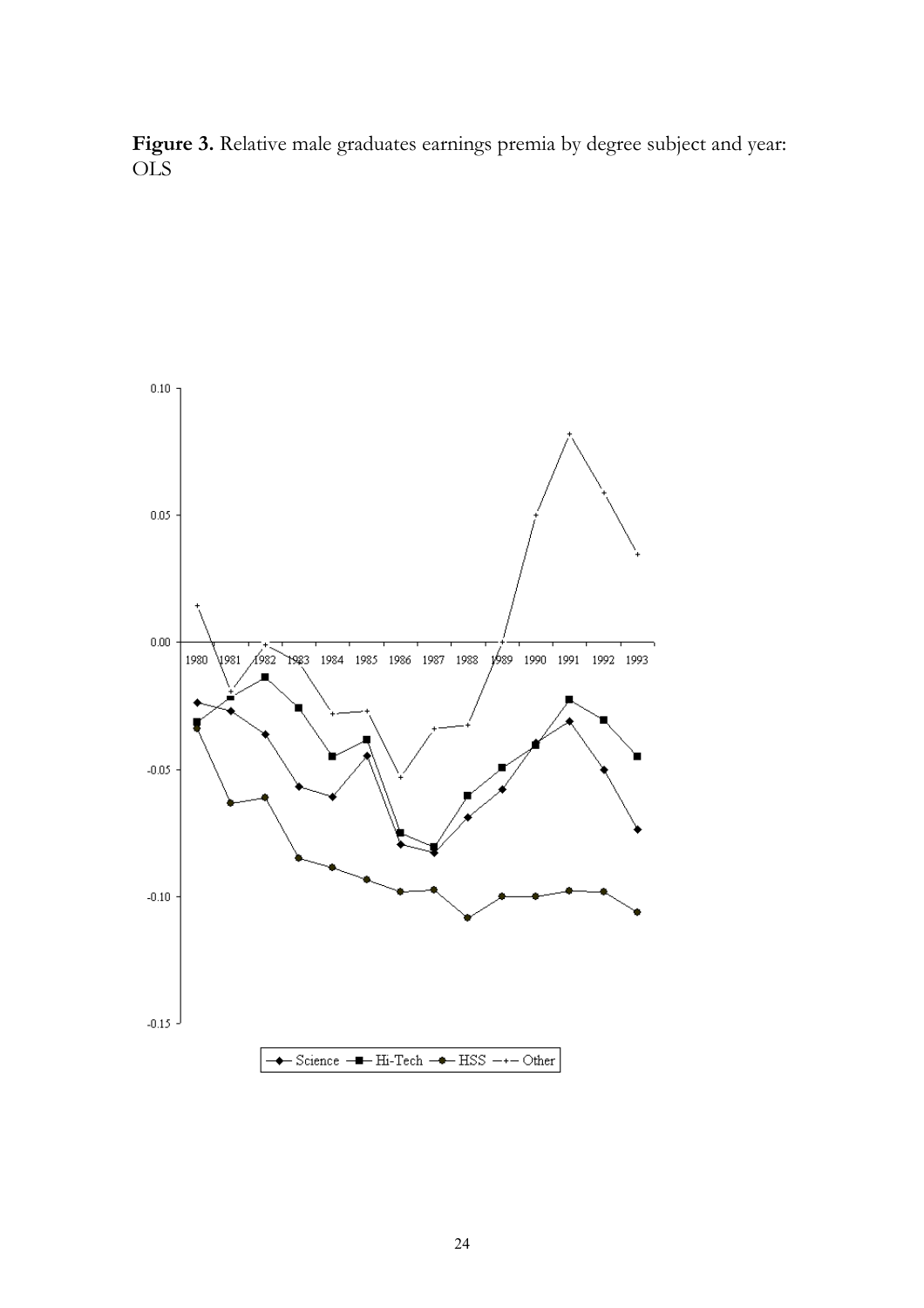Figure 4. Relative male graduates earnings premia by degree subject and year: PSM-ATT

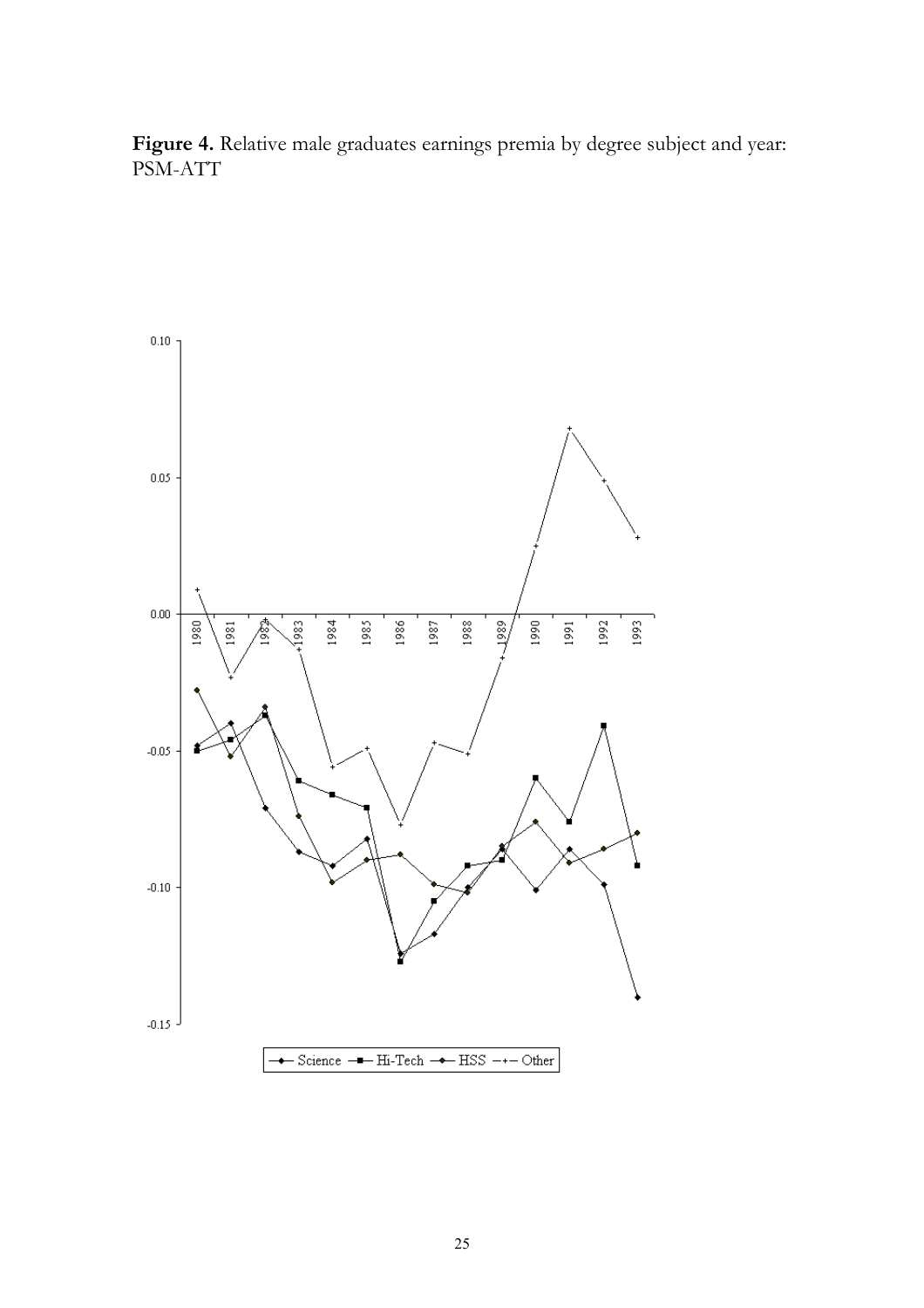

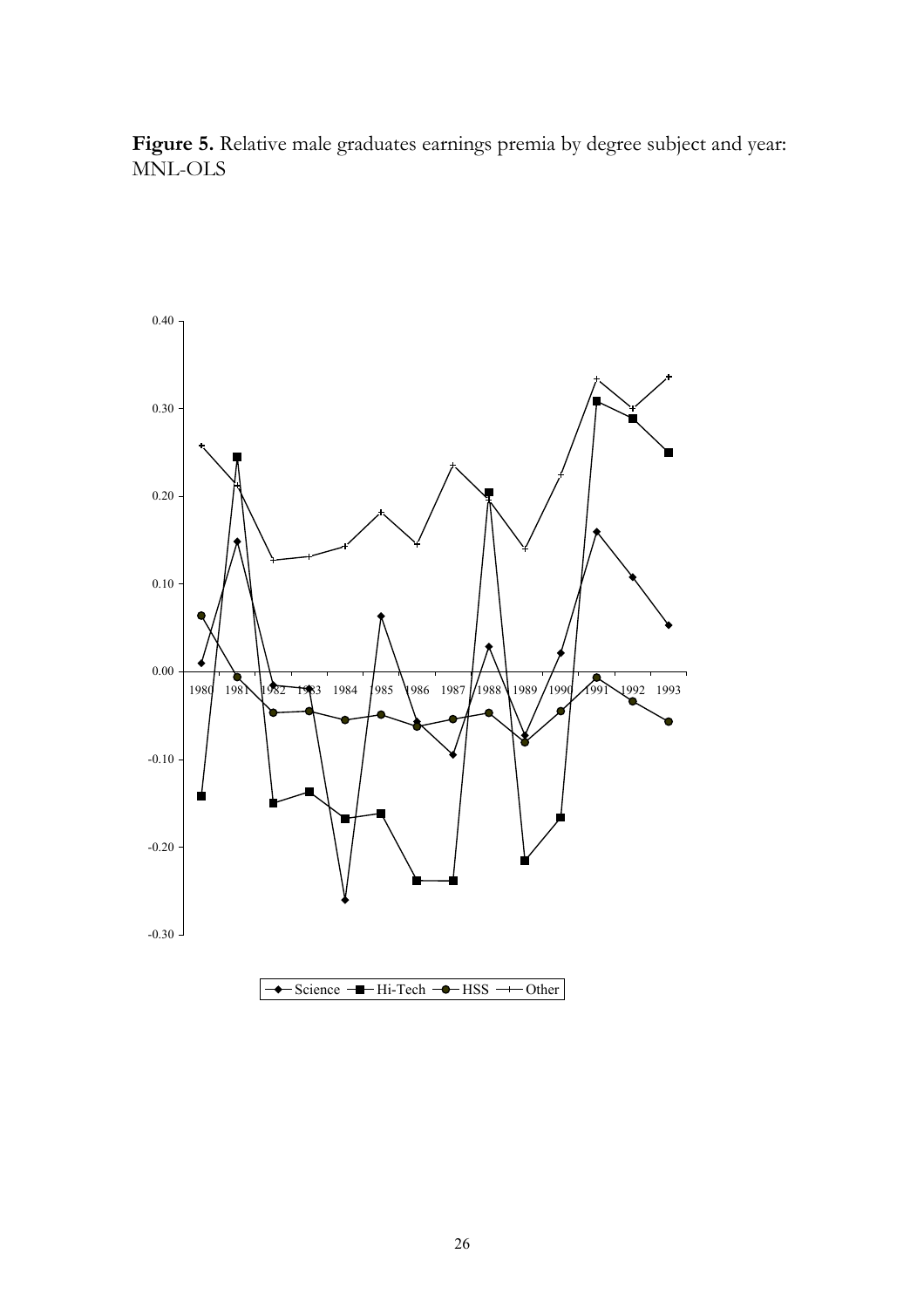|      |              |         |                   | MALES             |            |        |                 |
|------|--------------|---------|-------------------|-------------------|------------|--------|-----------------|
| Year |              | Science |                   | Degree subjects   | <b>HSS</b> | Other  | <b>TOTAL</b>    |
|      |              | 166.82  | Hi-tech<br>165.82 | Eco-Bus<br>173.89 | 169.70     | 175.58 |                 |
| 1980 | mean<br>s.d. | 24.90   | 14.48             | 24.30             | 30.14      | 27.07  | 170.19<br>25.26 |
|      | c.of v.      | 0.15    | 0.09              | 0.14              | 0.18       | 0.15   | 0.15            |
|      | N            | 5030    | 3994              | 2703              | 4291       | 4899   | 20917           |
| 1981 | mean         | 183.05  | 184.60            | 194.39            | 184.04     | 187.70 | 186.11          |
|      | s.d.         | 28.58   | 17.56             | 28.68             | 34.49      | 28.32  | 28.34           |
|      | c.of v.      | 0.16    | 0.10              | 0.15              | 0.19       | 0.15   | 0.15            |
|      | N            | 4655    | 4040              | 2647              | 4215       | 4558   | 20115           |
| 1982 | mean         | 200.08  | 203.90            | 214.19            | 203.63     | 210.37 | 205.87          |
|      | s.d.         | 34.35   | 19.8              | 35.01             | 40.93      | 34.85  | 33.85           |
|      | c.of v.      | 0.17    | 0.10              | 0.16              | 0.20       | 0.17   | 0.16            |
|      | N            | 4353    | 4221              | 2653              | 3913       | 4479   | 19619           |
| 1983 | mean         | 215.99  | 222.11            | 235.49            | 217.64     | 229.01 | 223.18          |
|      | s.d.         | 41.16   | 25.11             | 40.10             | 47.89      | 40.95  | 39.94           |
|      | c.of v.      | 0.19    | 0.11              | 0.17              | 0.22       | 0.18   | 0.18            |
|      | N            | 4856    | 4800              | 2885              | 3990       | 4556   | 21087           |
| 1984 | mean         | 232.22  | 235.04            | 255.59            | 235.68     | 242.38 | 238.62          |
|      | s.d.         | 41.52   | 24.31             | 45.48             | 52.32      | 40.62  | 41.48           |
|      | c.of v.      | 0.18    | 0.10              | 0.18              | 0.22       | 0.17   | 0.17            |
|      | N            | 5076    | 5202              | 2753              | 3981       | 4279   | 21291           |
| 1985 | mean         | 256.69  | 257.66            | 278.12            | 256.86     | 265.47 | 261.46          |
|      | s.d.         | 44.93   | 26.61             | 51.36             | 59.61      | 45.76  | 46.28           |
|      | c.of v.      | 0.18    | 0.10              | 0.18              | 0.23       | 0.17   | 0.18            |
|      | N            | 5200    | 4973              | 2806              | 3859       | 3684   | 20522           |
| 1986 | mean         | 280.00  | 280.49            | 314.17            | 283.32     | 288.73 | 286.93          |
|      | s.d.         | 59.82   | 36.79             | 67.53             | 71.65      | 53.18  | 58.90           |
|      | c.of v.      | 0.21    | 0.13              | 0.21              | 0.25       | 0.18   | 0.21            |
|      | N            | 4966    | 4794              | 2677              | 3926       | 3640   | 20003           |
| 1987 | mean         | 308.82  | 308.05            | 349.68            | 315.54     | 326.26 | 318.42          |
|      | s.d.         | 67.20   | 44.00             | 79.90             | 83.44      | 61.21  | 68.38           |
|      | c.of v.      | 0.22    | 0.14              | 0.23              | 0.26       | 0.19   | 0.21            |
|      | N            | 5258    | 4907              | 2701              | 4002       | 3631   | 20499           |
| 1988 | mean         | 337.69  | 339.88            | 375.36            | 338.34     | 355.26 | 346.44          |
|      | s.d.         | 72.77   | 45.30             | 78.56             | 85.82      | 71.13  | 72.00           |
|      | c.of v.      | 0.22    | 0.13              | 0.21              | 0.25       | 0.20   | 0.21            |
|      | N            | 5231    | 4886              | 2739              | 4135       | 3637   | 20628           |
| 1989 | mean         | 369.43  | 370.64            | 408.43            | 368.26     | 398.96 | 380.04          |
|      | s.d.         | 79.88   | 47.39             | 83.98             | 89.84      | 82.14  | 78.15           |
|      | c.of v.      | 0.22    | 0.13              | 0.21              | 0.24       | 0.21   | 0.21            |
|      | N            | 4602    | 4937              | 2767              | 4097       | 3429   | 19832           |
| 1990 | mean         | 393.51  | 389.78            | 426.78            | 389.69     | 441.63 | 405.04          |
|      | s.d.         | 89.80   | 59.14             | 87.10             | 100.54     | 101.76 | 89.96           |
|      | c.of v.      | 0.23    | 0.15              | 0.20              | 0.26       | 0.23   | 0.22            |
|      | N            | 4305    | 4604              | 2790              | 3706       | 3176   | 18581           |
| 1991 | mean         | 409.90  | 408.48            | 440.25            | 403.93     | 472.92 | 424.23          |
|      | s.d.         | 92.59   | 60.99             | 95.71             | 110.46     | 112.19 | 98.40           |
|      | c.of v.      | 0.23    | 0.15              | 0.22              | 0.27       | 0.24   | 0.23            |
|      | N            | 3907    | 3908              | 2662              | 3608       | 3043   | 17128           |
| 1992 | mean         | 414.80  | 420.72            | 451.76            | 412.77     | 474.90 | 432.18          |
|      | s.d.         | 100.38  | 72.04             | 106.29            | 115.80     | 117.87 | 105.75          |
|      | c.of v.      | 0.24    | 0.17              | 0.24              | 0.28       | 0.25   | 0.24            |
|      | N            | 4023    | 3898              | 2777              | 3939       | 3199   | 17836           |
| 1993 | mean         | 426.54  | 435.29            | 480.21            | 431.46     | 486.07 | 447.95          |
|      | s.d.         | 111.67  | 84.48             | 122.92            | 124.11     | 118.15 | 115.14          |
|      | c.of v.      | 0.26    | 0.19              | 0.26              | 0.29       | 0.24   | 0.26            |
|      |              |         |                   |                   |            |        |                 |

**Table 1.** Mean, standard deviation and coefficient of variation of male graduates' nominal gross weekly earnings by degree subject and year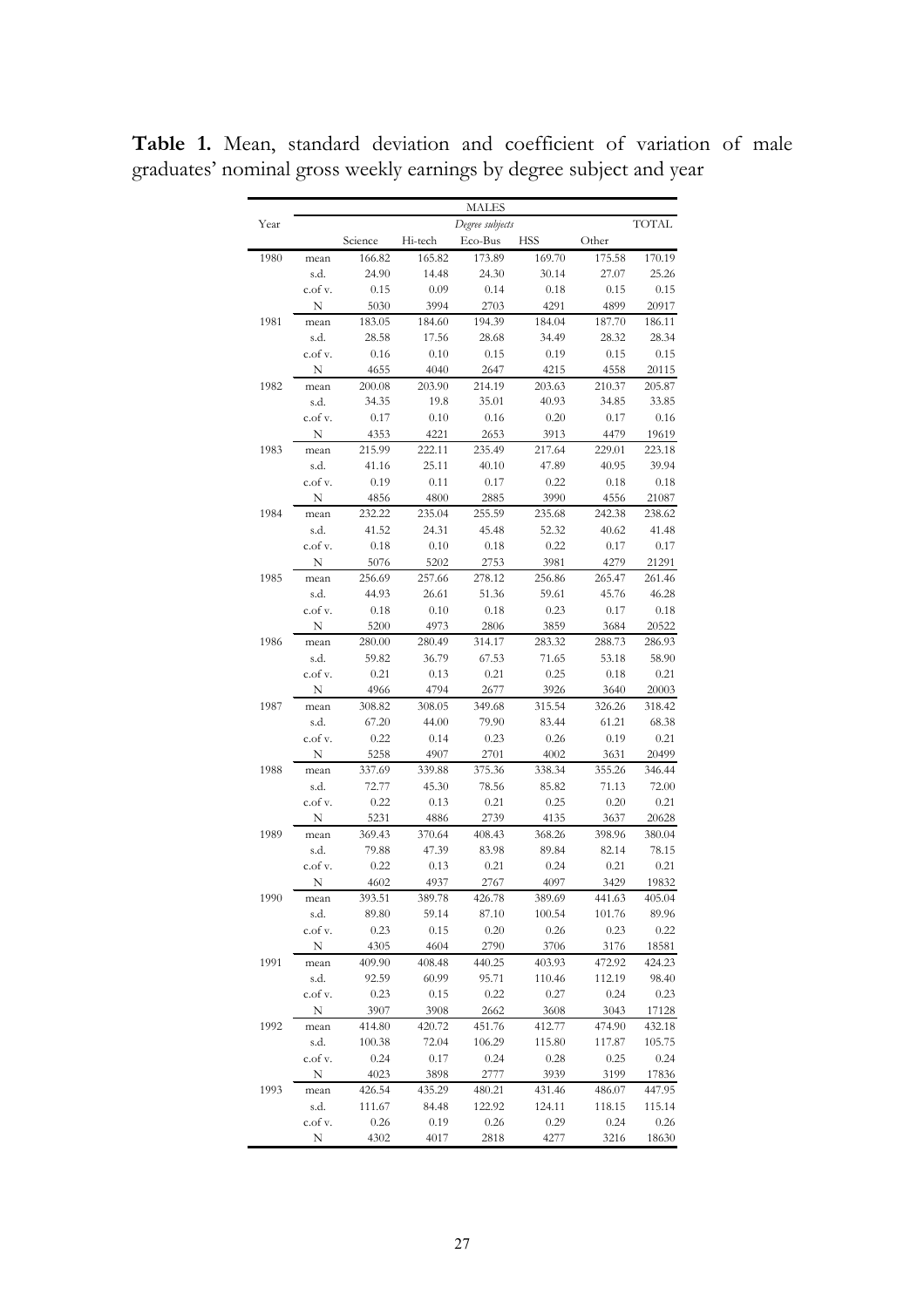| Subject    |                  | Occupation  |               | Sector       |               |               |
|------------|------------------|-------------|---------------|--------------|---------------|---------------|
|            | modal occupation | $^{0}/_{0}$ | relative rank | modal sector | $\frac{0}{0}$ | relative rank |
|            |                  |             |               |              |               |               |
| Science    | ACC              | 10.2        |               | ЕC           | 15.1          |               |
| Hi-Tech    | EС               | 26.3        |               | ЕC           | 50.6          |               |
| Eco-Bus    | ACC              | 40.8        |               | ACC          | 37.4          | っ             |
| <b>HSS</b> | Teaching         | 12.5        |               | PHE.         | 21.3          |               |

**Table 2.** Index of subjects' specialisation by occupation and sector: males

*Note.* ACC: accounting; EC: engineering and construction; PHE: public administration, health and education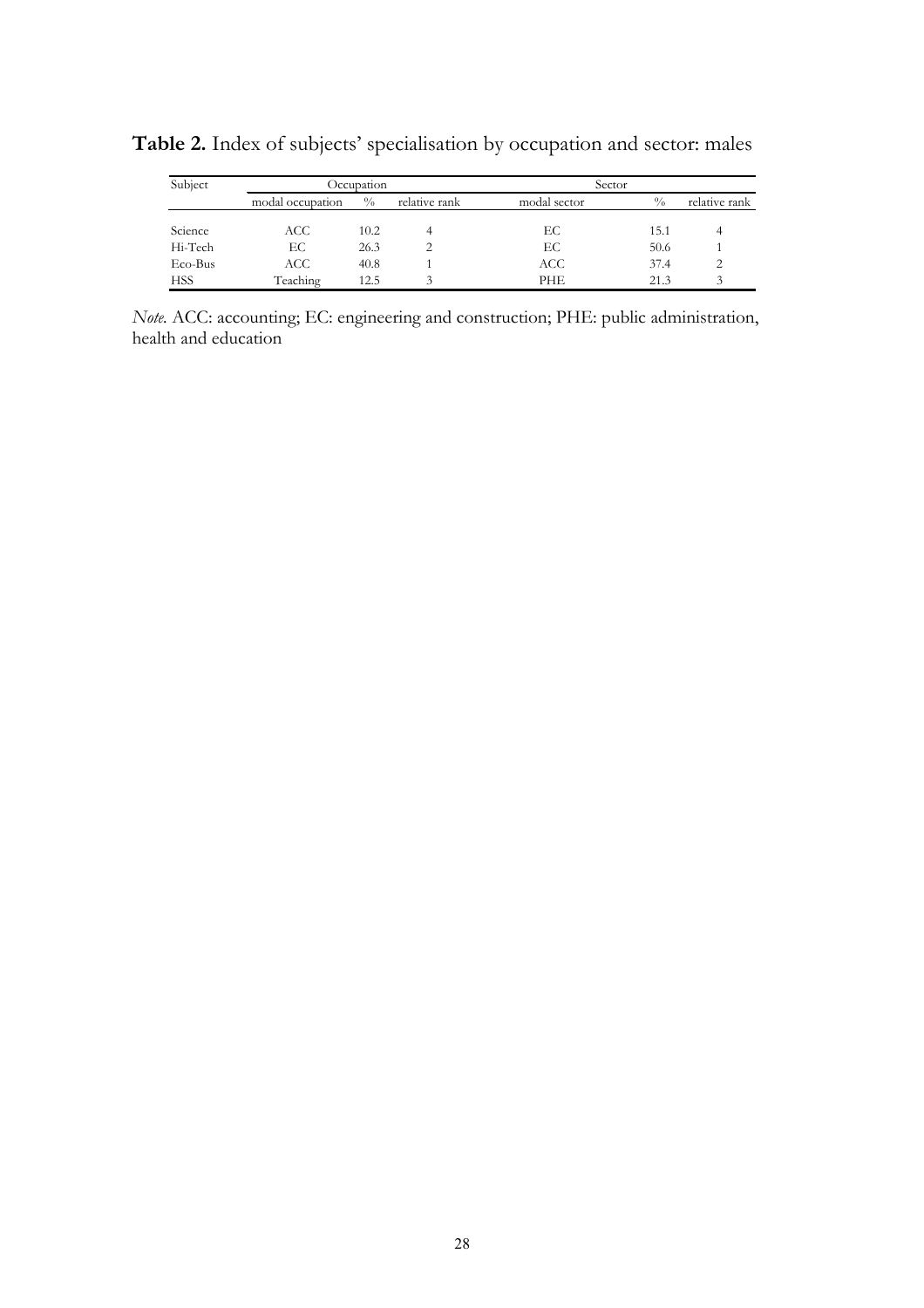|             |             | OLS estimates   |               |              |             | II. PSM-ATT estimates |             |                           |             | II. MNL-OLS estimates     |                |            |
|-------------|-------------|-----------------|---------------|--------------|-------------|-----------------------|-------------|---------------------------|-------------|---------------------------|----------------|------------|
| Year        |             | Degree subjects |               |              |             | Degree subjects       |             |                           |             | Degree subjects           |                |            |
|             | Science     | Hi-Tech         | HSS           | Other        | Science     | Hi-Tech               | HSS         | Other                     | Science     | Hi-Tech                   | HSS            | Other      |
| 1980 Coeff. | $-0.024$ ** | $0.031$ **      | ҉<br>$-0.034$ | $*$<br>0.015 | $-0.048$ ** | $-0.044$ **           | $0.036$ **  | ҉<br>0.017                | 0.010       | $*$<br>$-0.142$           | $* *$<br>0.064 | $0.258**$  |
| s.e.        | $-0.004$    | 0.004           | 0.004         | 0.004        | 0.009       | 0.007                 | 0.009       | 0.007                     | 0.019       | 0.013                     | 0.016          | 0.031      |
| 1981 Coeff. | $-0.027$ ** | $*$<br>0.021    | ≸<br>$-0.063$ | $-0.019**$   | $-0.054$ ** | $-0.047$ **           | $-0.050**$  | $-0.022$                  | $0.149**$   | $*$<br>0.245              | 0.006          | $0.212**$  |
| s.e.        | 0.005       | 0.004           | 0.005         | 0.004        | $0.011$     | 0.009                 | $0.011\,$   | 0.008                     | 0.040       | 0.025                     | 0.020          | 0.052      |
| 1982 Coeff. | $0.036**$   | $*$<br>0.014    | ҉<br>$-0.061$ | 0.001        | $0.071$ **  | $-0.040**$            | $-0.028$ ** | $-0.007$                  | $-0.015$    | $-0.150**$                | $0.047***$     | $0.127**$  |
| s.e.        | 0.005       | 0.005           | 0.006         | 0.005        | 0.010       | 0.011                 | 0.011       | 0.009                     | 0.025       | 0.014                     | 0.014          | 0.033      |
| 1983 Coeff. | $0.057$ **  | $0.026$ **      | $-0.085**$    | 0.008        | $0.081**$   | $-0.063$ **           | $-0.063$ ** | $\frac{1}{x}$<br>$-0.022$ | $-0.019$    | $-0.137$ **               | $0.045**$      | $0.131***$ |
| s.e.        | 0.005       | 0.005           | 0.006         | 0.005        | 0.010       | 0.012                 | 0.012       | 0.009                     | 0.020       | 0.015                     | 0.016          | 0.023      |
| 1984 Coeff. | $-0.061$ ** | $0.045**$       | $-0.089**$    | $0.028**$    | $0.089**$   | $-0.071$ **           | $0.099***$  | $-0.057$ **               | $-0.026$    | $-0.167$ **               | $-0.054$ **    | $0.143**$  |
| s.e.        | $0.005$     | 0.005           | 0.006         | 0.005        | 0.012       | 0.011                 | 0.013       | 0.009                     | 0.027       | 0.012                     | 0.012          | 0.025      |
| 1985 Coeff. | $0.045**$   | $-0.039$ **     | $-0.094$ **   | $-0.027$ **  | $-0.081$ ** | $-0.070$ **           | $-0.085$ ** | $-0.049**$                | $0.063***$  | $-0.161**$                | $0.049**$      | $0.182**$  |
| s.e.        | 0.005       | 0.005           | 0.006         | 0.005        | $0.011\,$   | 0.014                 | 0.013       | $0.010\,$                 | 0.023       | 0.012                     | 0.013          | 0.028      |
| 1986 Coeff. | $-0.080**$  | $-0.075$ **     | $-0.098**$    | $-0.053$ **  | $-0.125$ ** | $-0.105$ **           | $-0.102**$  | $-0.086**$                | $-0.057$ ** | $-0.238**$                | $-0.062**$     | $0.145***$ |
| s.e.        | 0.006       | 0.006           | $0.007$       | 0.006        | 0.012       | 0.015                 | 0.017       | $\,0.011$                 | 0.021       | 0.013                     | 0.013          | $0.021\,$  |
| 1987 Coeff. | $-0.083$ ** | $-0.080**$      | $-0.097$ **   | $-0.034$ **  | $-0.102**$  | $-0.130**$            | $-0.100$ ** | $+40.047$                 | $-0.095$ ** | $-0.238**$                | $-0.054$ **    | $0.236**$  |
| s.e.        | 0.006       | 0.006           | $0.007$       | 0.006        | 0.013       | 0.014                 | $0.017\,$   | 0.012                     | 0.035       | 0.014                     | 0.013          | 0.019      |
| 1988 Coeff. | $-0.069$ ** | $0.061$ **      | $-0.109$ **   | $0.032***$   | $0.092**$   | $-0.090**$            | $-0.091$ ** | $-0.052$ **               | 0.029       | $0.205**$                 | $**10.047$     | $0.196**$  |
| s.e.        | $0.006$     | 0.006           | $0.007$       | 0.006        | 0.014       | 0.013                 | 0.016       | 0.012                     | 0.024       | 0.013                     | 0.013          | 0.030      |
| 1989 Coeff. | $-0.058$ ** | $0.050**$       | $-0.100$ **   | 0.000        | $0.085**$   | $-0.071$ **           | $0.083$ **  | $-0.017$                  | $0.072**$   | $\frac{*}{*}$<br>$-0.215$ | $**$ 0.080.0.  | $0.140**$  |
| s.e.        | $0.006\,$   | 0.005           | $0.007$       | 0.006        | 0.013       | 0.014                 | 0.016       | 0.011                     | 0.018       | 0.014                     | 0.014          | 0.027      |
| 1990 Coeff. | $0.040**$   | $-0.041$ **     | $-0.100**$    | $0.050**$    | $0.087**$   | $-0.067$ **           | $-0.088$ ** | $\frac{*}{*}$<br>0.039    | 0.021       | $0.166***$                | $0.045**$      | $0.224$ ** |
| s.e.        | $0.006\,$   | 0.006           | 0.007         | 0.006        | 0.014       | $0.016\,$             | 0.015       | $0.011\,$                 | 0.027       | 0.019                     | 0.019          | 0.030      |
| 1991 Coeff. | $0.031$ **  | $-0.023$ **     | $-0.098**$    | $0.082***$   | $0.080**$   | $0.066***$            | $-0.091$    | $0.057$ **                | $0.160**$   | $0.308**$                 | $0.007$        | $0.334***$ |
| s.e.        | $0.007\,$   | $0.007$         | 0.008         | 0.007        | 0.014       | 0.016                 | 0.017       | 0.013                     | 0.039       | 0.017                     | 0.015          | 0.043      |
| 1992 Coeff. | $0.050**$   | $-0.031$ **     | $0.098**$     | $0.059**$    | $0.088**$   | $0.072***$            | $0.079**$   | $0.045**$                 | $0.108**$   | $0.289**$                 | $0.034***$     | $0.300**$  |
| s.e.        | $0.007$     | $0.007$         | 0.008         | 1.007        | 0.019       | 0.016                 | 0.018       | 0.014                     | 0.039       | 0.020                     | 0.016          | 0.044      |
| 1993 Coeff. | $0.074***$  | $0.045**$       | $-0.106$ **   | $0.035***$   | $0.142***$  | $0.079***$            | $0.083***$  | $0.025**$                 | $0.053**$   | $0.250**$                 | $0.057***$     | $0.336**$  |
| s.e.        | 0.008       | 0.008           | 0.008         | 0.008        | $0.018\,$   | 0.019                 | 0.020       | 0.014                     | 0.031       | 0.022                     | 0.015          | 0.042      |

Table 3. Relative male graduate earnings premia **Table 3.** Relative male graduate earnings premia

 $N$ ote. \*\* statistically significant at the 5% level *Note.* \*\* statistically significant at the 5% level

29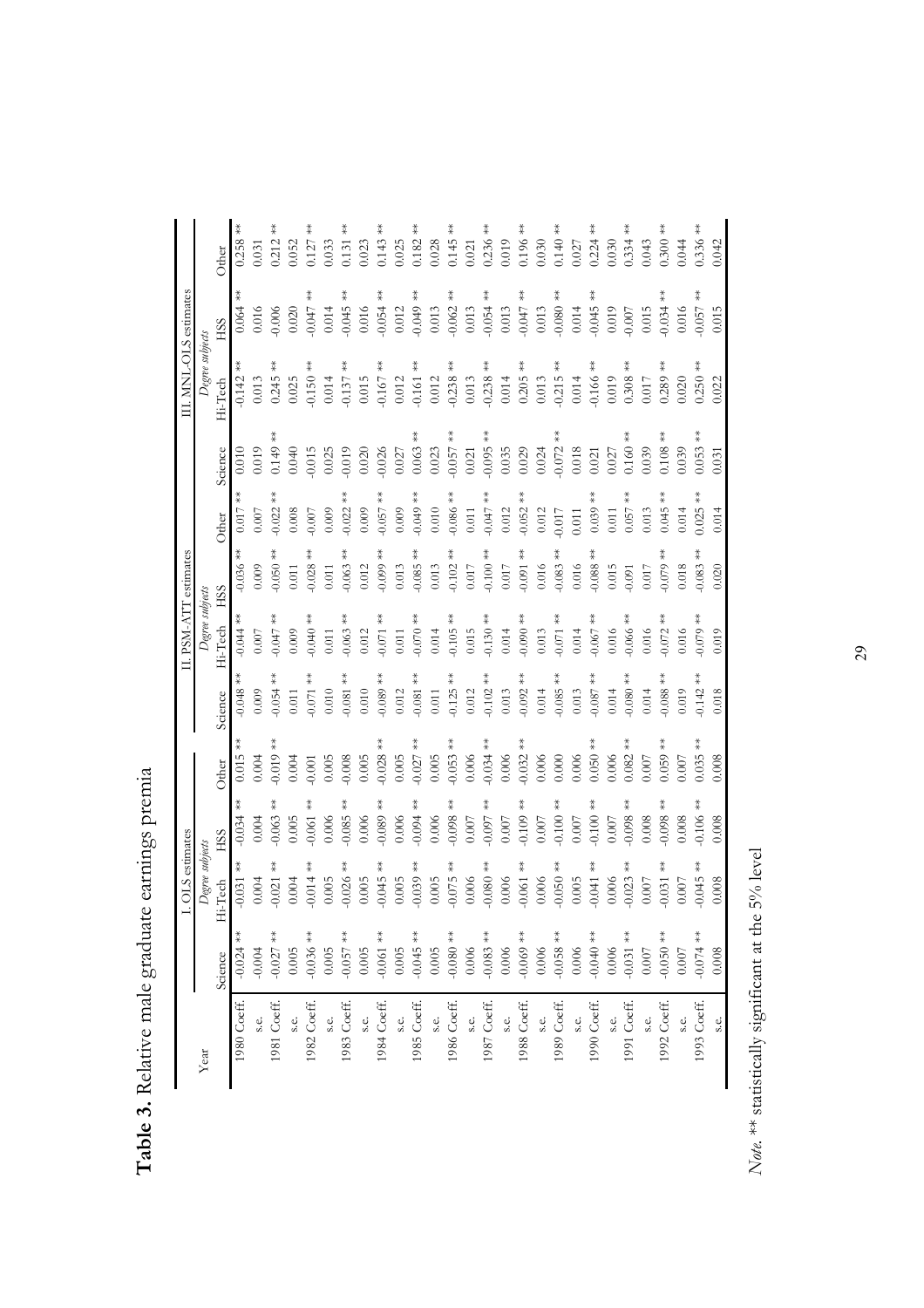|      |                         | Earnings regression |         | Subject choice     |         |
|------|-------------------------|---------------------|---------|--------------------|---------|
| Year | "Identifying variables" | (OLS)               |         | (MNL)              |         |
|      | (ID.Vs)                 | $LR-test(a)$        | p-value | $LR$ -test $(b)$   | p-value |
| 1980 | altechno, alart, mature | $Chi^2(3)=1.27$     | 0.74    | $Chi2(12)=531.72$  | 0.00    |
| 1981 | altechno, aloth         | $Chi2(2)=1.62$      | 0.45    | $Chi2(8)=495.15$   | 0.00    |
| 1982 | altechno, alart, aloth  | $Chi2(3)=1.48$      | 0.69    | $Chi2(12)=551.61$  | 0.00    |
| 1983 | altechno, aloth         | $Chi2(2)=0.74$      | 0.69    | $Chi2(8)=585.65$   | 0.00    |
| 1984 | mature                  | $t = -1.22$         | 0.22    | $Chi2(4)=48.14$    | 0.00    |
| 1985 | altechno, mature        | $Chi2(2)=0.61$      | 0.74    | $Chi2(8)=422.46$   | 0.00    |
| 1986 | altechno, alart, aloth  | $Chi^2(3)=1.61$     | 0.66    | $Chi2(12)=795.00$  | 0.00    |
| 1987 | altechno                | $t = 0.35$          | 0.72    | $Chi2(4)=433.37$   | 0.00    |
| 1988 | aloth, mature           | $Chi2(2)=0.95$      | 0.62    | $Chi2(8)=334.92$   | 0.00    |
| 1989 | altechno                | $t = 0.25$          | 0.80    | $Chi2(4)=646.07$   | 0.00    |
| 1990 | altechno, aloth         | $Chi2(2)=1.15$      | 0.56    | $Chi2(8)=758.20$   | 0.00    |
| 1991 | altechno, aloth, mature | $Chi^2(3)=0.94$     | 0.81    | $Chi2(12)=914.27$  | 0.00    |
| 1992 | altechno, aloth, mature | $Chi^2(3)=5.11$     | 0.16    | $Chi2(12)=1172.33$ | 0.00    |
| 1993 | altechno                | $t = 1.30$          | 0.19    | $Chi2(4)=743.98$   | 0.00    |

**Table 4.** Choice of identifying variables

(a) Likelihood ratio test for the exclusion of the ID.Vs from the earnings regressions (b) Likelihood ratio test for the exclusion of the ID.Vs from the MNL model of subject choice

**Table 5.** Estimated coefficients of correlation (ρ) from the MNL-OLS model

| Year |                   |                | Degree subjects |             |              |
|------|-------------------|----------------|-----------------|-------------|--------------|
|      | Science           | Hi-Tech        | Eco-Bus         | <b>HSS</b>  | Other        |
| 1980 | $0.2574$ **       | $**$<br>0.8654 | $0.3682**$      | $-0.0067$   | $-0.6910$ ** |
| 1981 | $-0.4639$ **      | $-0.8972$ **   | $0.2858$ **     | $0.0567$ ** | $-0.6937$ ** |
| 1982 | $-0.0932$         | $0.7670$ **    | 0.0507          | 0.0206      | $-0.5136$ ** |
| 1983 | $-0.0634$         | $0.7407$ **    | $0.1336$ **     | $-0.0119$   | $-0.4399$ ** |
| 1984 | $-0.0612$         | $0.8138**$     | $0.1376$ **     | 0.0312      | $-0.5694$ ** |
| 1985 | $-0.4065$ **      | $0.8116$ **    | $0.1393$ **     | $-0.0015$   | $-0.6394$ ** |
| 1986 | $-0.0623$         | $0.8318**$     | $0.0873$ **     | $-0.0220$   | $-0.6038$ ** |
| 1987 | 0.1278            | $0.7962$ **    | $0.1065$ **     | 0.0000      | $-0.7475$ ** |
| 1988 | $-0.0636$         | $-0.8207$ **   | $0.2263$ **     | 0.0300      | $-0.4897$ ** |
| 1989 | 0.0505            | $0.8072$ **    | 0.0429          | $-0.0007$   | $-0.4313$ ** |
| 1990 | $-0.0616$         | $0.8005$ **    | $0.1908$ **     | 0.0294      | $-0.3738$ ** |
| 1991 | $-0.2578$ **      | $-0.8478$ **   | 0.3021<br>$**$  | 0.0334      | $-0.4060$ ** |
| 1992 | $-0.2131$<br>$**$ | $-0.8153$ **   | $0.2134$ **     | 0.0392      | $-0.4169$ ** |
| 1993 | $-0.1511$<br>$**$ | $-0.7480$ **   | $0.1675$ **     | 0.0455      | $-0.5689$ ** |

*Note.* \*\* statistically significant at the 5% level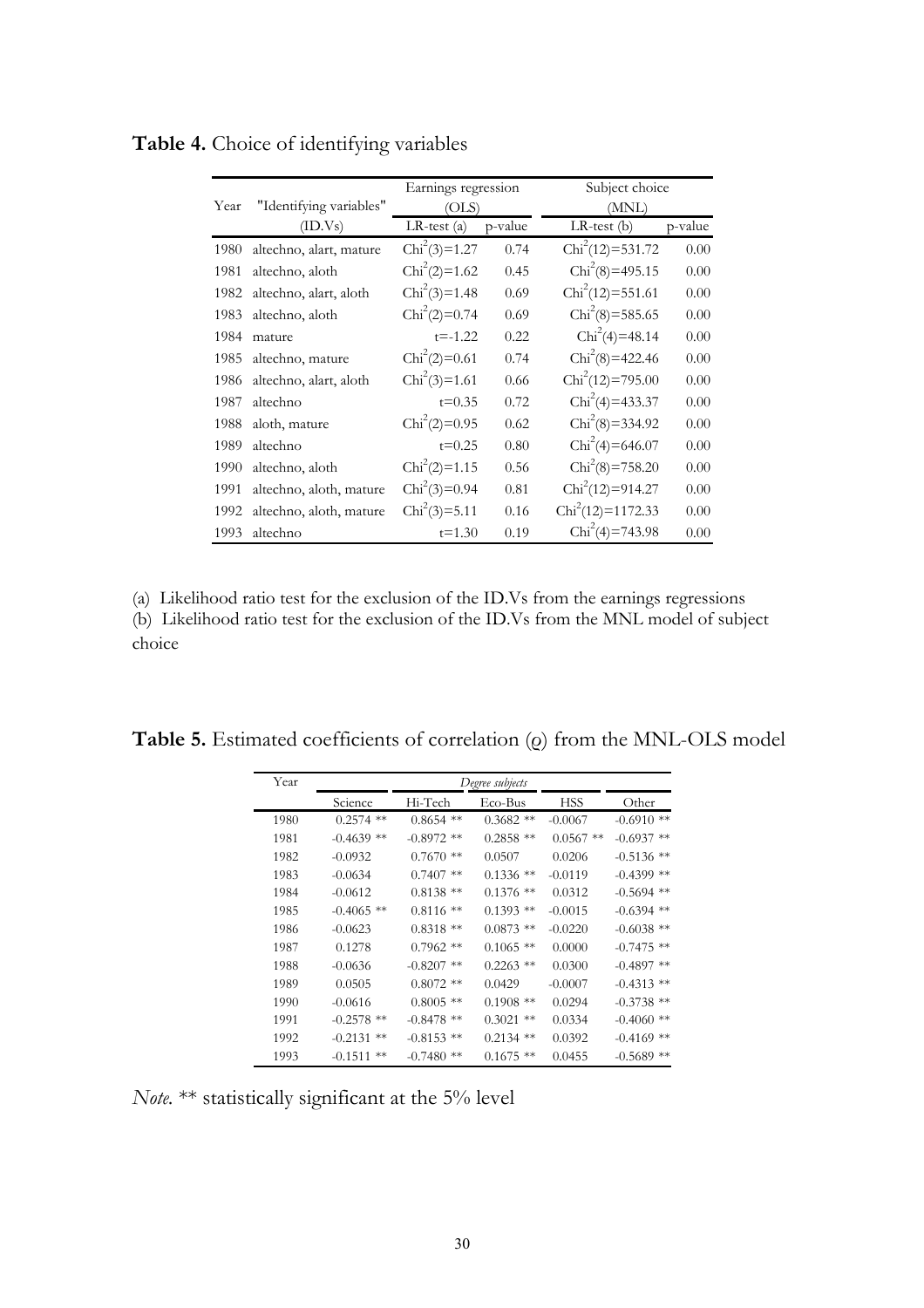### **Appendix A.** Variables definition

Dependent variable:

### Subject studied

*Science*:Biology, Chemistry, Physical Sciences, Mathematics *Hi-Tech*: Engineering, Computer Sciences *Eco-Bus*: Economics, Business Studies *HSS*: Sociology, Politics, Other Social Sciences, Classics, Modern Euro Languages, Humanities *Other*: Law, Arts, Allied to Medicine, Education, Combined Subjects, Other.

- Independent variables:

### Number of A-level passes by broad subject area

#### *Mathematics*

*Science*: Biology, Chemistry, Physics, Other Sciences, and Statistics *Hi-Tech*: Computer Studies, Electronics, Mechanics, and Engineering *Eco-Bus*: Economics, Business *HSS*: English, French, German, Italian, Spanish, Other Languages, Law, Politics, Classics, Geography, and History *Other*: All remaining A-levels.

#### Social class

SC I (parent has a professional occupation) SC II (intermediate, including managerial and technical occupations) SC IIINM (skilled non-manual) SC IIIM (skilled manual) SC IV-V (partly skilled & unskilled) SC OTH (other, including individuals whose parental occupation is either inadequately described or unknown).

### A-level point score

The 'point score' is an aggregated measure of an individual's A-level grades, calculated as follows:  $A=10$ ,  $B=8$ ,  $C=6$ ,  $D=4$ ,  $E=2$  giving a possible maximum score of 30 points in the best three GCE A-level passes, and  $A=3$ ,  $B=2$ ,  $C=1$ giving a possible maximum score of 15 points in the best five SCE Higher passes. The conversion Higher-to-A-level point score to create unique bands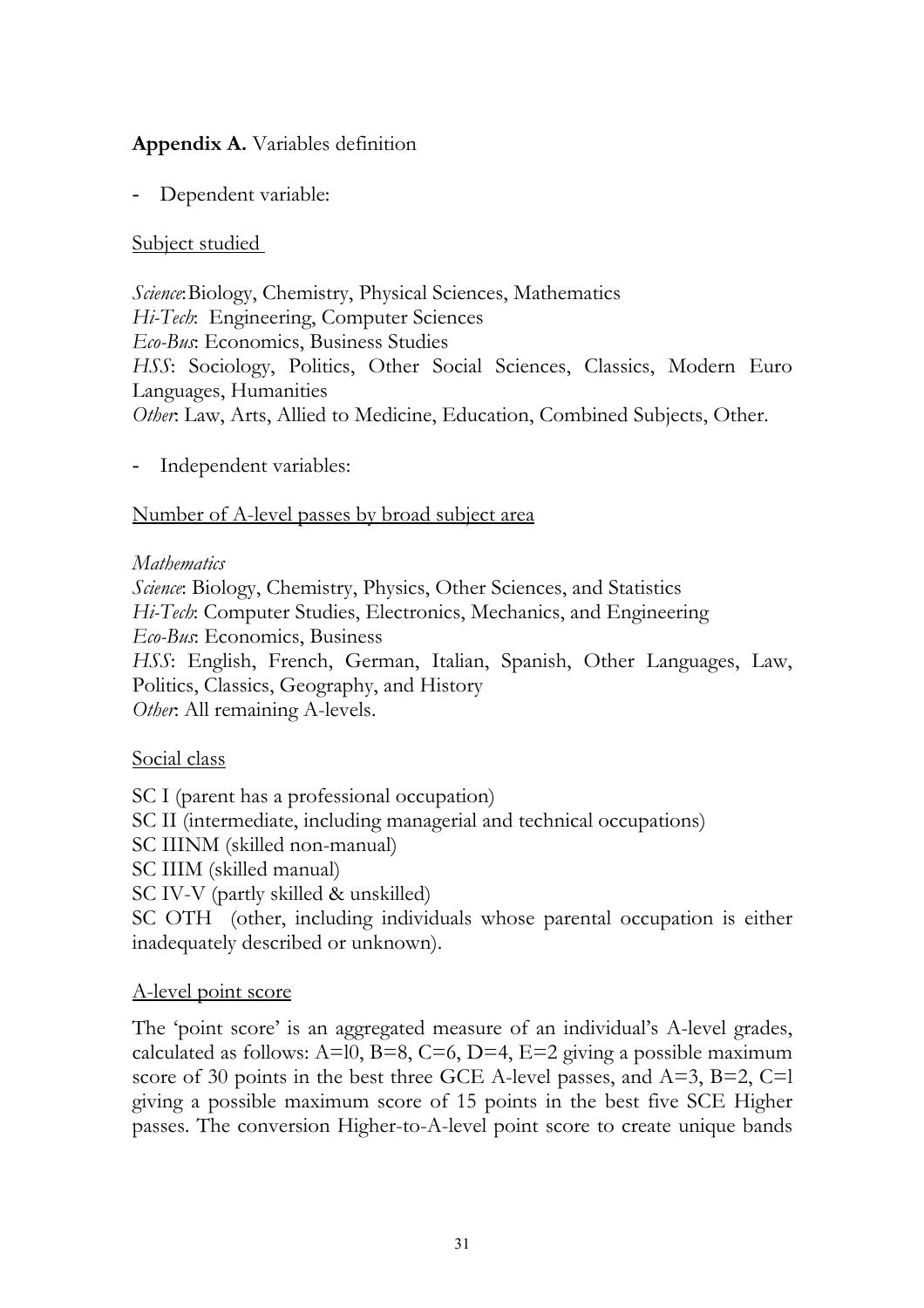of grades is: A (14+→28+), B (12-13→23-27), C (10-11→19-23), D (9-→18). We consider the following groups: SCOREA (28 pts or higher) SCOREB (23-27 pts) SCOREC (19-23 pts) SCORED (18 pts or less)

### A-level curriculum

The A-level (Higher) subjects defining the subject areas are:

*Science* (Biology, Chemistry, Physics, Other Sciences, Design, Electronics, Mechanics, Computers, Mathematics, Statistics); *Social Sciences* (Economics, Politics, Law); *Humanities* (Classics, English, Geography, History, French, German, Italian, Other Languages); *Other* (Art, Business, General Studies, Other). We consider the following groups:

CURR0 (no A-level qualifications)

CURR1 (one subject area of specialisation)

CURR2 (two subject areas)

CURR3 (three subject areas).

ALGENS (=1 if student took A-level General Studies, 0 otherwise),

ALMATH (=1 if student took A-level Mathematics, 0 otherwise)

ALCOUNT (total number of A-level passes), HCOUNT (total number of Higher passes).

#### Residence prior to entry university

RESID0-RESID10 (Non-resident UK nationals, Scotland and Northern Ireland, Wales, London, North-West, North & Yorkshire, West Midlands, East Midlands, South-West, South-East, East Anglia)

#### Marital status

MARRIED ('1' if student is married, '0' otherwise)

### Age

MATURE ('1' is student is aged 21 or older at the date of enrolment, '0' otherwise)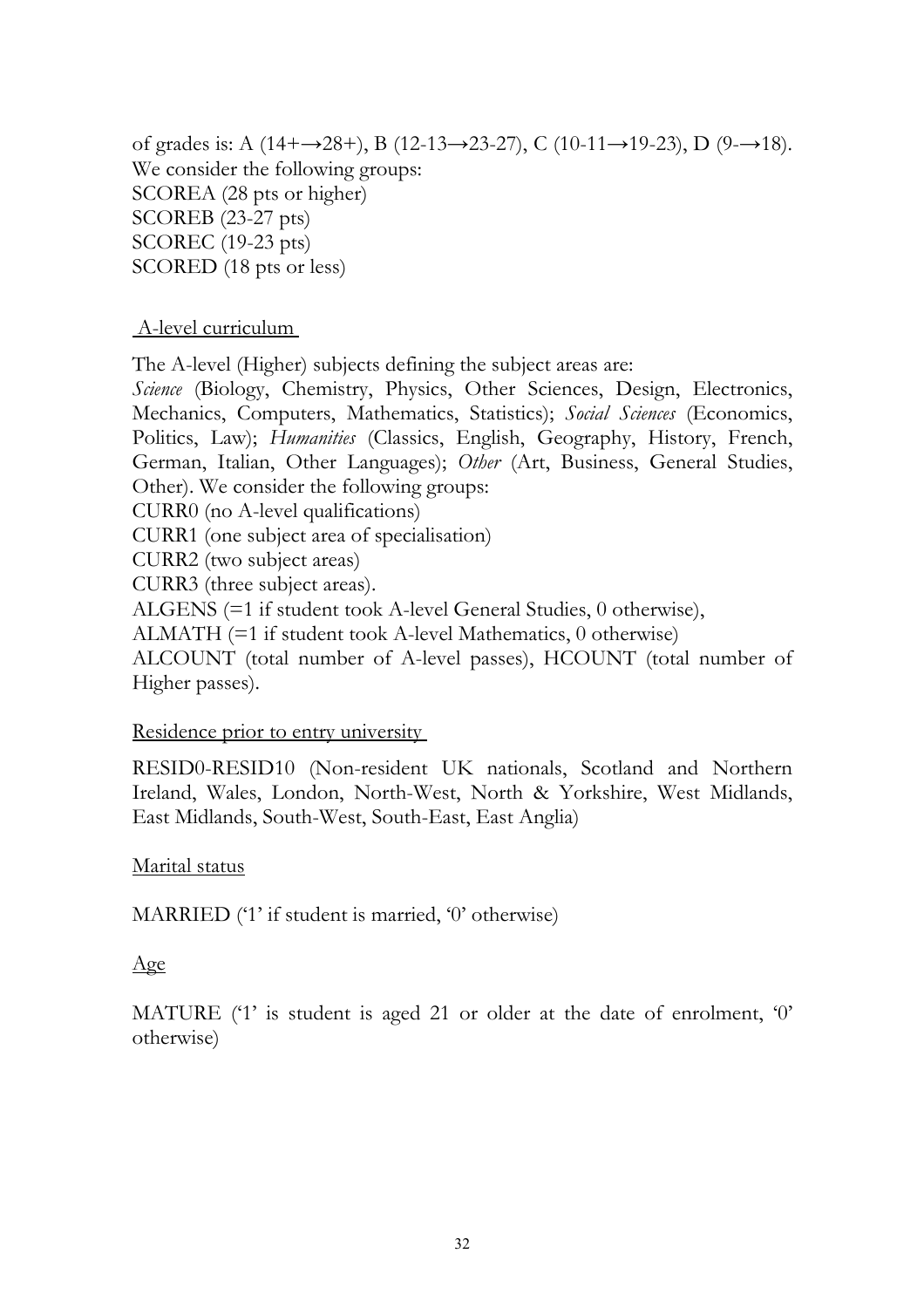#### **Appendix B.** The MNL-OLS model

Here we report only the expression for the log-likelihood function of our polychotomous choice model. In particular we follow Lee (1983) and estimate a simultaneous MNL-OLS model. The interested reader can find the details in Lee (1983, p. 511).

The log likelihood function for the MNL-OLS model has the following form:

$$
\ln L = \sum_{i=1}^{N} \sum_{j=1}^{J} \left\{ S_{ij} \ln \Phi((J_{j}(Z_{i}\delta_{j}) + (\rho_{j}/\sigma_{\varepsilon})(y_{ij} - \sum_{j=1}^{J} S_{ij}\theta_{j} - X_{i}\beta)) / (1 - \rho_{j}^{2})^{1/2} + S_{ij} \ln \phi((y_{ij} - \sum_{j=1}^{J} S_{ij}\theta_{j} - X_{i}\beta) / \sigma_{\varepsilon}) - S_{ij} \ln \sigma_{\varepsilon} \right\}
$$
\n(6)

where N is the number of individuals. Following Lee (1983) we assume

$$
\begin{bmatrix} J_1(u_{i1}) \ J_2(u_{i2}) \ J_3(u_{i3}) \ J_4(u_{i4}) \end{bmatrix} \sim N \begin{bmatrix} 0 \ 0 \ 0 \ 0 \end{bmatrix} \begin{bmatrix} 1 & 0 & 0 & 0 & 0 & \rho_1 \\ 0 & 1 & 0 & 0 & 0 & \rho_2 \\ 0 & 0 & 1 & 0 & 0 & \rho_3 \\ 0 & 0 & 0 & 1 & 0 & \rho_4 \\ 0 & 0 & 0 & 0 & 1 & \rho_5 \\ 0 & 0 & 0 & 0 & 0 & 1 & \rho_5 \\ 0 & 0 & 0 & 0 & 0 & 1 & \rho_5 \\ 0 & 0 & 0 & 0 & 0 & 0 & 1 \end{bmatrix}
$$

where  $J_j(u_{ij})$  for  $j=1,\ldots,5$  is the transformation of the non-normal stochastic term  $u_{ij}$  into standard normal, while  $J_{\phi}(\varepsilon_j)$  is the transformation of  $\varepsilon_j \sim N(0,\sigma^2 \varepsilon)$ into standard normal and

$$
J_j(Z_i \delta_j) = \Phi^{-1} \Lambda_{ij} (Z_i \delta_j)
$$
  

$$
\Lambda_{ij} (Z_i \delta_j) = \exp(Z_i \delta_j) / (1 + \sum_{j=1}^J \exp(Z_i \delta_j)),
$$

 $\phi$ (.) and  $\Phi$ (.) are the standard normal density and distribution functions. The main difference with respect to the original Lee's (1983) specification is that we do not estimate separate earnings regressions by subject but only one earnings regression in which some endogenous dummies for degree subjects appear among the regressors. We preferred this specification given the specific focus of our paper: to assess the differences of the earnings *premia* across degree subjects in a standard Mincerian specification of the earnings equation augmented with controls for the degree subject, followed in the literature reviewed in section 2, allowing for the endogeneity of the subject dummies.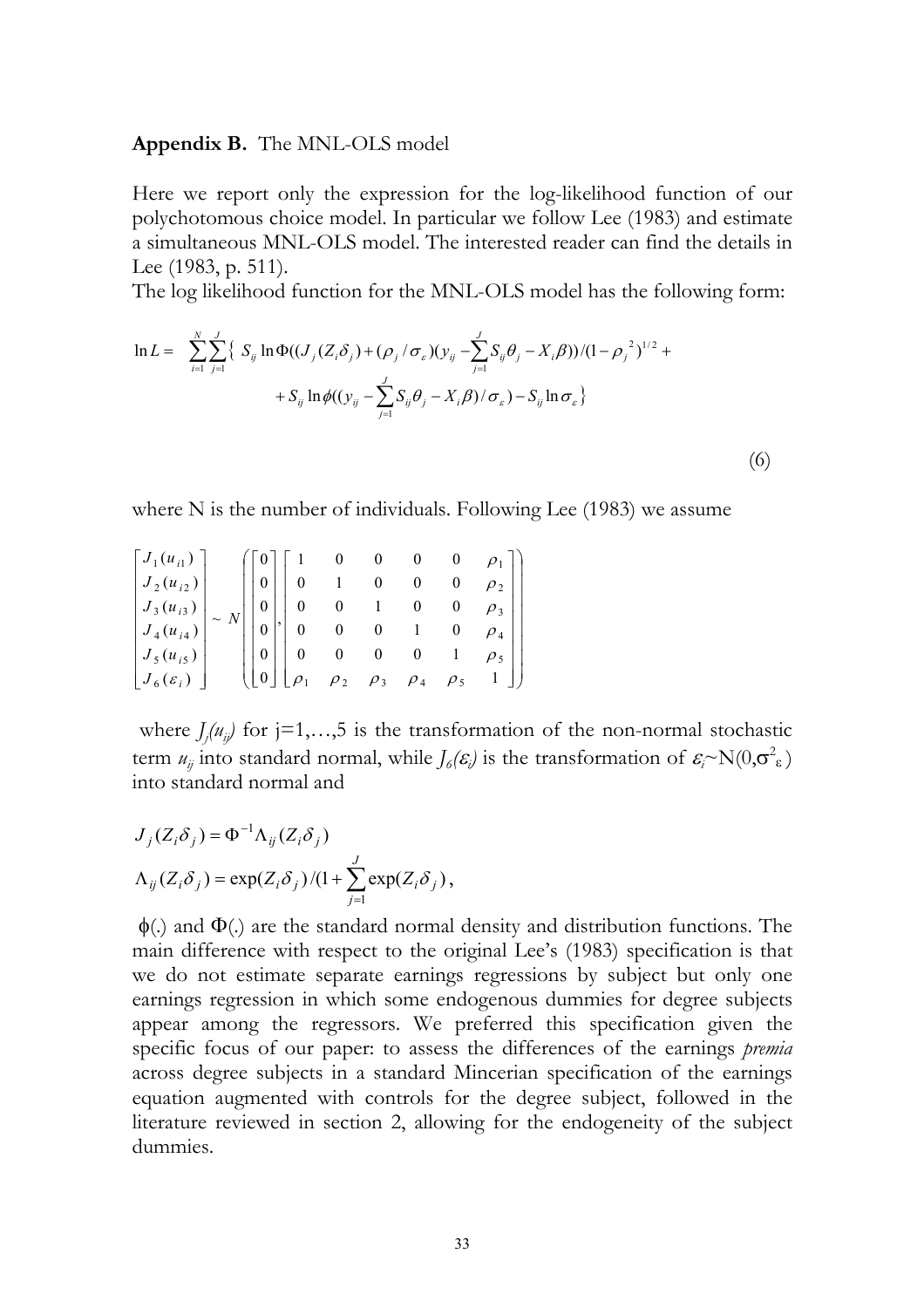| year |          | Science  |          | Hi-Tech  |          | <b>HSS</b> |       | Other |
|------|----------|----------|----------|----------|----------|------------|-------|-------|
|      | (a)      | (b)      | (a)      | (b)      | (a)      | (b)        | (a)   | (b)   |
| 1980 | 0.009    | 0.010    | $-0.139$ | $-0.142$ | 0.073    | 0.064      | 0.267 | 0.258 |
| 1981 | 0.138    | 0.149    | 0.243    | 0.245    | $-0.011$ | $-0.006$   | 0.199 | 0.212 |
| 1982 | $-0.015$ | $-0.015$ | $-0.157$ | $-0.150$ | $-0.046$ | $-0.047$   | 0.131 | 0.127 |
| 1983 | $-0.019$ | $-0.019$ | $-0.145$ | $-0.137$ | $-0.043$ | $-0.045$   | 0.136 | 0.131 |
| 1984 | $-0.024$ | $-0.022$ | $-0.172$ | $-0.172$ | $-0.052$ | $-0.053$   | 0.146 | 0.146 |
| 1985 | 0.064    | 0.063    | $-0.171$ | $-0.161$ | $-0.050$ | $-0.049$   | 0.181 | 0.182 |
| 1986 | $-0.052$ | $-0.057$ | $-0.244$ | $-0.238$ | $-0.059$ | $-0.062$   | 0.152 | 0.145 |
| 1987 | $-0.083$ | $-0.095$ | $-0.248$ | $-0.238$ | $-0.055$ | $-0.054$   | 0.232 | 0.236 |
| 1988 | $-0.015$ | 0.029    | $-0.216$ | 0.205    | $-0.064$ | $-0.047$   | 0.167 | 0.196 |
| 1989 | $-0.071$ | $-0.072$ | $-0.230$ | $-0.215$ | $-0.081$ | $-0.080$   | 0.138 | 0.140 |
| 1990 | 0.025    | 0.021    | $-0.184$ | $-0.166$ | $-0.046$ | $-0.045$   | 0.223 | 0.224 |
| 1991 | 0.153    | 0.160    | 0.327    | 0.308    | $-0.008$ | $-0.007$   | 0.335 | 0.334 |
| 1992 | 0.099    | 0.108    | 0.316    | 0.289    | $-0.037$ | $-0.034$   | 0.299 | 0.300 |
| 1993 | 0.052    | 0.053    | 0.287    | 0.250    | $-0.058$ | $-0.057$   | 0.350 | 0.336 |

**Appendix C.** Robustness check to different model identification strategies

(a) MNL-OLS model identification is through functional forms only.

(b) MNL-OLS model identification is through functional forms and exclusion restrictions.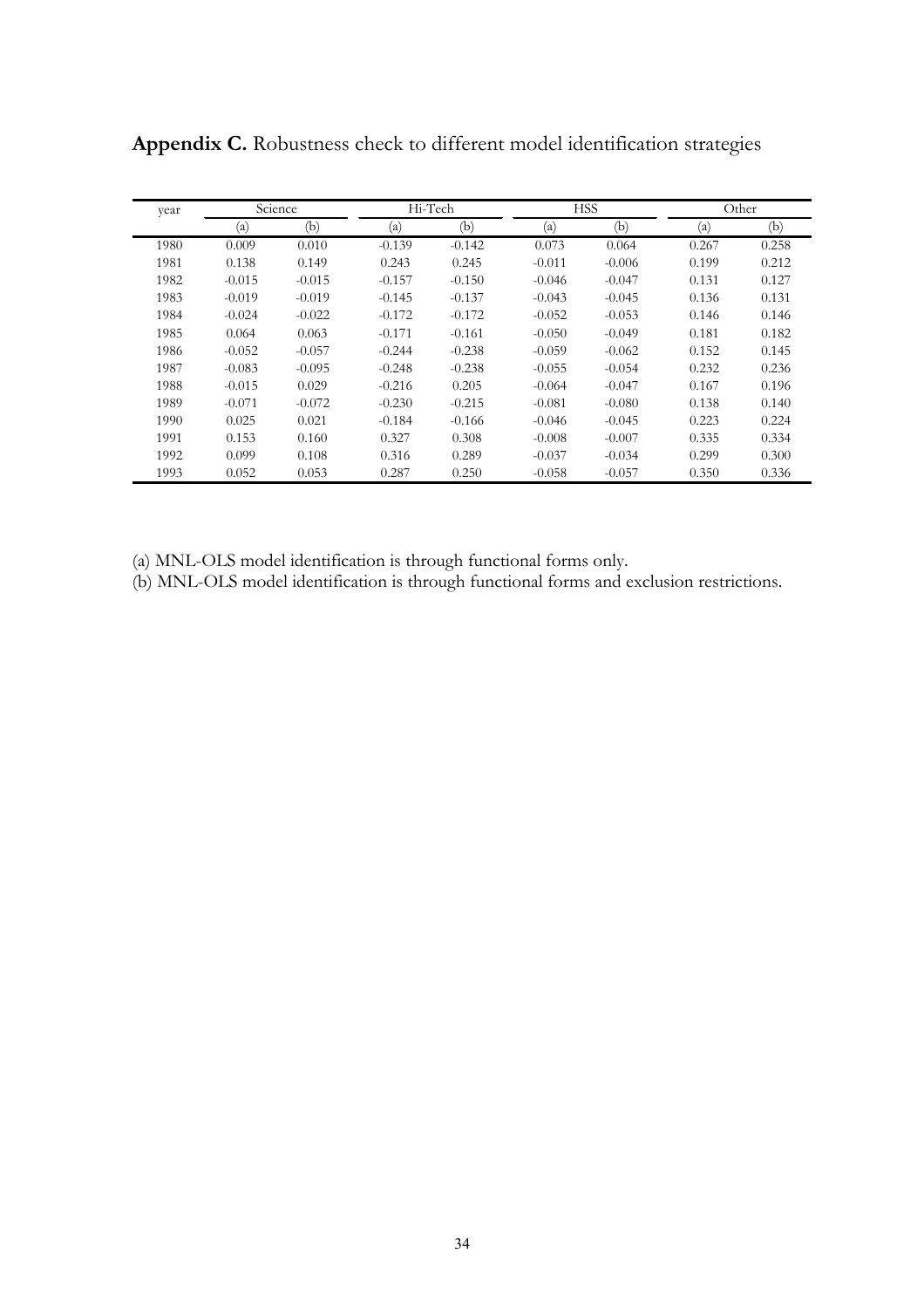**Appendix D.** Graphical comparisons between relative earnings *premia* estimated by OLS, PSM-ATT, and MNL-OLS



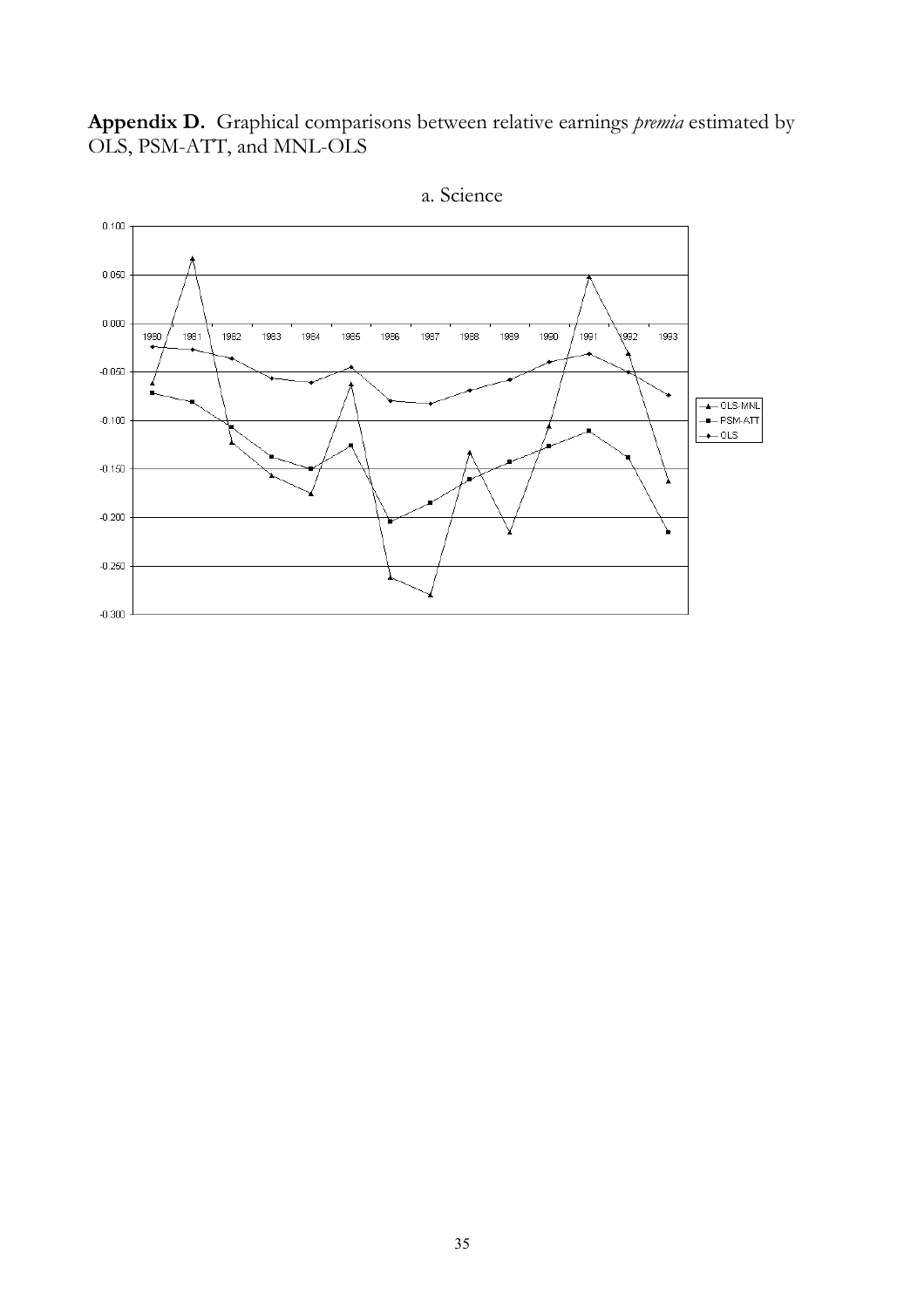

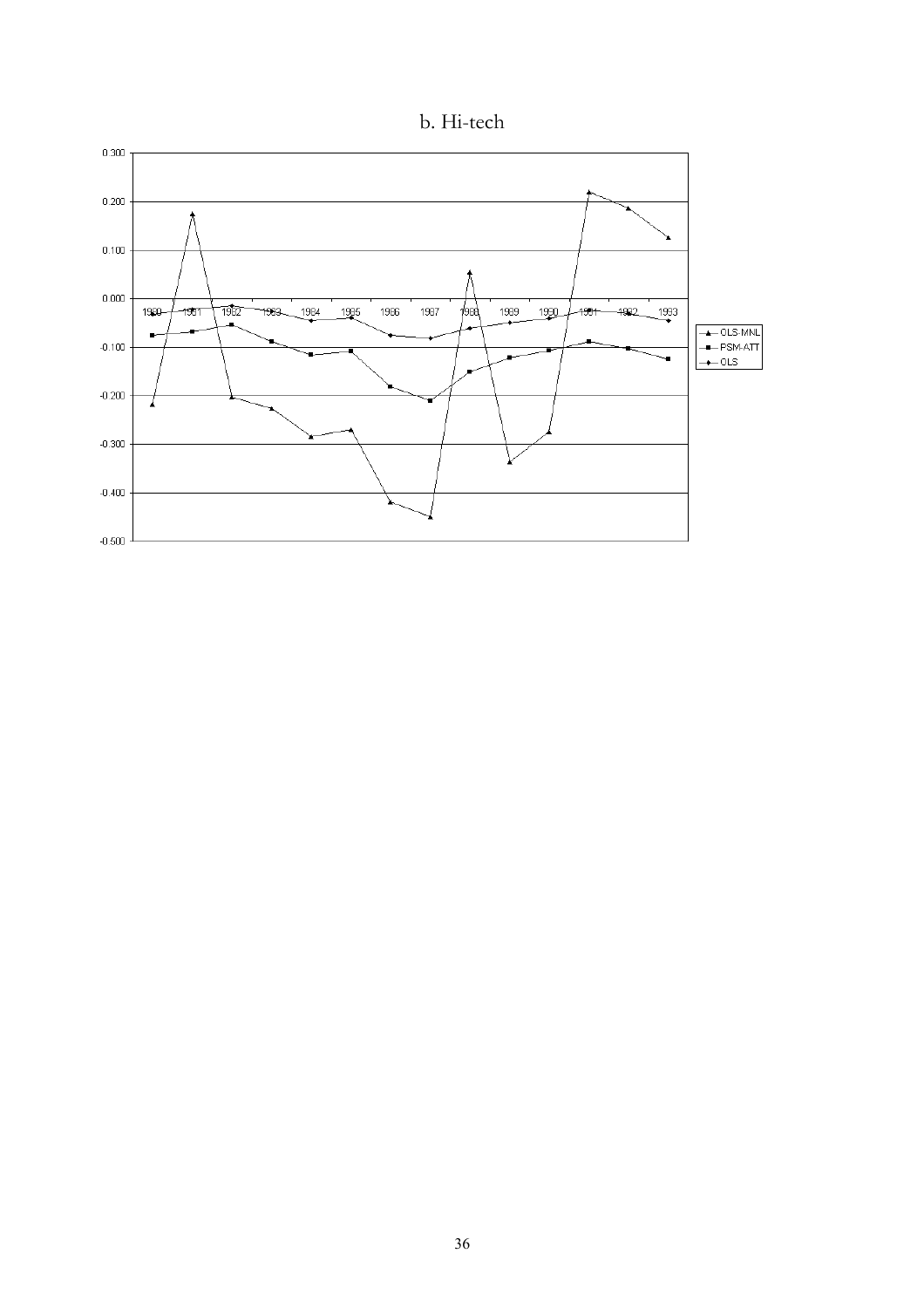

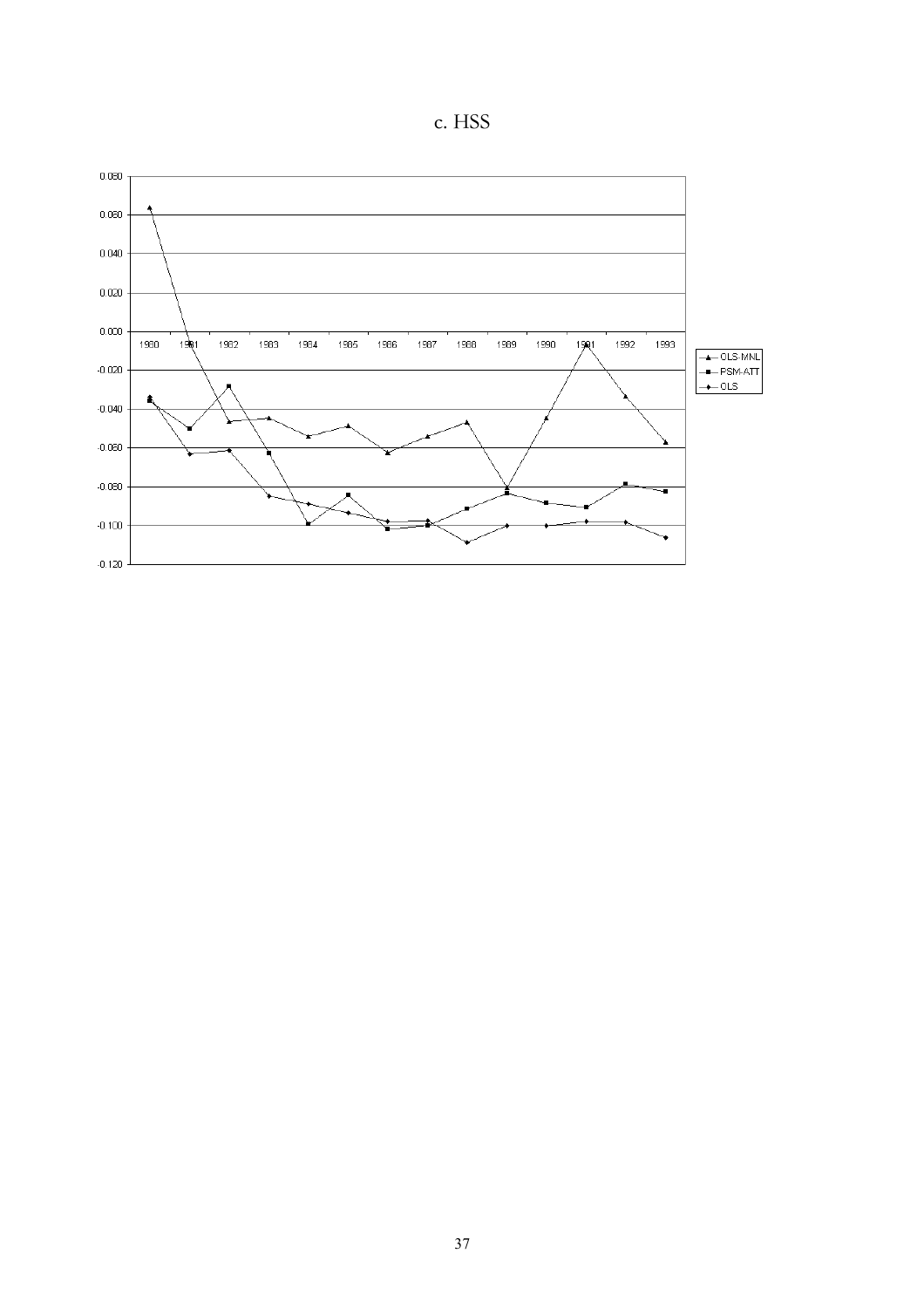| year | Chi2(4) | p-value |
|------|---------|---------|
| 1981 | 911.08  | 0.00    |
| 1982 | 584.7   | 0.00    |
| 1983 | 518.28  | 0.00    |
| 1984 | 817.79  | 0.00    |
| 1985 | 863.38  | 0.00    |
| 1986 | 1044.41 | 0.00    |
| 1987 | 919.57  | 0.00    |
| 1988 | 751.47  | 0.00    |
| 1989 | 778.84  | 0.00    |
| 1990 | 739.67  | 0.00    |
| 1991 | 833.62  | 0.00    |
| 1992 | 443.46  | 0.00    |
| 1993 | 322.79  | 0.00    |

**Appendix E.** Likelihood ratio tests for the equality of subject *premia* over time

Note: The constraints are imposed only on the coefficients of the subject dummies  $\theta_j$ 's, that is:

 $H_0: \theta_j(t) = \theta_j(t-1)$  $H_1: \theta_j(t) \neq \theta_j(t-1)$  for j=1, 2, 3, 4

where  $\theta_{i}(t-1)$  is taken as given. No inter-cohort equality restrictions are imposed on the coefficients of the other explanatory variables.